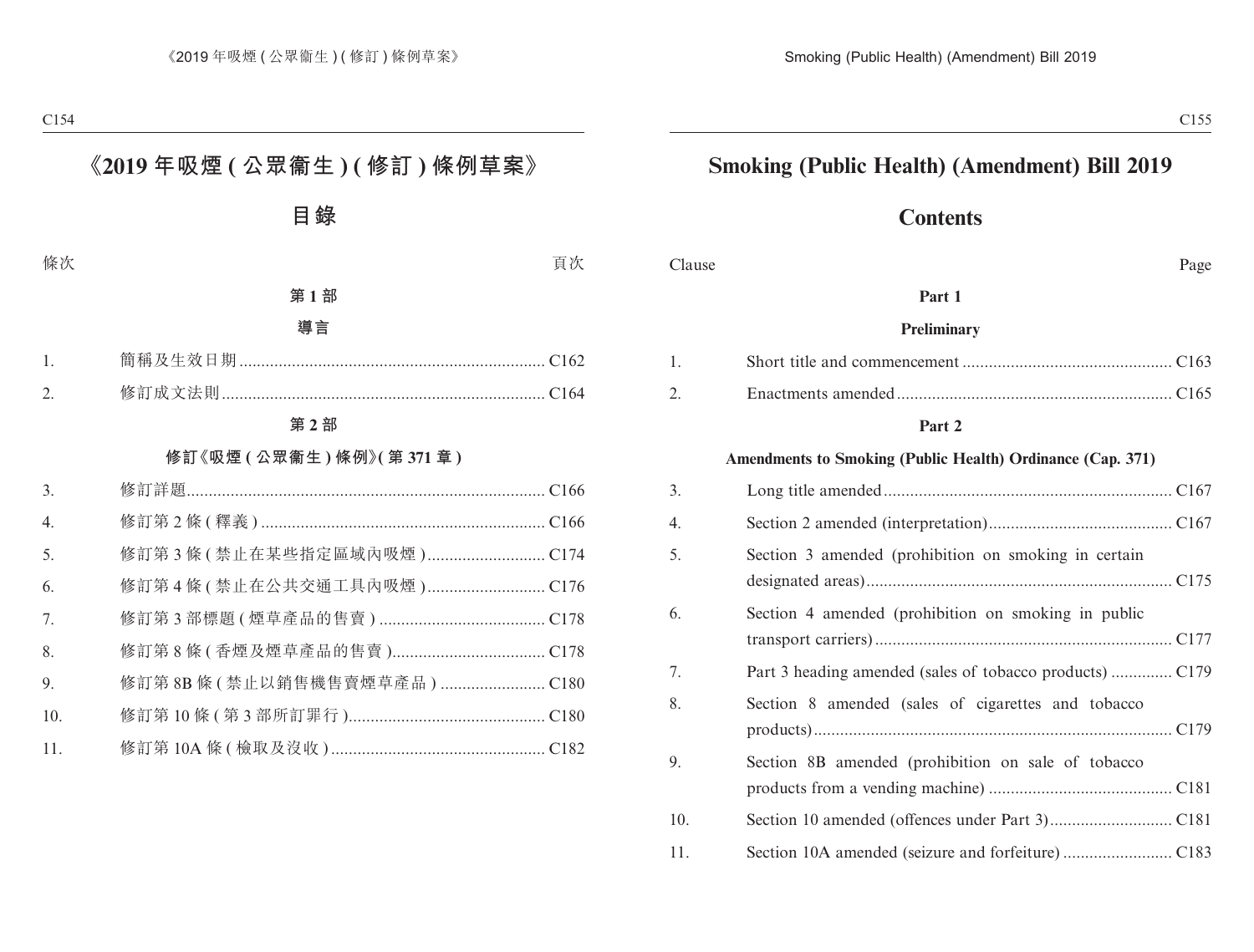|                                                            | C <sub>157</sub> |
|------------------------------------------------------------|------------------|
| Clause                                                     | Page             |
|                                                            |                  |
| Section 11 amended (tobacco advertisements in printed      |                  |
| 12 amended (no display of tobacco<br>Section               |                  |
| Section 13 amended (prohibition on broadcast of            |                  |
| Section 13A amended (prohibition on exhibition of          |                  |
| Section 13B amended (prohibition on placing of tobacco     |                  |
| Section 14 amended (meaning of tobacco advertisement) C191 |                  |
| Section 14A amended (removal and disposal of tobacco       |                  |
| Part 4A heading amended (prohibition on selling or         |                  |
| Section 15A amended (prohibition on selling or giving of   |                  |
| Section 15B heading amended (display of sign when          |                  |
|                                                            |                  |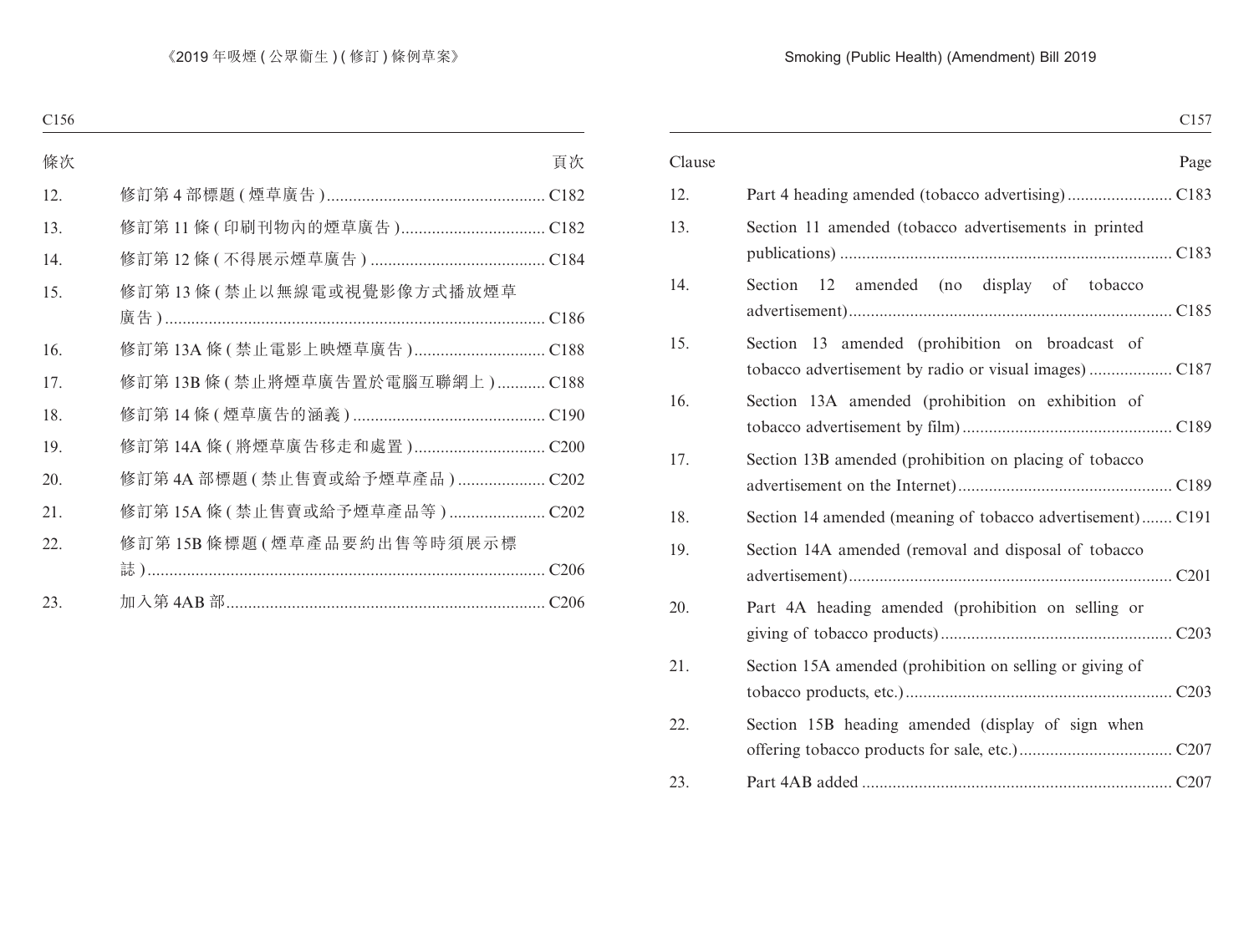#### Clause Page

#### **Part 4AB**

#### **Prohibition of Alternative Smoking Products**

|     | 15DA. | Prohibition on import, manufacture or sale,               |
|-----|-------|-----------------------------------------------------------|
|     |       |                                                           |
|     | 15DB. |                                                           |
|     | 15DC. | Exemption for persons in transit at Hong                  |
|     |       |                                                           |
|     | 15DD. | Exemption for articles in transit or air                  |
|     |       |                                                           |
|     | 15DE. |                                                           |
|     | 15DF. | Relationship with Pharmacy and Poisons                    |
|     |       |                                                           |
|     | 15DG. |                                                           |
|     | 15DH. | Enforcement powers of Customs and Excise                  |
|     |       |                                                           |
| 24. |       | Section 15H amended (disposal of property seized by       |
|     |       |                                                           |
| 25. |       | Section 19 repealed (transitional provisions relating to  |
|     |       | Smoking (Public Health) (Amendment) Ordinance 2006) C225  |
| 26. |       | Schedule 2 amended (designated no smoking areas and       |
|     |       |                                                           |
| 27. |       | Schedule 5 amended (exemption from section $3(2)$ of this |
|     |       |                                                           |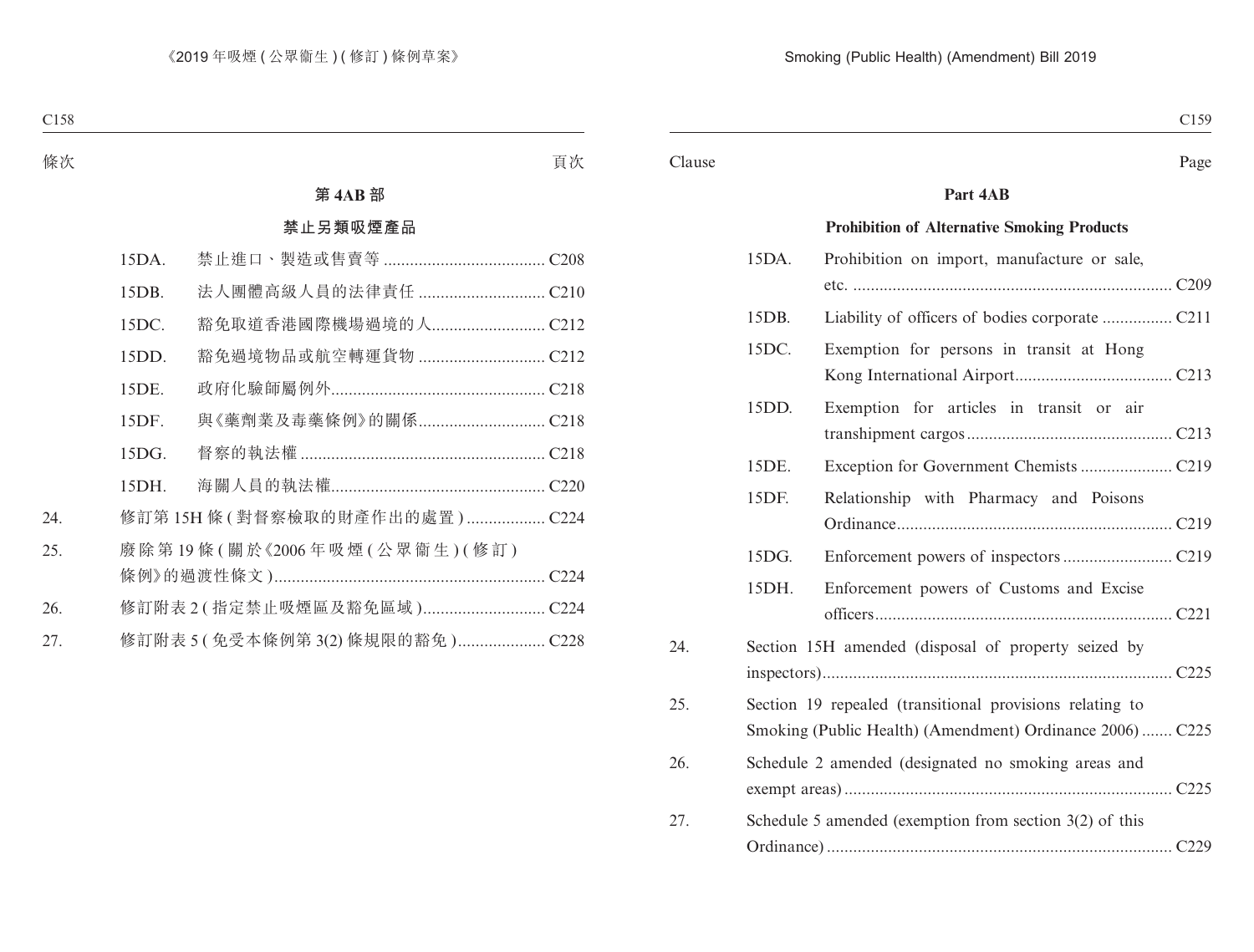| C <sub>161</sub>                                                                                          |            |        |
|-----------------------------------------------------------------------------------------------------------|------------|--------|
| Page                                                                                                      |            | Clause |
| Schedule 6 repealed (transitional provisions relating to                                                  |            | 28.    |
| Smoking (Public Health) (Amendment) Ordinance 2006) C237                                                  |            |        |
|                                                                                                           |            | 29.    |
|                                                                                                           | Schedule 7 |        |
| Words or Phrases for Section 14(4A)(c)  C245                                                              | Schedule 8 |        |
| Part 3                                                                                                    |            |        |
| <b>Related and Consequential Amendments</b>                                                               |            |        |
| Division 1—Amendment to Dutiable Commodities Ordinance (Cap. 109)                                         |            |        |
|                                                                                                           |            | 30.    |
| Division 2—Amendments to Smoking (Public Health) Regulations (Cap. 371<br>sub. leg. A)                    |            |        |
| Regulation 3 amended (determination by the Government                                                     |            | 31.    |
| Regulation 7 amended (exemption of certain                                                                |            | 32.    |
| Division 3—Amendments to Smoking (Public Health) (Prescribed Information)<br>Order (Cap. 371 sub. leg. B) |            |        |
| Paragraph 5A amended (health warning on price board                                                       |            | 33.    |
| Paragraph 8 heading amended (sign when offering                                                           |            | 34.    |
|                                                                                                           |            | 35.    |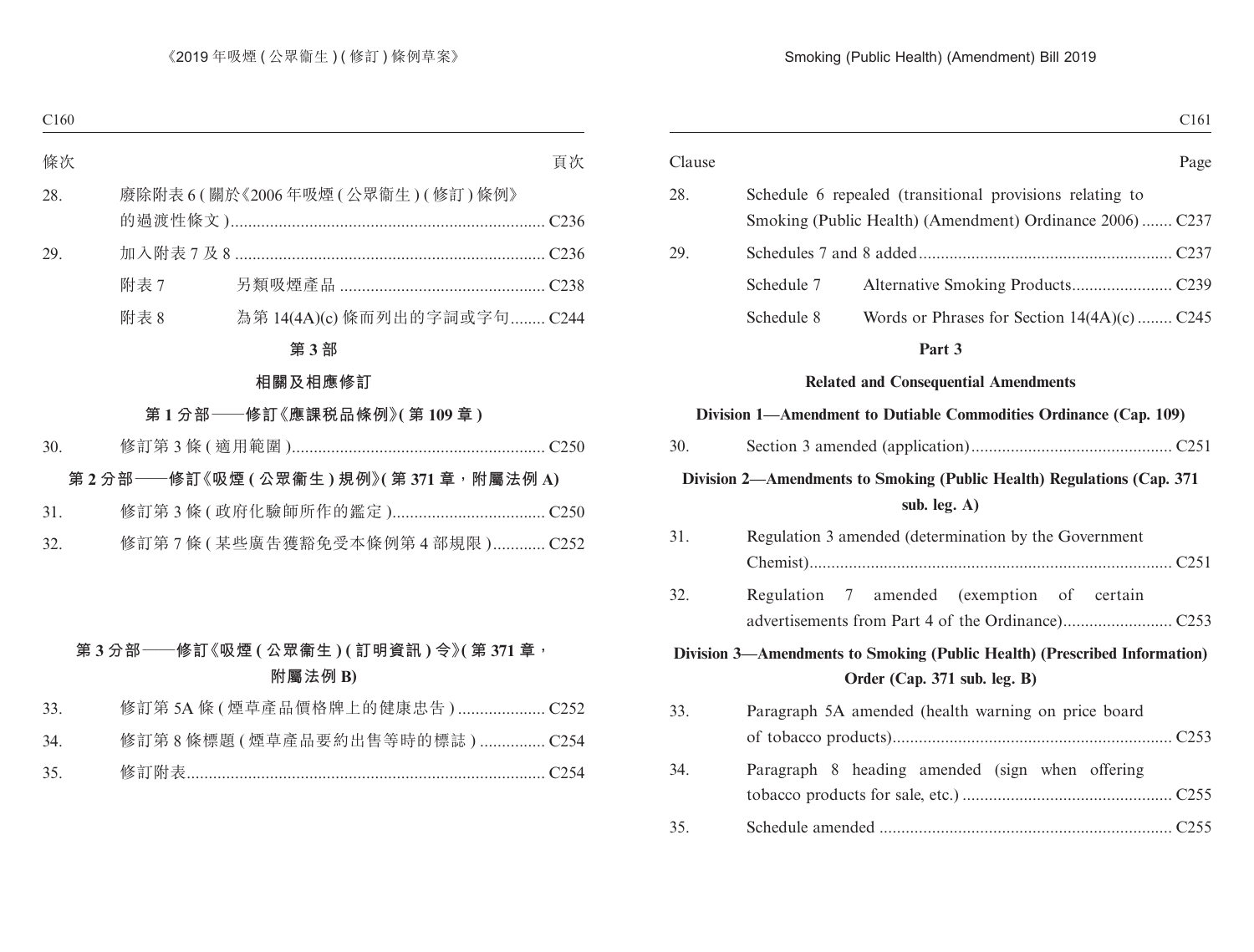# A BILL

# To

Amend the Smoking (Public Health) Ordinance to prohibit the import, manufacture or sale, or use in certain places, of prescribed alternative smoking products; to restrict the giving, possession, advertising or promotion of the products; and to make related and miscellaneous amendments to the Ordinance and related legislation.

Enacted by the Legislative Council.

# **Part 1**

# **Preliminary**

#### **1. Short title and commencement**

- (1) This Ordinance may be cited as the Smoking (Public Health) (Amendment) Ordinance 2019.
- (2) This Ordinance comes into operation on the expiry of 6 months after the day on which this Ordinance is published in the Gazette.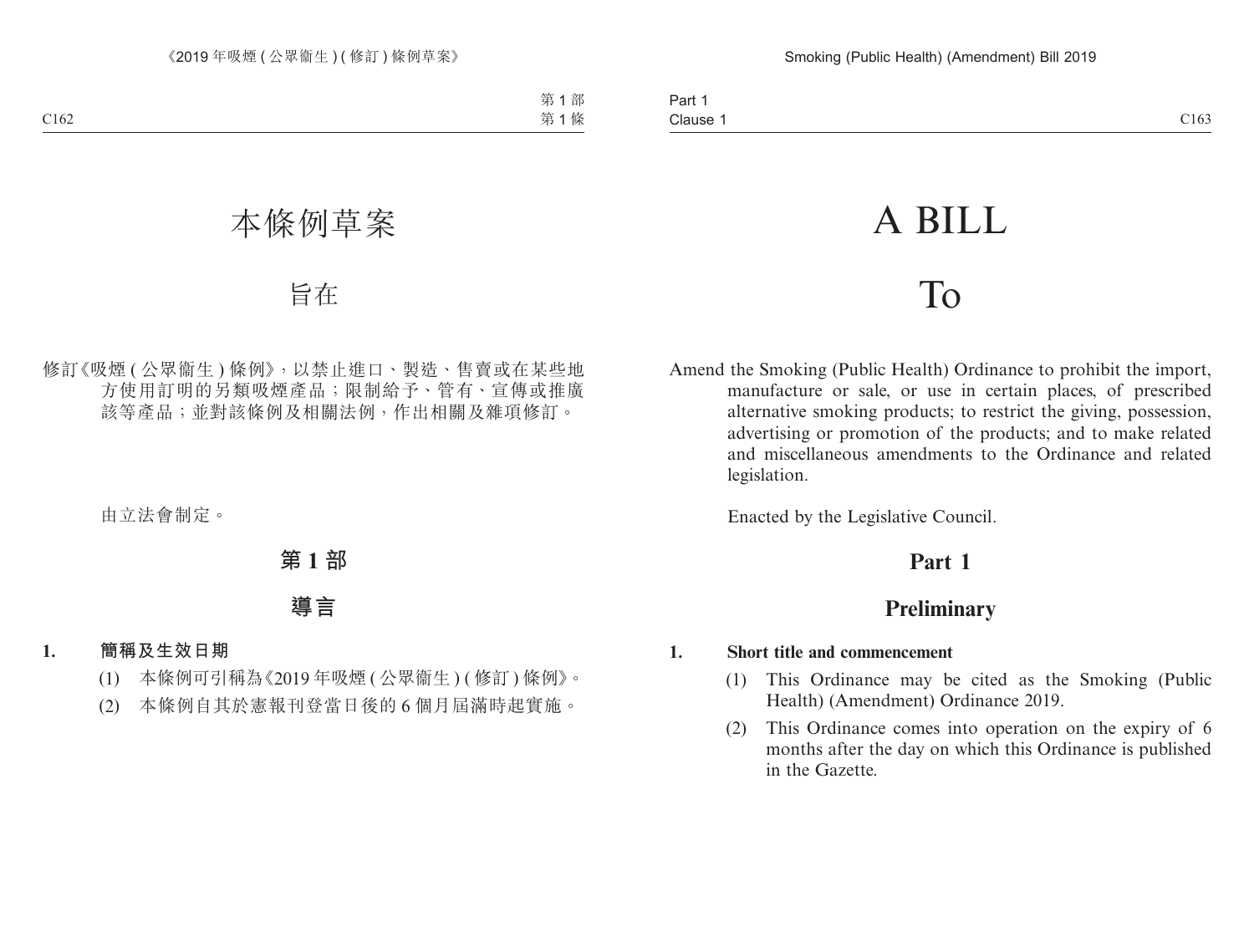Part 1 Clause 2 Clause 2  $\qquad \qquad$  C165

## **2. Enactments amended**

The enactments specified in Parts 2 and 3 are amended as set out in those Parts.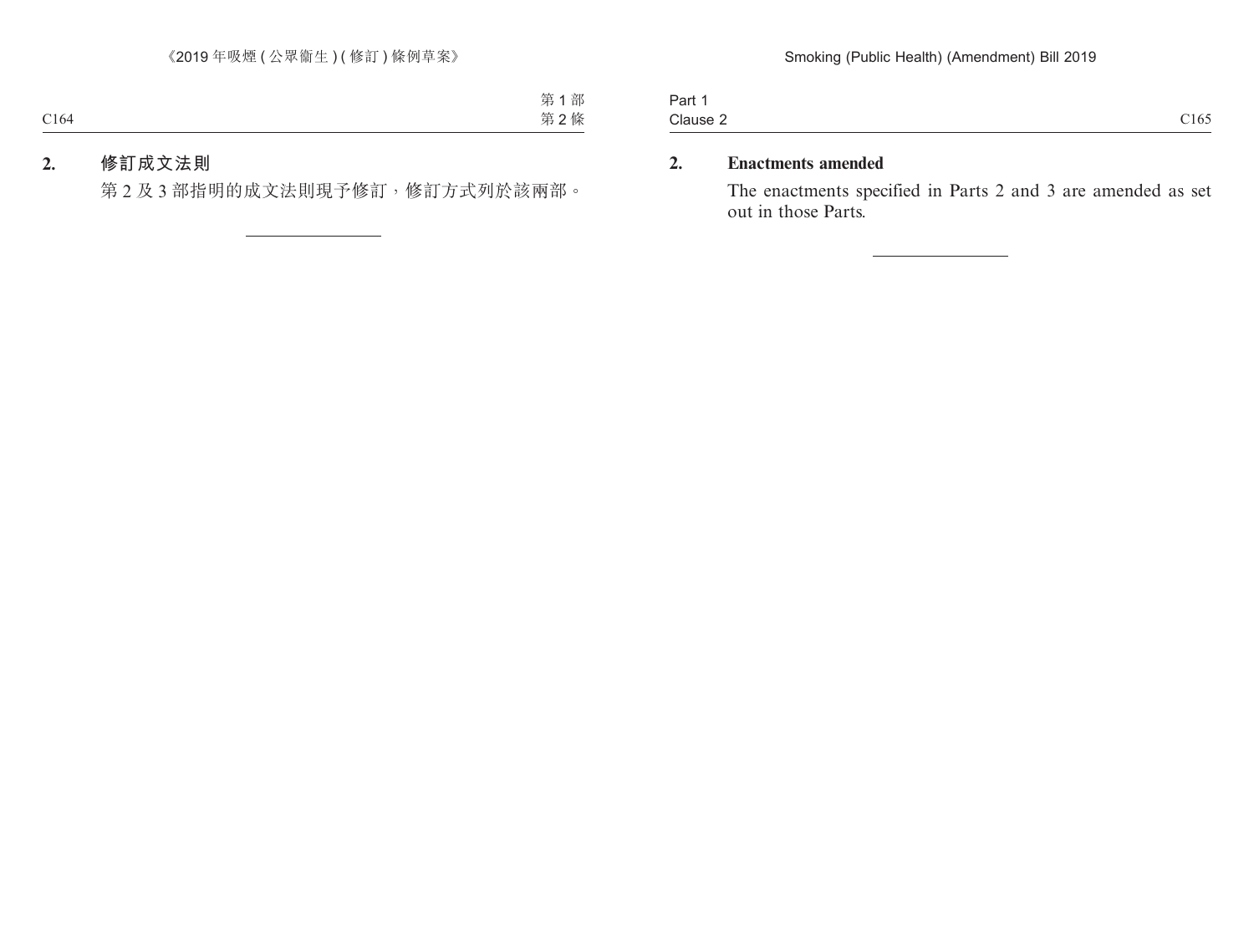# **Part 2**

# **Amendments to Smoking (Public Health) Ordinance (Cap. 371)**

## **3. Long title amended**

The long title—

## **Repeal**

everything after "in certain" and before "to provide for the appointment"

#### **Substitute**

"places; to provide for the display of a health warning and other information on packets or retail containers of conventional smoking products; to restrict the advertising of smoking products; to restrict the sale, giving or promotion of conventional smoking products; to prohibit the import, manufacture or sale, and to restrict the giving, possession or promotion, of alternative smoking products;".

## **4. Section 2 amended (interpretation)**

(1) Section 2—

#### **Renumber the section as section 2(1).**

(2) Section 2(1), definition of *cigar*—

## **Repeal**

"smoking;"

## **Substitute**

"smoking, but does not include any alternative smoking product;".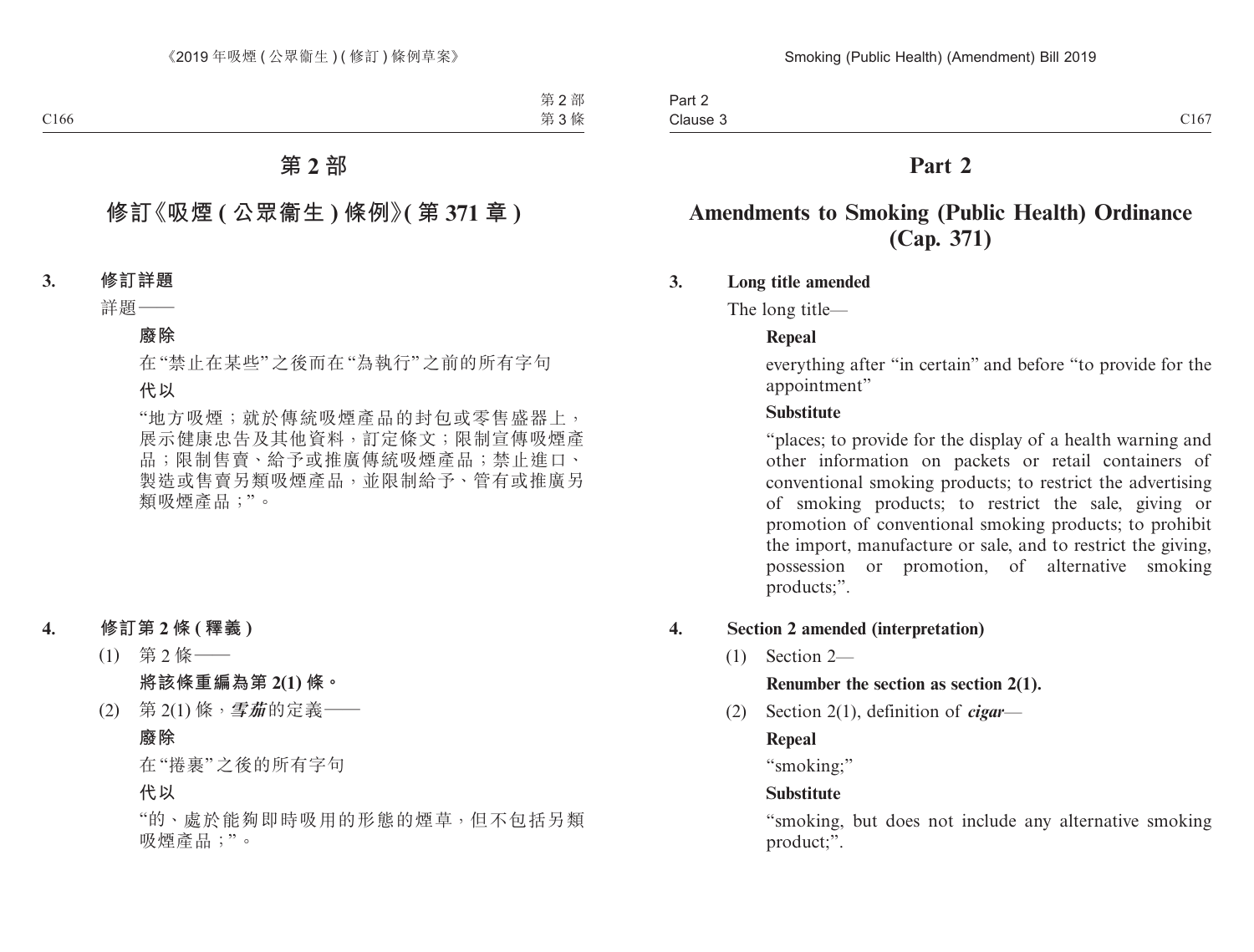| $.$ $.$ $\sim$<br><b>rait</b> |      |
|-------------------------------|------|
| Clause 4                      | C169 |

(3) Section 2(1), definition of *cigarette*—

## **Repeal**

"smoking;"

## **Substitute**

"smoking, but does not include any alternative smoking product;".

(4) Section 2(1), definition of *cigarette tobacco*—

## **Repeal**

"his own use:"

## **Substitute**

"the purchaser's own use, but does not include any alternative smoking product;".

(5) Section 2(1), definition of *pipe*—

## **Repeal**

"cigar;"

## **Substitute**

"cigar, but does not include any alternative smoking product;".

(6) Section 2(1), definition of *pipe tobacco*—

## **Repeal**

"pipe;"

## **Substitute**

"pipe, but does not include any alternative smoking product;".

(7) Section 2(1), Chinese text, definition of **牌子**—

## **Repeal**

"品質"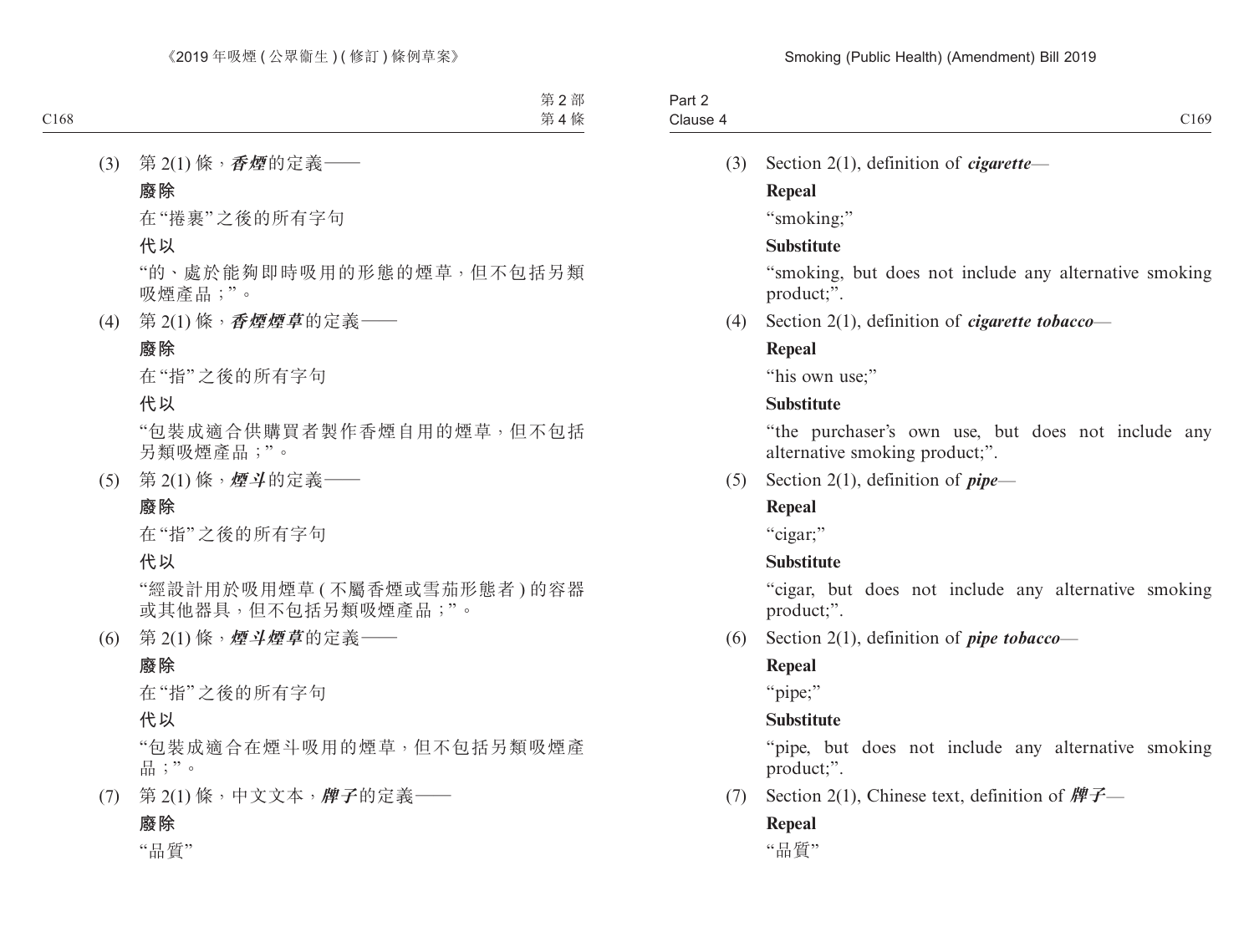| - - |
|-----|
|     |

#### **Substitute**

"特質".

- $(8)$  Section 2(1)-
	- (a) definition of *smoke*;
	- (b) definition of *tobacco advertisement*;
	- (c) definition of *tobacco product*—

#### **Repeal the definitions.**

(9) Section 2(1)—

#### **Add in alphabetical order**

"*activated* (已啟動)—see subsection (2);

*aerosol* (氣霧) means—

- (a) any gas;
- (b) any solid particles, or liquid, suspended in air; or
- (c) any mixture of the substances mentioned in paragraphs (a) and (b);

**Note—**

Smoke is a form of aerosol as defined above.

*alternative smoking product* (另類吸煙產品) means a product set out in Part 2 of Schedule 7;

*cease* (停止), in relation to a smoking act—see subsection (3);

*conventional smoking product* (傳統吸煙產品) means any cigarette, cigarette tobacco, cigar or pipe tobacco;

*deactivate* (熄掉)—see subsection (4);

*Government Chemist* (政府化驗師) has the meaning given by section 2 of the Evidence Ordinance (Cap. 8);

*smoking* (吸煙、吸用) means inhaling and expelling—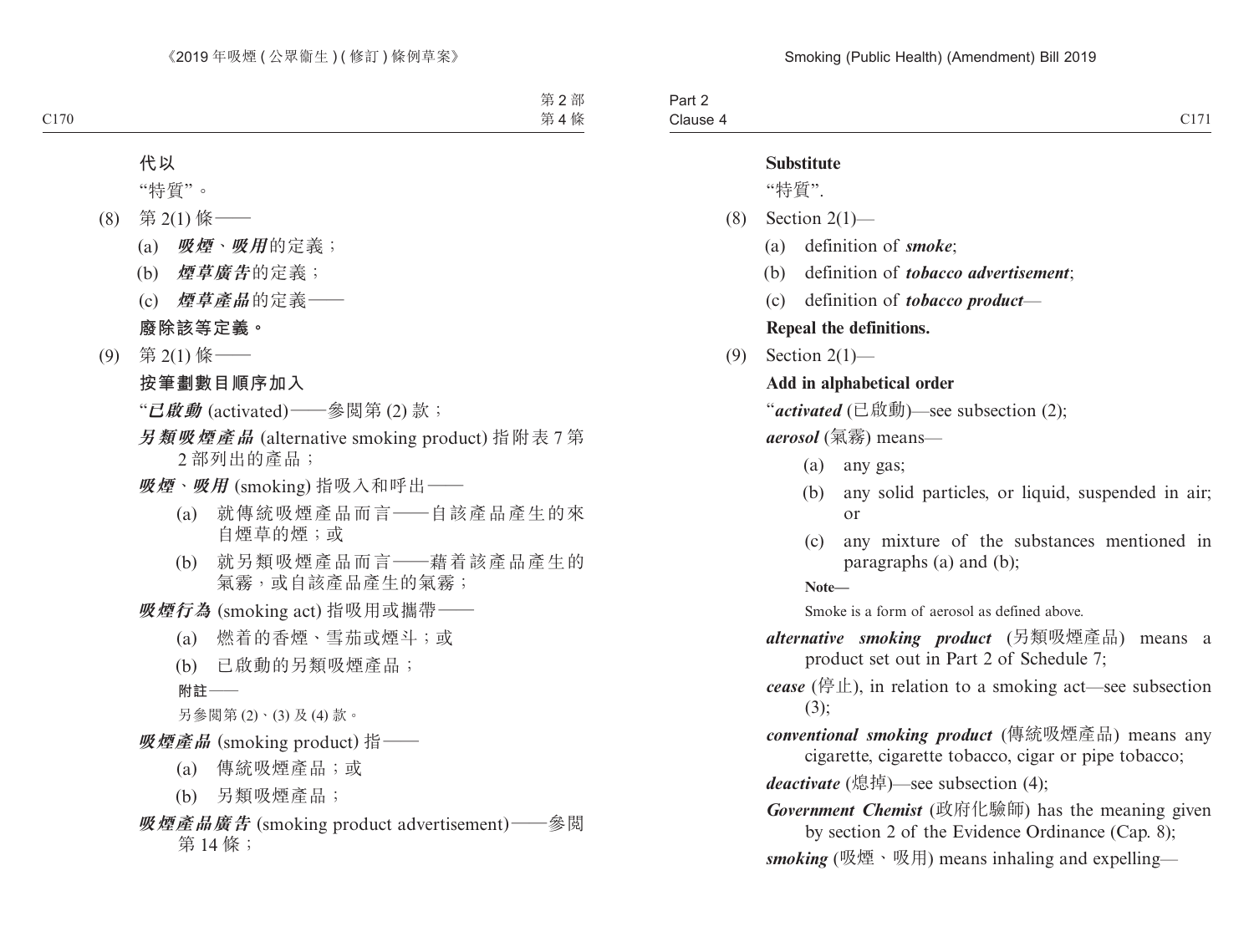| $\overline{\phantom{a}}$<br>Part.<br>_ |                   |
|----------------------------------------|-------------------|
| Clause                                 | C1.77<br>$\cdots$ |
|                                        |                   |

- (a) in relation to a conventional smoking product the smoke of tobacco generated from the product; or
- (b) in relation to an alternative smoking product the aerosol generated by or from the product;

*smoking act* (吸煙行為) means smoking or carrying—

- (a) a lighted cigarette, cigar or pipe; or
- (b) an activated alternative smoking product;

**Note—**

See also subsections (2), (3) and (4).

*smoking product* (吸煙產品) means—

- (a) a conventional smoking product; or
- (b) an alternative smoking product;

*smoking product advertisement* ( 吸煙產品廣告 )—see section 14:".

 $(10)$  After section  $2(1)$ —

## **Add**

- "(2) An alternative smoking product is *activated* if any process, such as combustion or heating, is taking place for generating an aerosol by or from the product.
	- (3) A person *ceases* a smoking act—
		- (a) in relation to a lighted cigarette, cigar or pipe, if the person extinguishes it; or
		- (b) in relation to an activated alternative smoking product, if the person deactivates it.
	- (4) A person *deactivates* an activated alternative smoking product if the person stops the process mentioned in subsection (2) in relation to the product.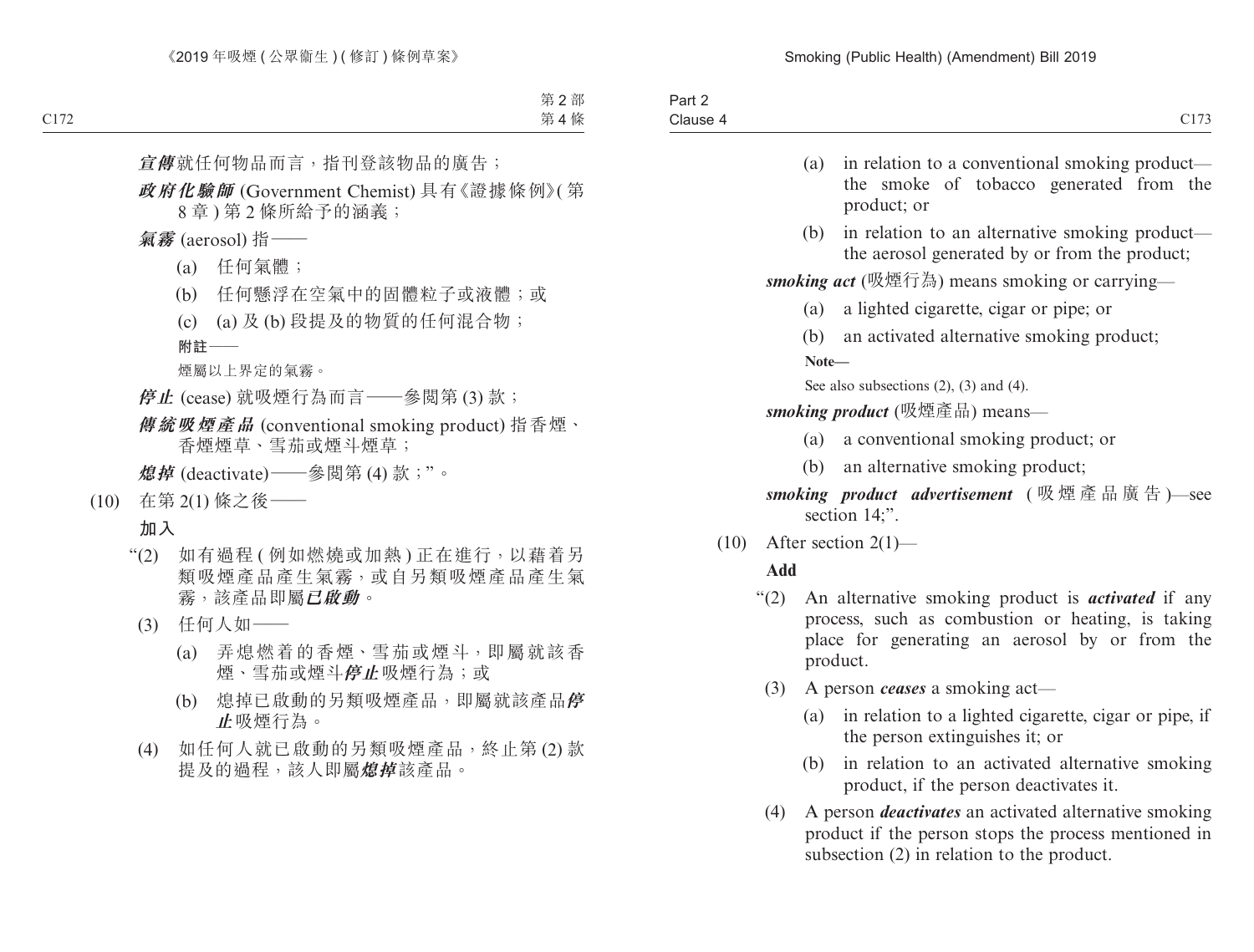| Part ∠   |                         |
|----------|-------------------------|
| Clause 5 | C11.77<br>$\sim$ $\sim$ |

- (5) A reference in this Ordinance to marketing in relation to a smoking product includes marketing outside Hong Kong.
- (6) A note in the text of this Ordinance is for information only and has no legislative effect.".
- **5. Section 3 amended (prohibition on smoking in certain designated areas)**
	- (1) Section 3(2)—

## **Repeal**

"shall smoke or carry a lighted cigarette, cigar or pipe"

## **Substitute**

"may do a smoking act".

(2) Section 3(3), after "contravening subsection  $(2)$ "—

## **Add**

"in the no smoking area".

(3) Section 3(3)—

# **Repeal paragraph (a)**

# **Substitute**

- "(a) after indicating to the person that the person is doing a smoking act in the no smoking area in contravention of subsection (2), require the person to cease the act;".
- (4) Section 3(3)(b)—

# **Repeal**

"extinguish the lighted cigarette, cigar or pipe,"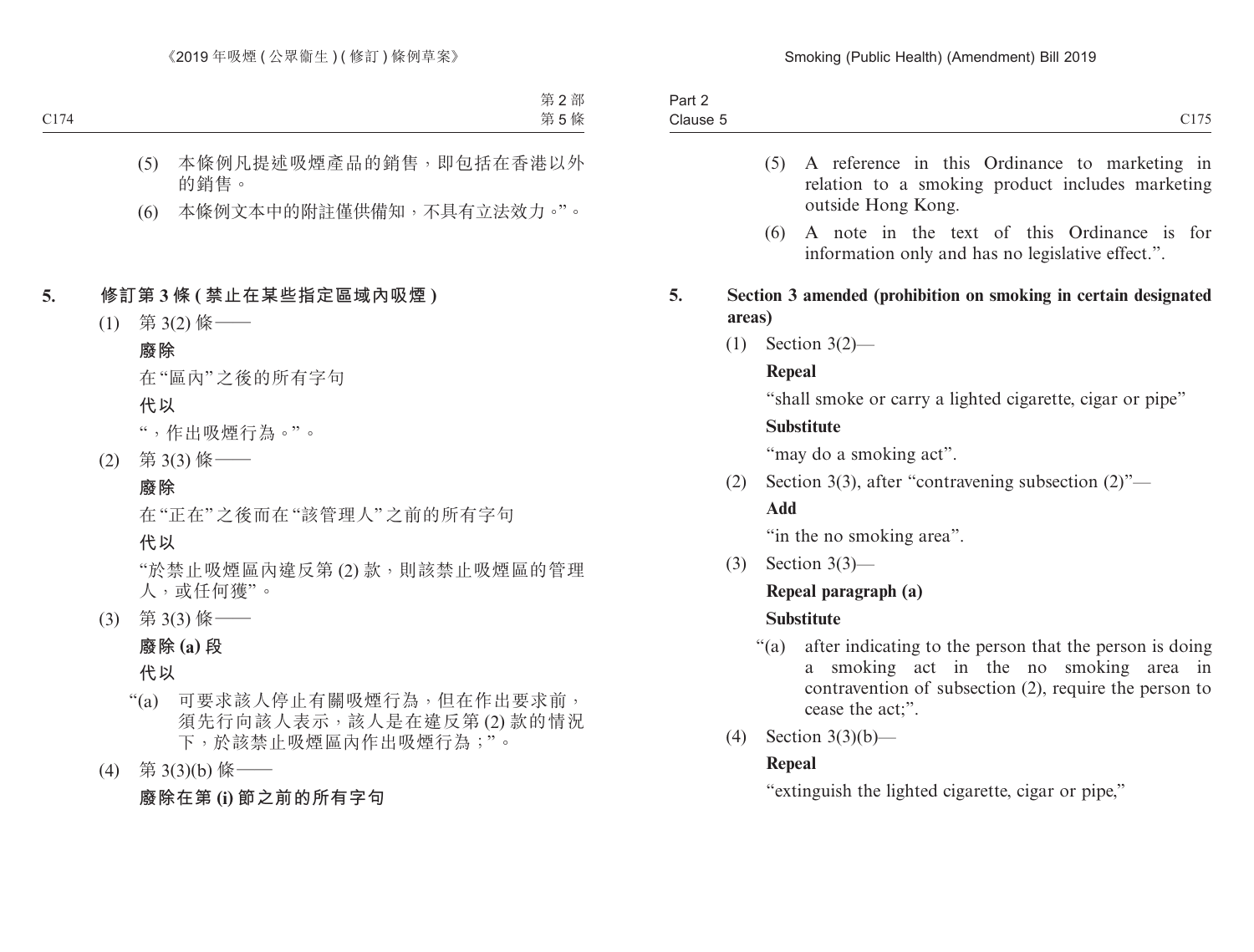Part 2 Clause 6  $Clause 6$   $Cl177$ 

#### **Substitute**

"cease the smoking act,".

(5) Section  $3(3)(b)(ii)$  and (c), Chinese text, before " $\frac{1}{2}$ " (wherever appearing)—

**Add**

"該".

#### **6. Section 4 amended (prohibition on smoking in public transport carriers)**

 $(1)$  Section 4(1)—

#### **Repeal**

"shall smoke or carry a lighted cigarette, cigar or pipe"

#### **Substitute**

"may do a smoking act".

(2) Section 4(2)—

## **Repeal everything before paragraph (a)**

#### **Substitute**

- "(2) The driver, conductor, ticket inspector, ticket collector or manager of any public transport carrier or any person authorized in that behalf by the manager may, in respect of any person who appears to be contravening subsection (1) in the public transport carrier—".
- (3) Section 4(2)—

**Repeal paragraph (a) Substitute**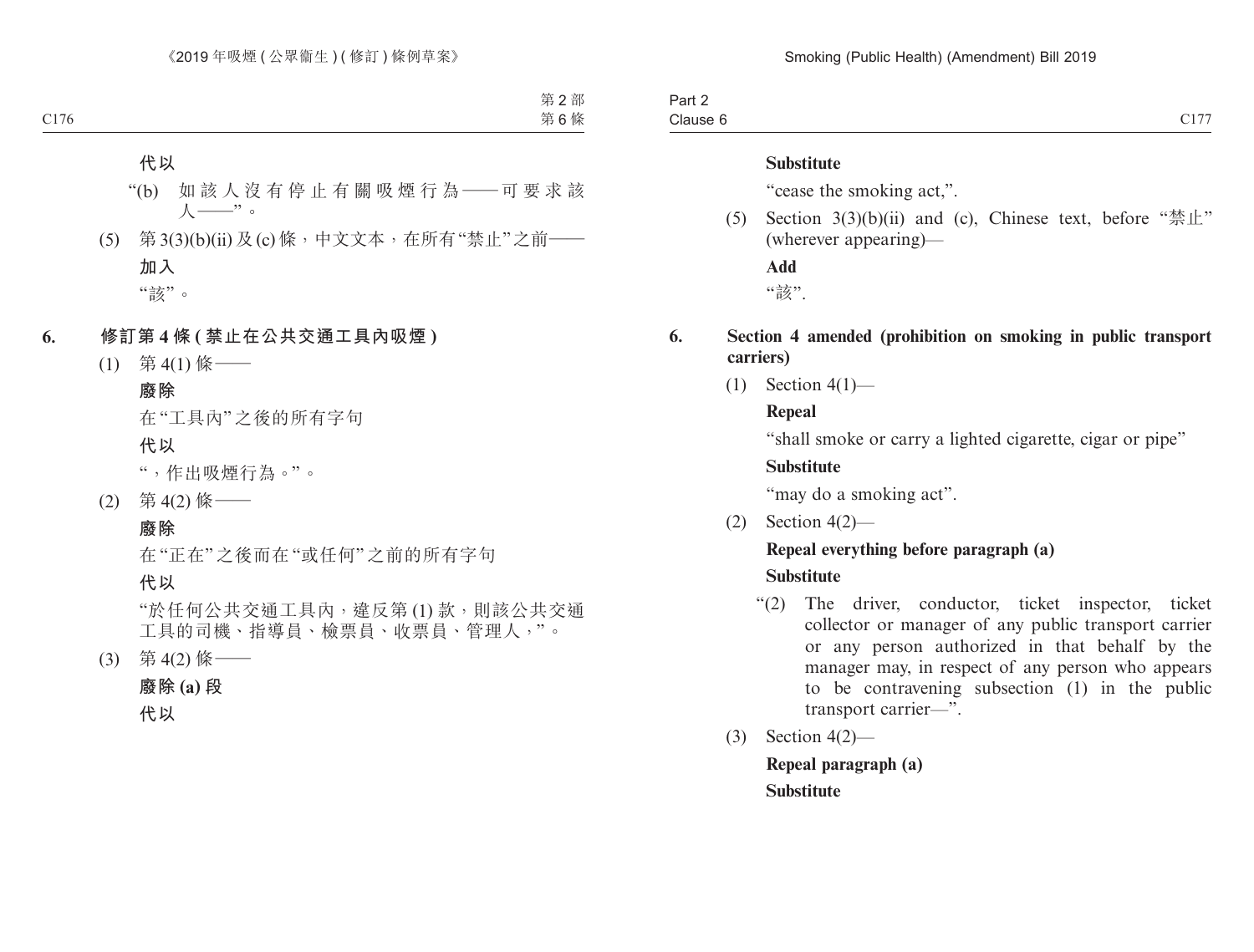| C179<br>$\sim$ $\sim$<br>$\bigcap$<br>Clause 7<br>$\sim$ $\sim$ $\sim$ |
|------------------------------------------------------------------------|
|                                                                        |

- "(a) after indicating to the person that the person is doing a smoking act in the public transport carrier in contravention of subsection (1), require the person to cease the act;".
- (4) Section 4(2)(b)—

#### **Repeal**

"extinguish the lighted cigarette, cigar or pipe,"

## **Substitute**

"cease the smoking act,".

## **7. Part 3 heading amended (sales of tobacco products)**

- Part 3, heading—
	- **Repeal**
	- "**Tobacco**"
	- **Substitute**
	- "**Conventional Smoking**".

## **8. Section 8 amended (sales of cigarettes and tobacco products)**

- (1) Section 8, heading—
	- **Repeal**
	- "**cigarettes and tobacco**"
	- **Substitute**
	- "**conventional smoking**".
- (2) Section  $8(2)(b)$ 
	- **Repeal**
	- "tobacco"

## **Substitute**

"conventional smoking".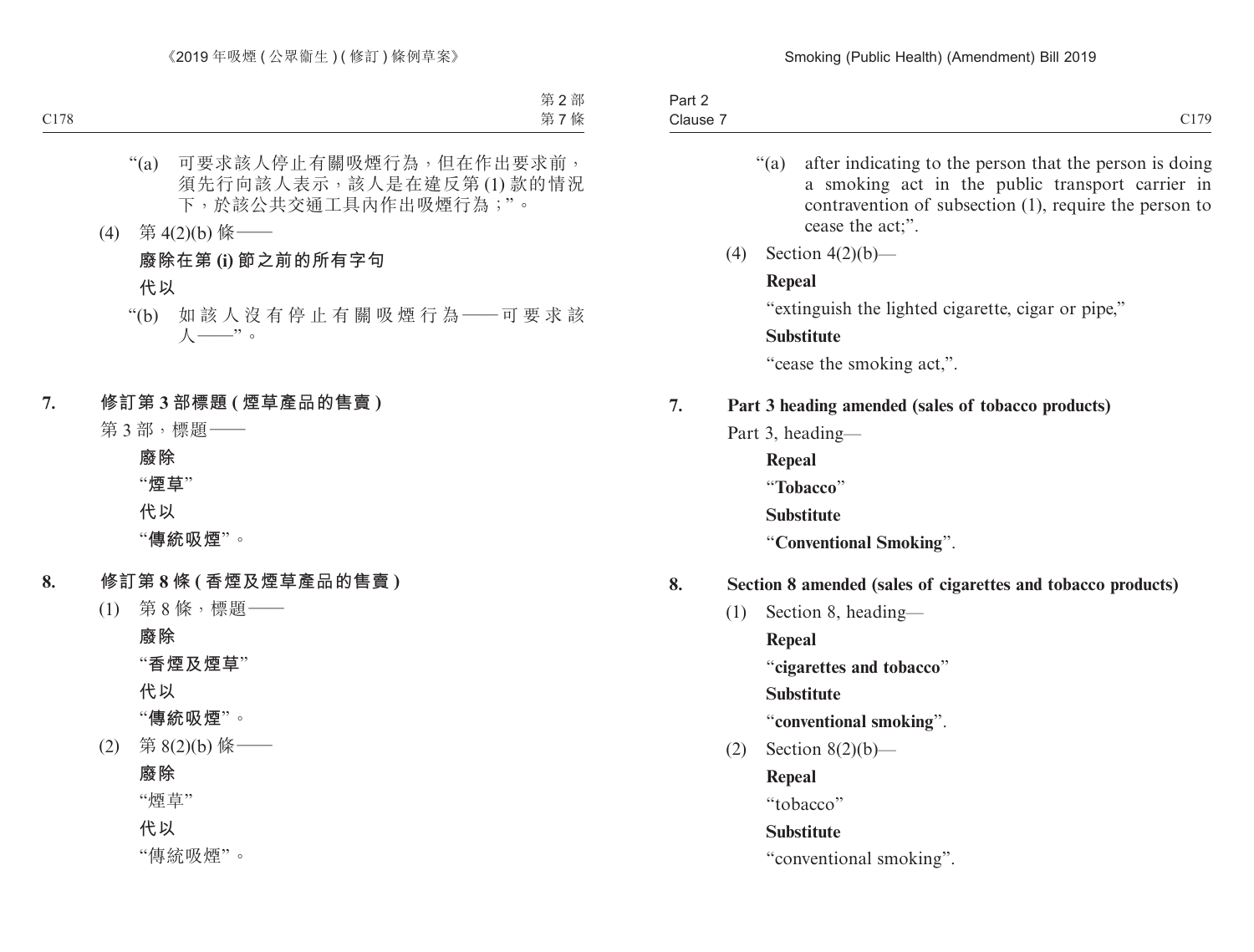| .3cm<br><b>Fail</b> |      |
|---------------------|------|
| Clause 9            | C181 |

#### **9. Section 8B amended (prohibition on sale of tobacco products from a vending machine)**

(1) Section 8B, heading— **Repeal** "**tobacco**" **Substitute** "**conventional smoking**". (2) Section 8B— **Repeal**

"tobacco"

**Substitute**

"conventional smoking".

## **10. Section 10 amended (offences under Part 3)**

(1) Section 10(3)—

**Repeal**

"tobacco" (wherever appearing)

## **Substitute**

"conventional smoking".

(2) Section  $10(3)(a)$ , English text—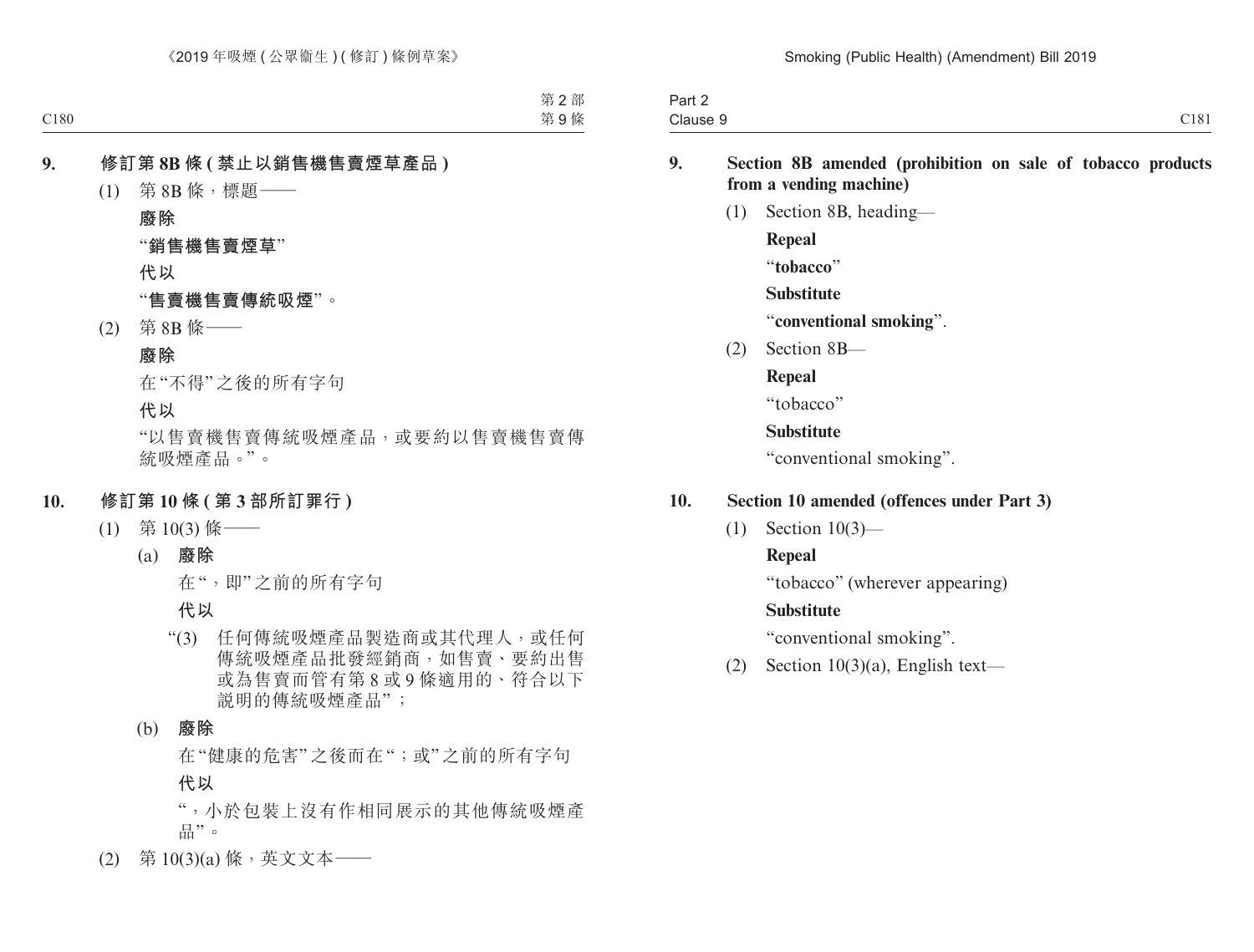| Part 2                              |      |
|-------------------------------------|------|
| the control of the con-<br>Clause 1 | C183 |

#### **Repeal**

"trademark" (wherever appearing) **Substitute**

"trade mark".

## **11. Section 10A amended (seizure and forfeiture)** Section  $10A(1)(ca)$ —

**Repeal**

"tobacco"

#### **Substitute**

"conventional smoking".

#### **12. Part 4 heading amended (tobacco advertising)**

Part 4, heading—

**Repeal** "**Tobacco Advertising**" **Substitute** "**Advertising of Smoking Products**".

#### **13. Section 11 amended (tobacco advertisements in printed publications)**

(1) Section 11, heading— **Repeal** "**Tobacco**" **Substitute** "**Smoking product**".  $(2)$  Section  $11(1)$ —

**Repeal**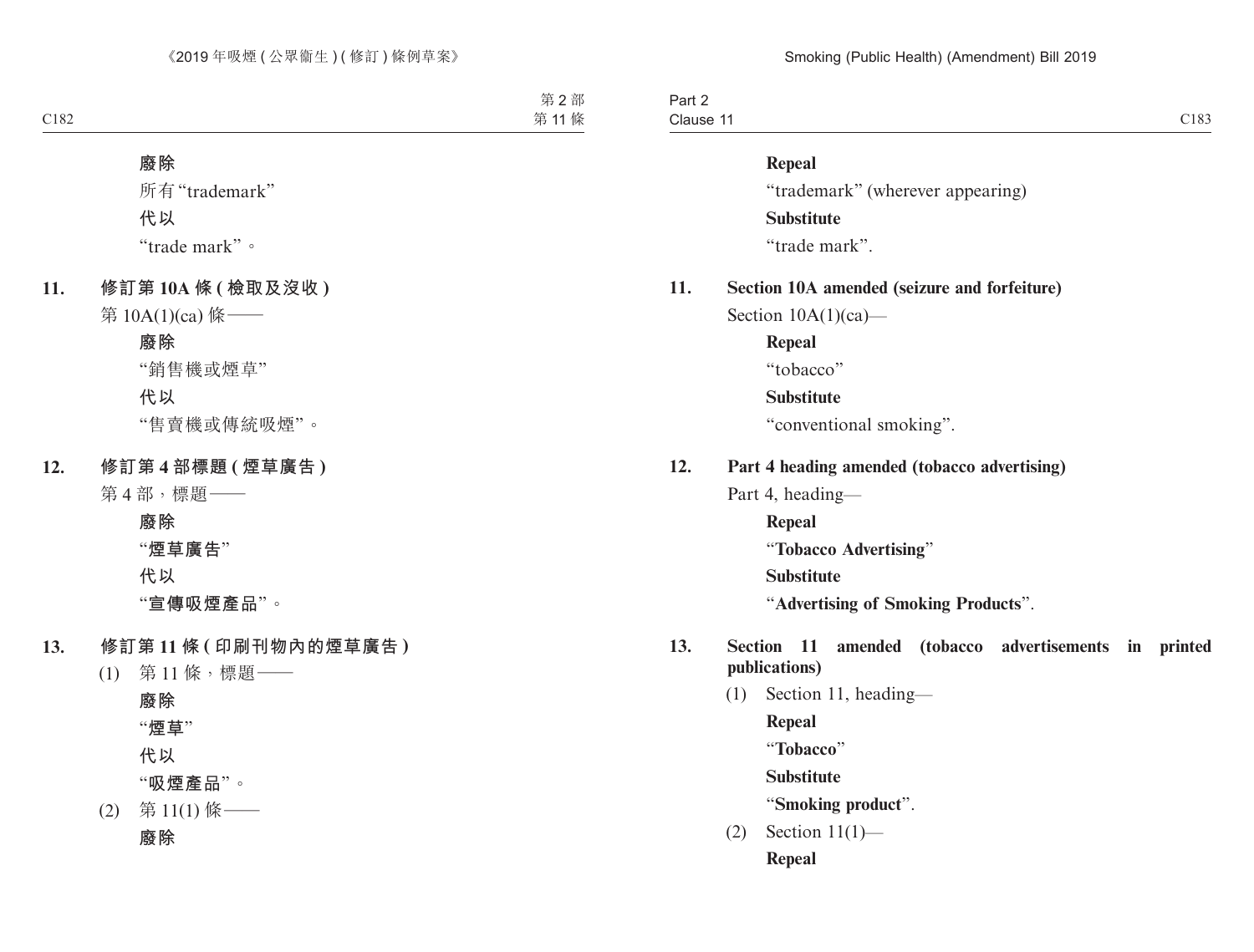Part 2 Clause 14 Clause  $14$  Clause  $14$ 

"tobacco"

## **Substitute**

"smoking product".

(3) Section 11—

# **Repeal subsection (3)**

## **Substitute**

- "(3) Nothing in this section or section 12 applies in relation to a smoking product advertisement in a printed publication that is published—
	- (a) for the smoking products trade; or
	- (b) as the in-house publication of any company engaged in that trade.".

## **14. Section 12 amended (no display of tobacco advertisement)**

(1) Section 12, heading—

**Repeal**

"**tobacco**"

**Substitute**

"**smoking product**".

(2) Section 12(1)—

## **Repeal**

"tobacco advertisement"

## **Substitute**

"smoking product advertisement".

(3) Section 12(4)—

## **Repeal**

"tobacco advertisement"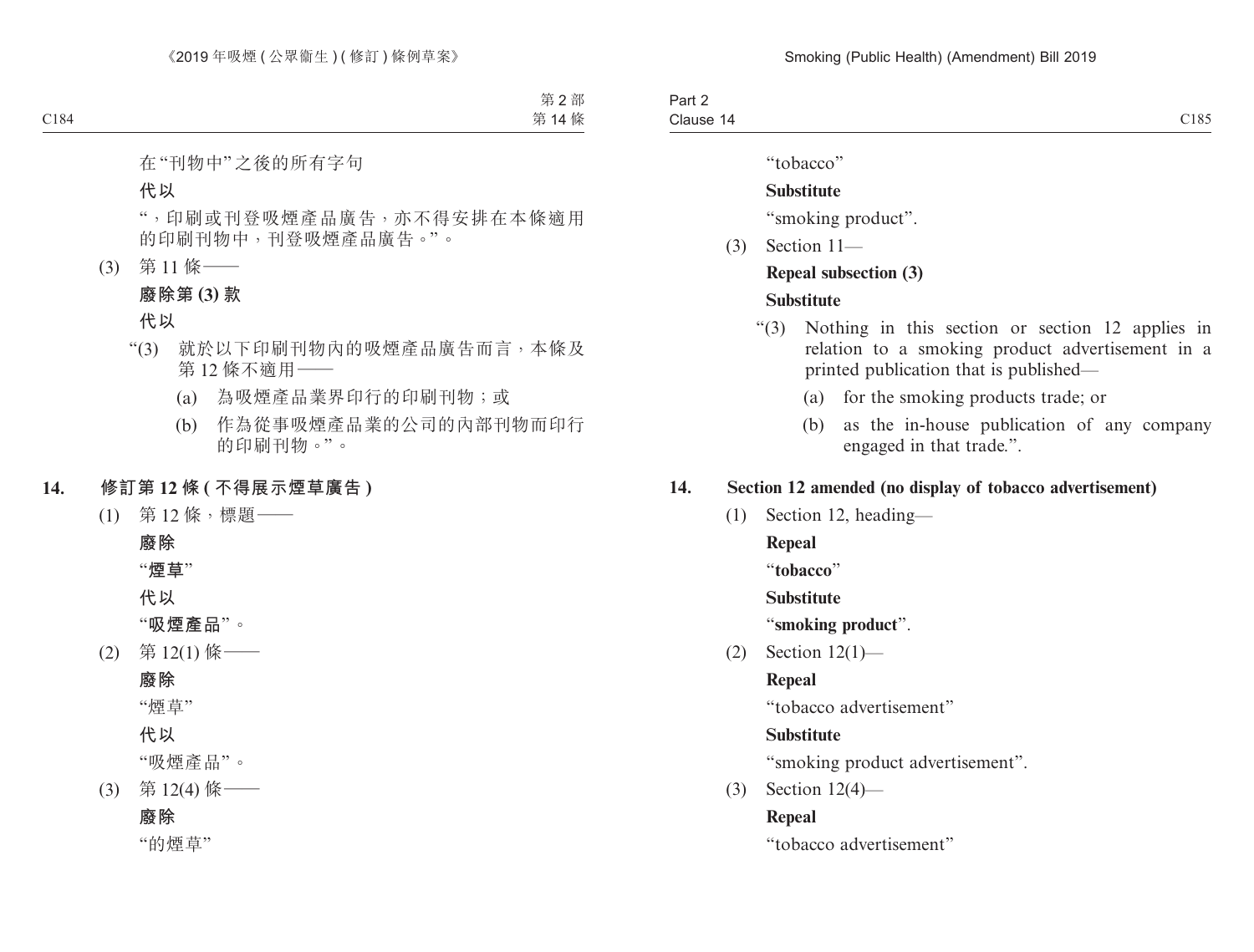Part 2 Clause 15 Clause 15  $C187$ 

#### **Substitute**

"smoking product advertisement".

(4) Section 12(4)(a)—

## **Repeal subparagraph (i)**

## **Substitute**

- "(i) of any manufacturer of conventional smoking products or any wholesale dealer dealing in conventional smoking products; and".
- (5) Section  $12(4)(a)(ii)$ —

## **Repeal**

everything after "manufacturing of"

## **Substitute**

"conventional smoking products or for the purpose of dealing by wholesale in conventional smoking products; and".

(6) Section 12(4)(b), Chinese text—

## **Repeal**

"該等煙草"

#### **Substitute**

"該".

(7) Section 12(5)—

## **Repeal**

"tobacco".

## **15. Section 13 amended (prohibition on broadcast of tobacco advertisement by radio or visual images)**

(1) Section 13, heading—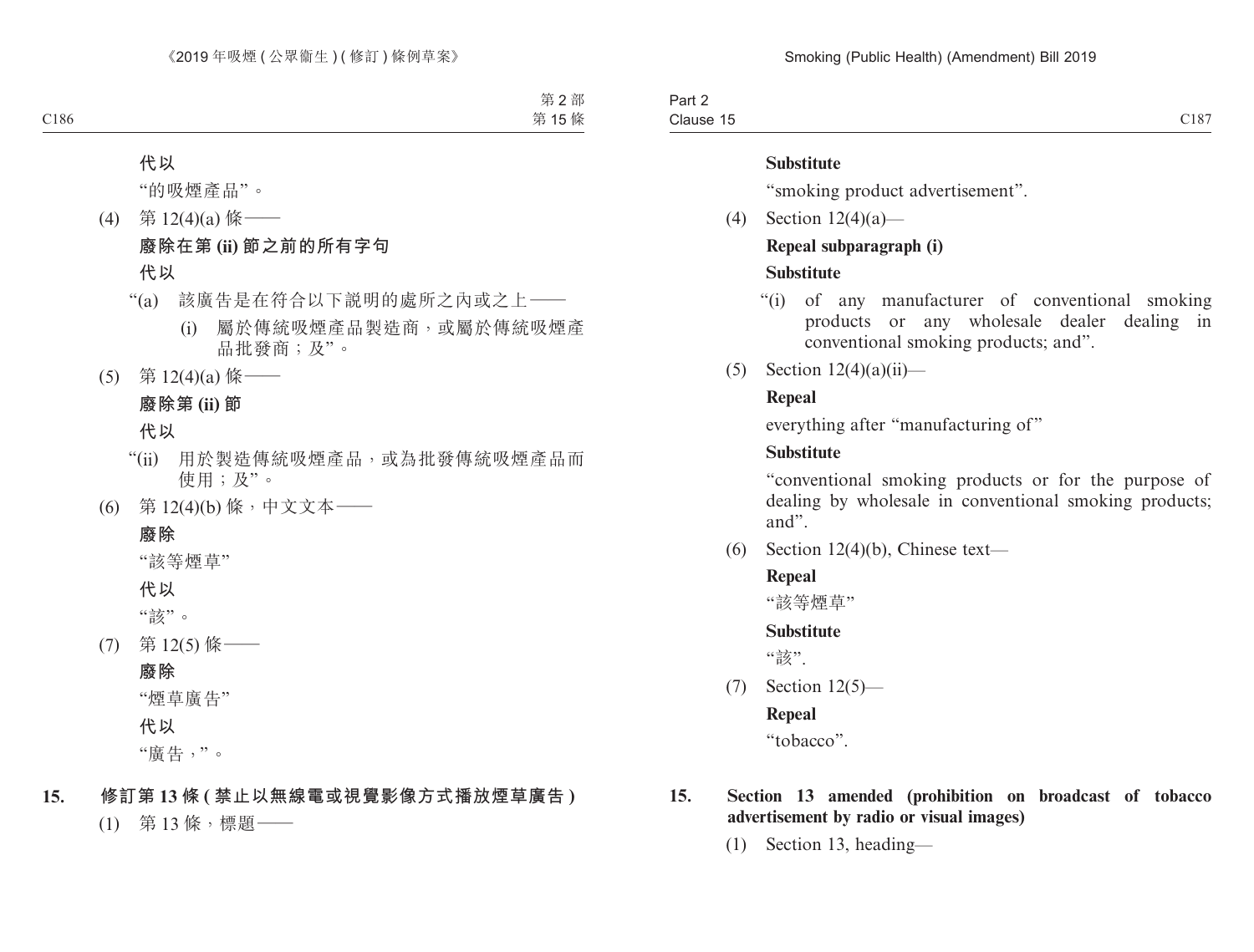Part 2 Clause 16 Clause 16 and 2012 and 2013 and 2014 and 2018 and 2018 and 2018 and 2018 and 2018 and 2018 and 2018 and 2018 a

**Repeal** "**tobacco**" **Substitute** "**smoking product**". (2) Section 13— **Repeal** "tobacco" **Substitute** "smoking product". **16. Section 13A amended (prohibition on exhibition of tobacco advertisement by film)**

(1) Section 13A, heading—

**Repeal**

"**tobacco**"

**Substitute**

"**smoking product**".

(2) Section 13A(1)—

**Repeal**

"tobacco"

**Substitute**

"smoking product".

- **17. Section 13B amended (prohibition on placing of tobacco advertisement on the Internet)**
	- (1) Section 13B, heading— **Repeal** "**tobacco**"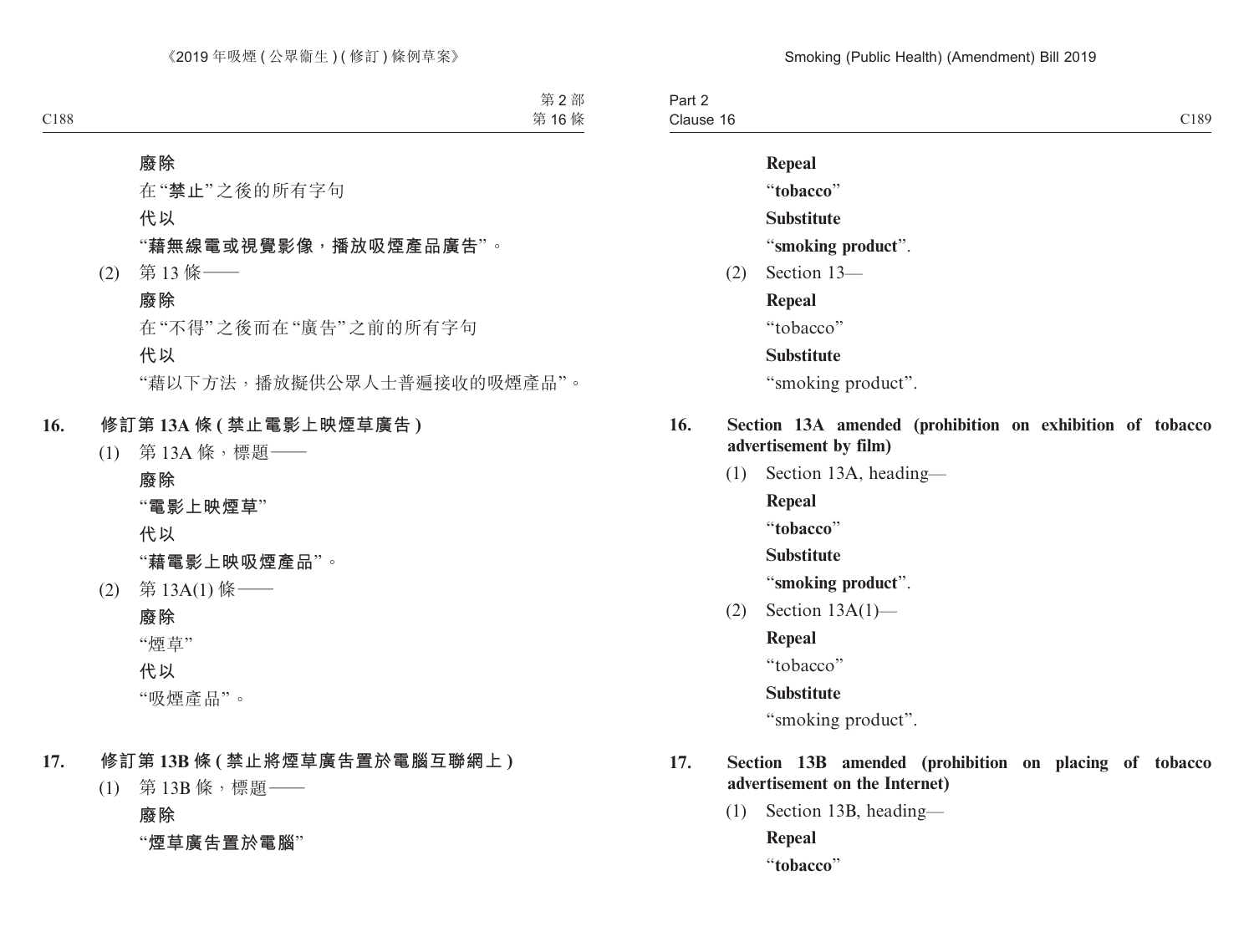Part 2 Clause 18 Clause 18 and 200 and 200 and 200 and 200 and 200 and 200 and 200 and 200 and 200 and 200 and 200 and 200 and 200 and 200 and 200 and 200 and 200 and 200 and 200 and 200 and 200 and 200 and 200 and 200 and 200 and 200 and

# **Substitute**

"**smoking product**".

(2) Section 13B(1)—

**Repeal**

"tobacco"

## **Substitute**

"smoking product".

(3) Section 13B(2)(a), Chinese text—

## **Repeal**

"電腦".

(4) Section 13B(3)—

## **Repeal**

"tobacco"

## **Substitute**

"smoking product".

## **18. Section 14 amended (meaning of tobacco advertisement)**

(1) Section 14, heading— **Repeal**

"**tobacco**"

**Substitute**

## "**smoking product**".

(2) Section 14(1)—

**Repeal**

"tobacco advertisement"

**Substitute**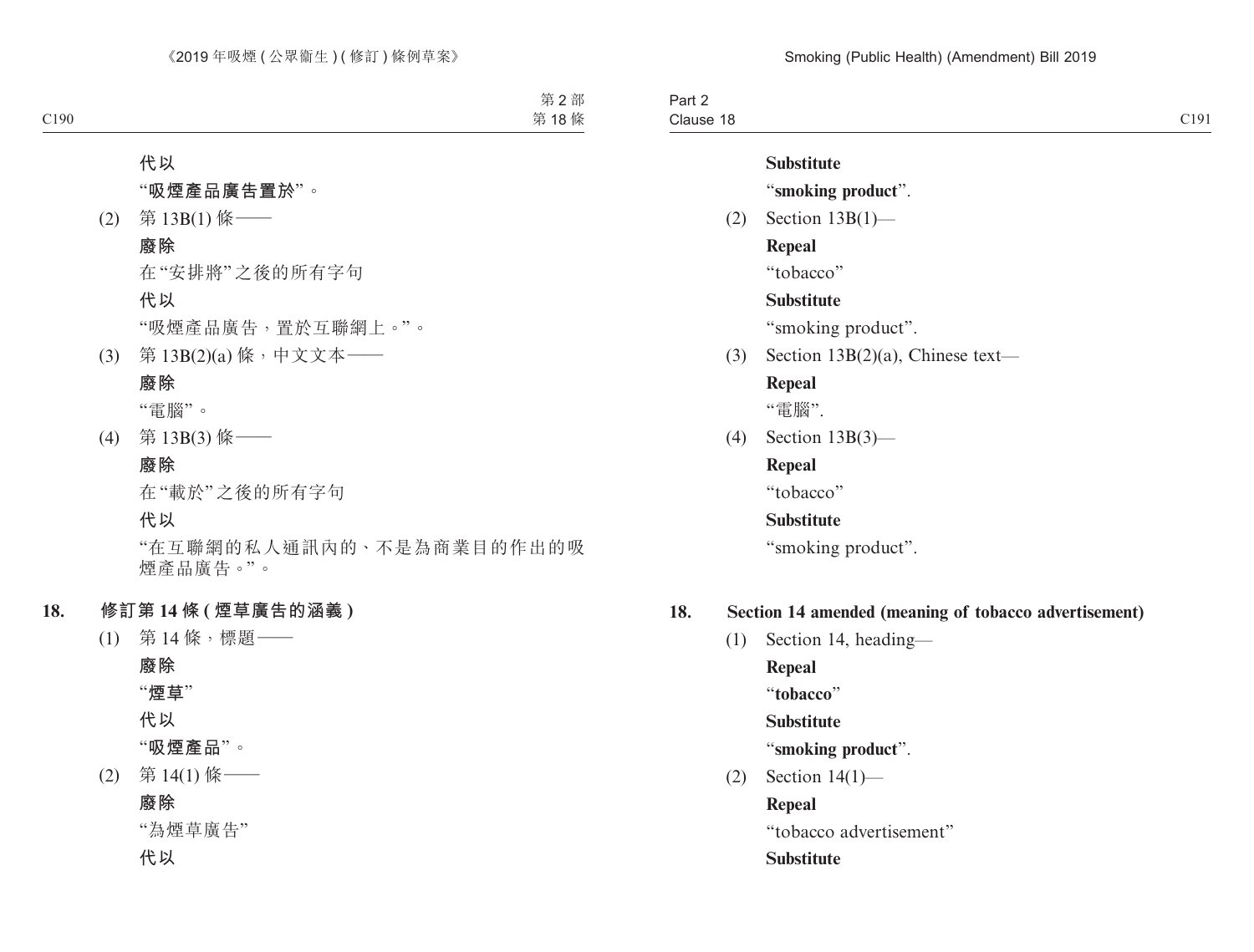Part 2 Clause 18 Clause 18 and 2012 Clause 18 and 2012 Clause 18 and 2019 Clause 19 and 2019 Clause 19 and 2019 Clause 19 and 20

"smoking product advertisement".

(3) Section 14(1)(a)—

## **Repeal**

"cigarettes, cigarette tobacco, cigars or pipe tobacco"

## **Substitute**

"any smoking product".

(4) Section 14(1)(b)—

# **Repeal**

"cigarettes, cigarette tobacco, cigars or pipe tobacco"

## **Substitute**

"any smoking product".

(5) Section  $14(1)(c)$ —

# **Repeal**

"cigarettes, cigarette tobacco, cigars or pipe tobacco"

# **Substitute**

"any smoking products".

(6) Section 14(1A)—

# **Repeal**

"tobacco"

# **Substitute**

"smoking product".

(7) Section 14(2)(b)—

**Repeal**

"tobacco"

# **Substitute**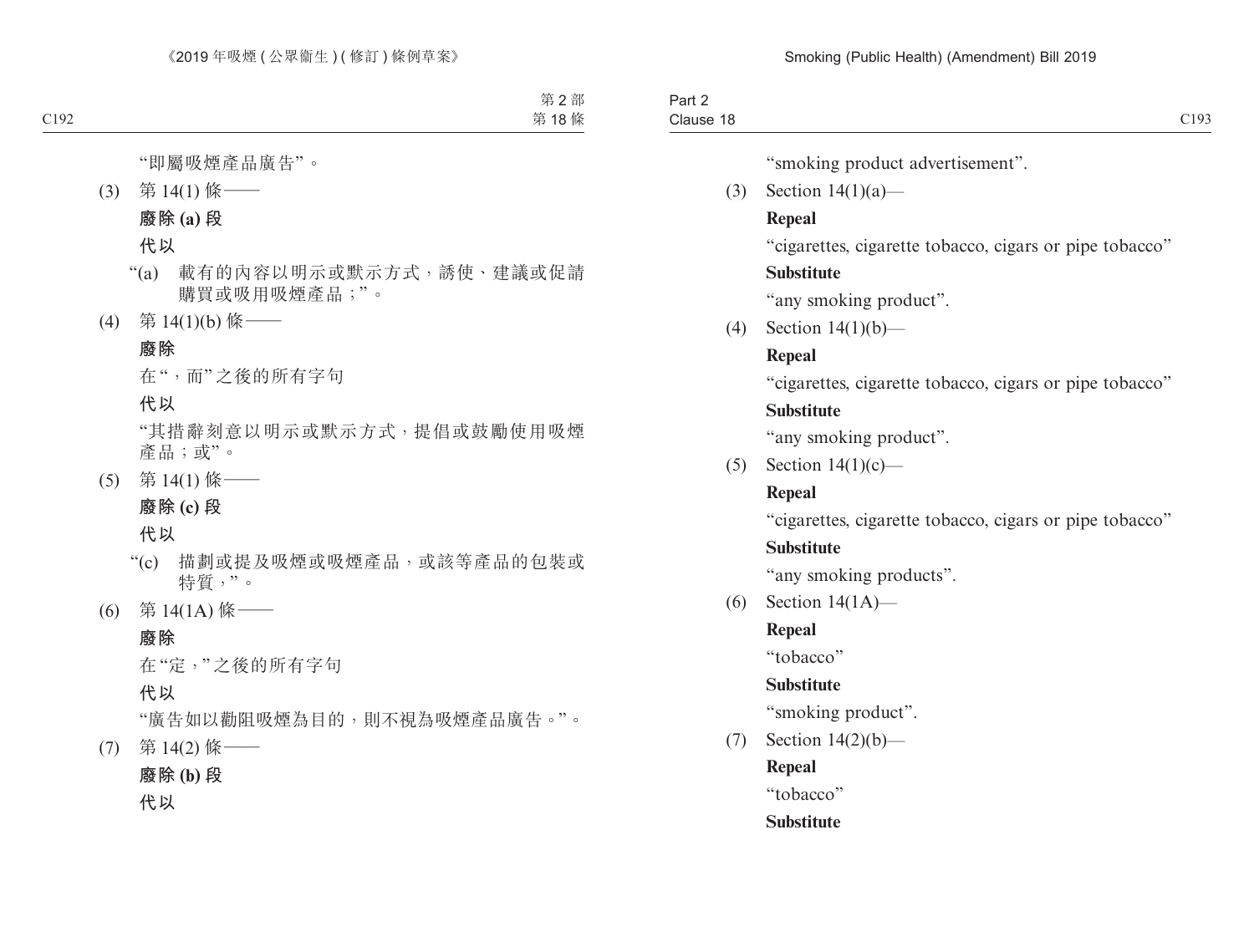| ⊤an ∠<br>$  -$             |                                |
|----------------------------|--------------------------------|
| $\sim$<br>-40<br>Clause 18 | $^{\circ}105$<br>$\sim$ $\sim$ |

"smoking".

(8) Section 14(2)—

## **Repeal**

"tobacco product, or any trade mark or brand name of a tobacco"

## **Substitute**

"smoking product, or any trade mark or brand name of a smoking".

(9) Section 14(2)—

# **Repeal**

"tobacco advertisement"

# **Substitute**

"smoking product advertisement".

 $(10)$  Section  $14(3)(a)(i)$ —

# **Repeal**

"non-tobacco"

# **Substitute**

"product or service that is not a smoking".

(11) Section 14(4)(a)—

# **Repeal**

"tobacco"

# **Substitute**

"smoking".

(12) Section 14(4)—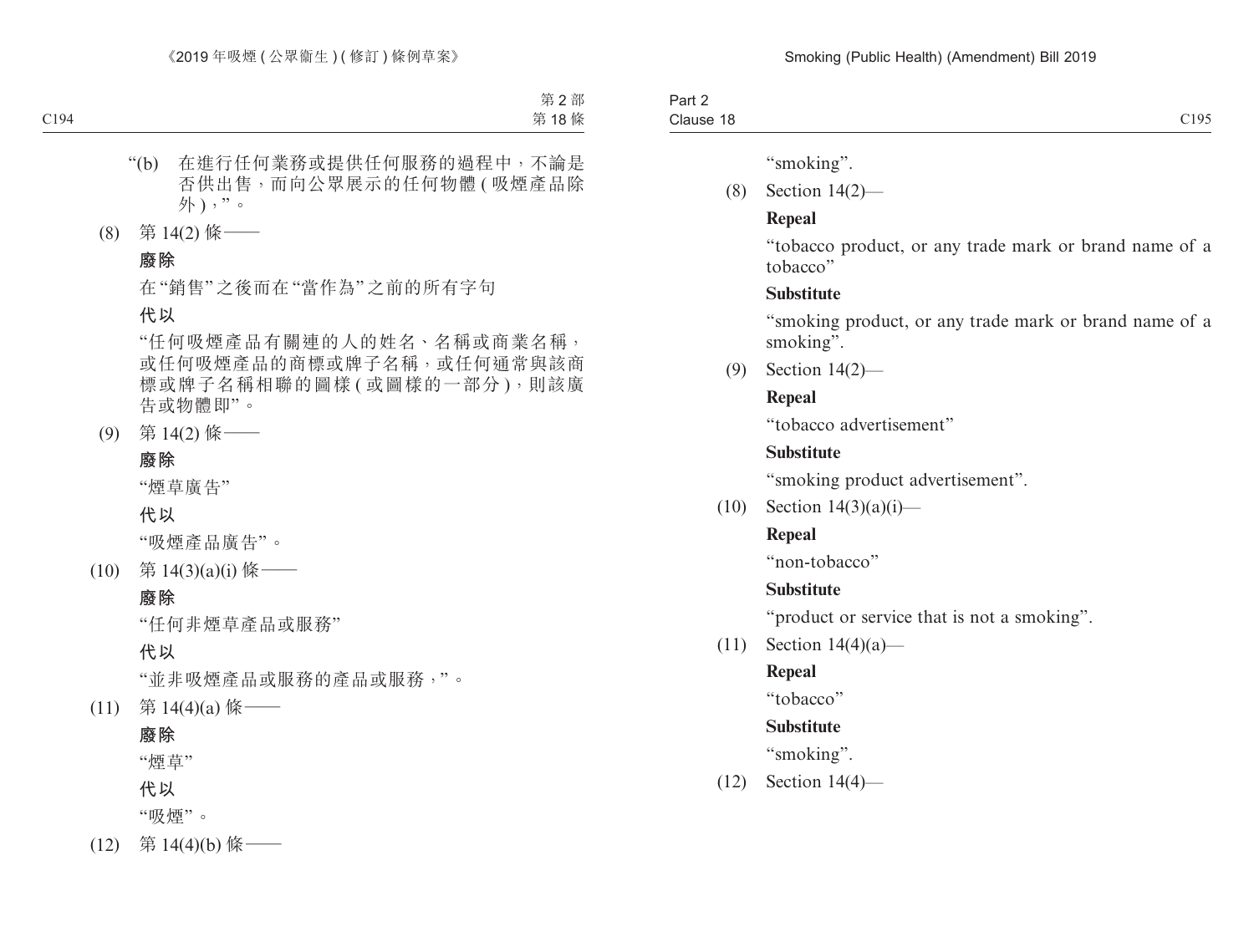Part 2 Clause 18  $Clause$  18  $Cl97$ 

#### **Repeal paragraph (b)**

#### **Substitute**

- "(b) any name identical to the trade name or brand name of any smoking product, in association with any product that is not a smoking product.".
- (13) Section 14(4A)(c)—

## **Repeal**

everything after "mention"

## **Substitute**

"any word or phrase set out in Schedule 8 (including any word or phrase that means the same as, or closely resembles, the word or phrase).".

(14) Section 14(5)—

## **Repeal**

"tobacco product" (wherever appearing)

## **Substitute**

"smoking product".

(15) Section 14(5)—

## **Repeal**

"tobacco advertisement"

## **Substitute**

"smoking product advertisement".

(16) Section 14(6)—

## **Repeal**

"tobacco products are offered for sale is not a tobacco"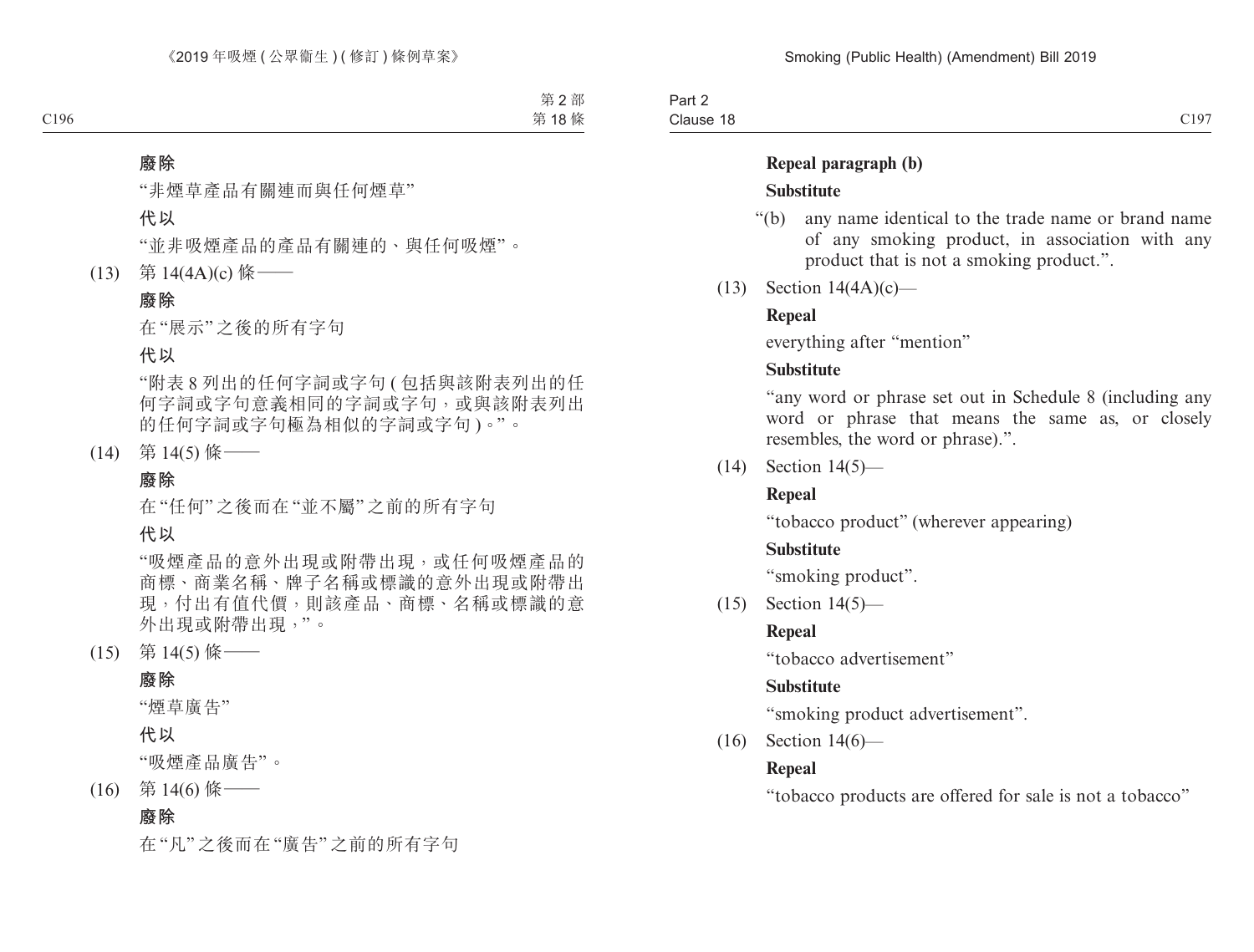Part 2 Clause 18 Clause 18 and 200 and 200 and 200 and 200 and 200 and 200 and 200 and 200 and 200 and 200 and 200 and 200 and 200 and 200 and 200 and 200 and 200 and 200 and 200 and 200 and 200 and 200 and 200 and 200 and 200 and 200 and

#### **Substitute**

"conventional smoking products are offered for sale is not a smoking product".

(17) Section 14(6)(a)—

#### **Repeal**

"tobacco" (wherever appearing)

#### **Substitute**

"conventional smoking".

(18) Section  $14(6)(a)(ii)(A)$ —

## **Repeal**

"non-tobacco"

#### **Substitute**

"products that are not smoking".

(19) Section  $14(6)(b)(i)$ —

#### **Repeal**

"tobacco"

#### **Substitute**

"conventional smoking".

 $(20)$  Section 14 $(6)(b)(iii)$ —

## **Repeal**

"tobacco"

#### **Substitute**

"conventional smoking".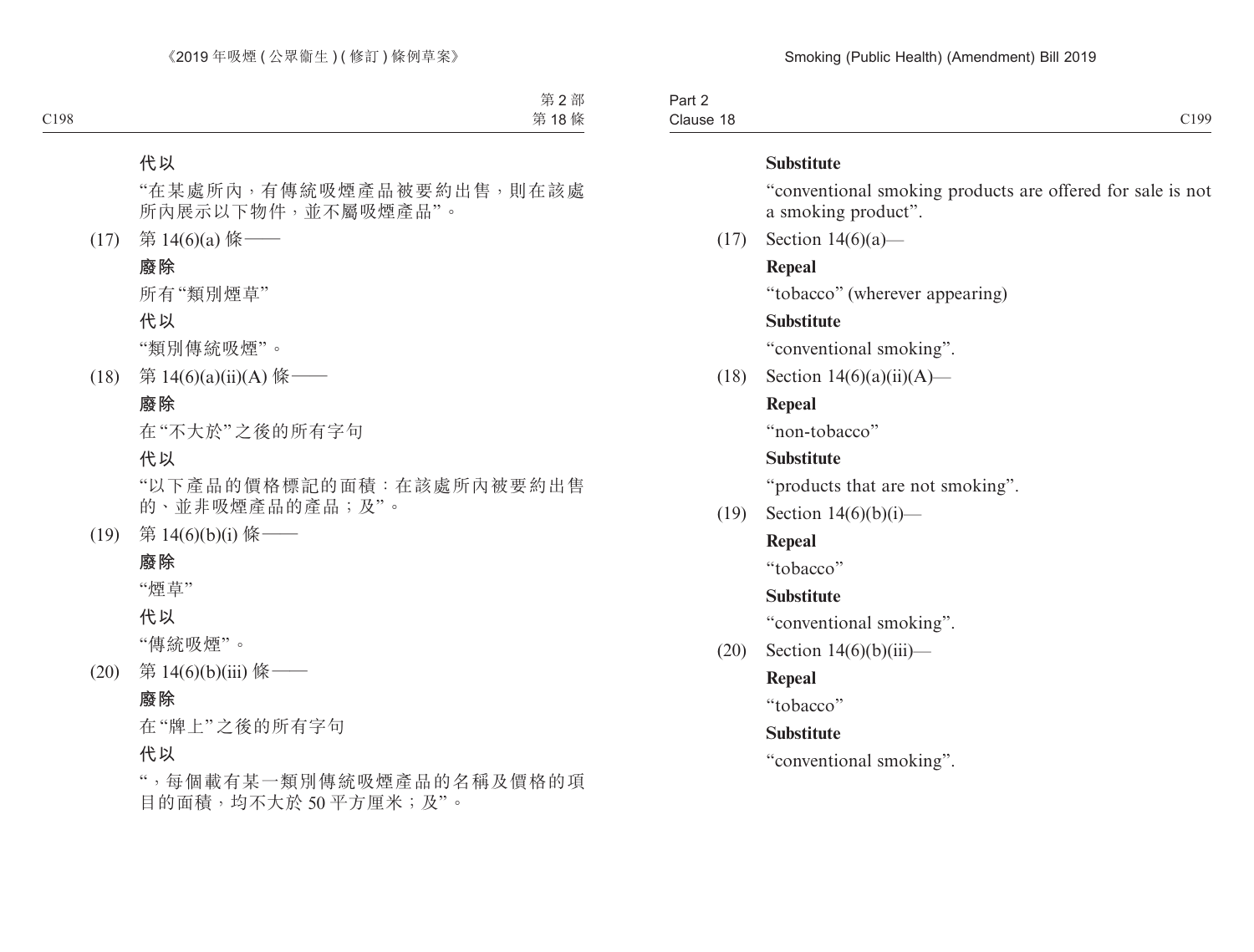| $ -$<br>$\overline{\phantom{a}}$<br>າ~~+<br><b>Fail</b> |                                            |
|---------------------------------------------------------|--------------------------------------------|
| $\sim$<br>Clause<br>$\cdots$                            | C201<br>$\sim$ $\sim$ $\sim$ $\sim$ $\sim$ |

#### **19. Section 14A amended (removal and disposal of tobacco advertisement)**

(1) Section 14A, heading— **Repeal** "**tobacco**" **Substitute** "**smoking product**". (2) Section 14A(1)—

## **Repeal**

"tobacco"

## **Substitute**

"smoking product".

(3) Section 14A(2)—

## **Repeal**

everything after "disposal of any"

## **Substitute**

"advertisement or structure removed under subsection (1), whether or not any person is convicted of any offence under this Ordinance, on the grounds that an offence under this Ordinance has been or is being committed in relation to the advertisement or structure."

(4) Section 14A(4)—

## **Repeal**

everything after "brand of"

## **Substitute**

"smoking product which is mentioned in the removed advertisement or structure or from the owner of the advertisement or structure."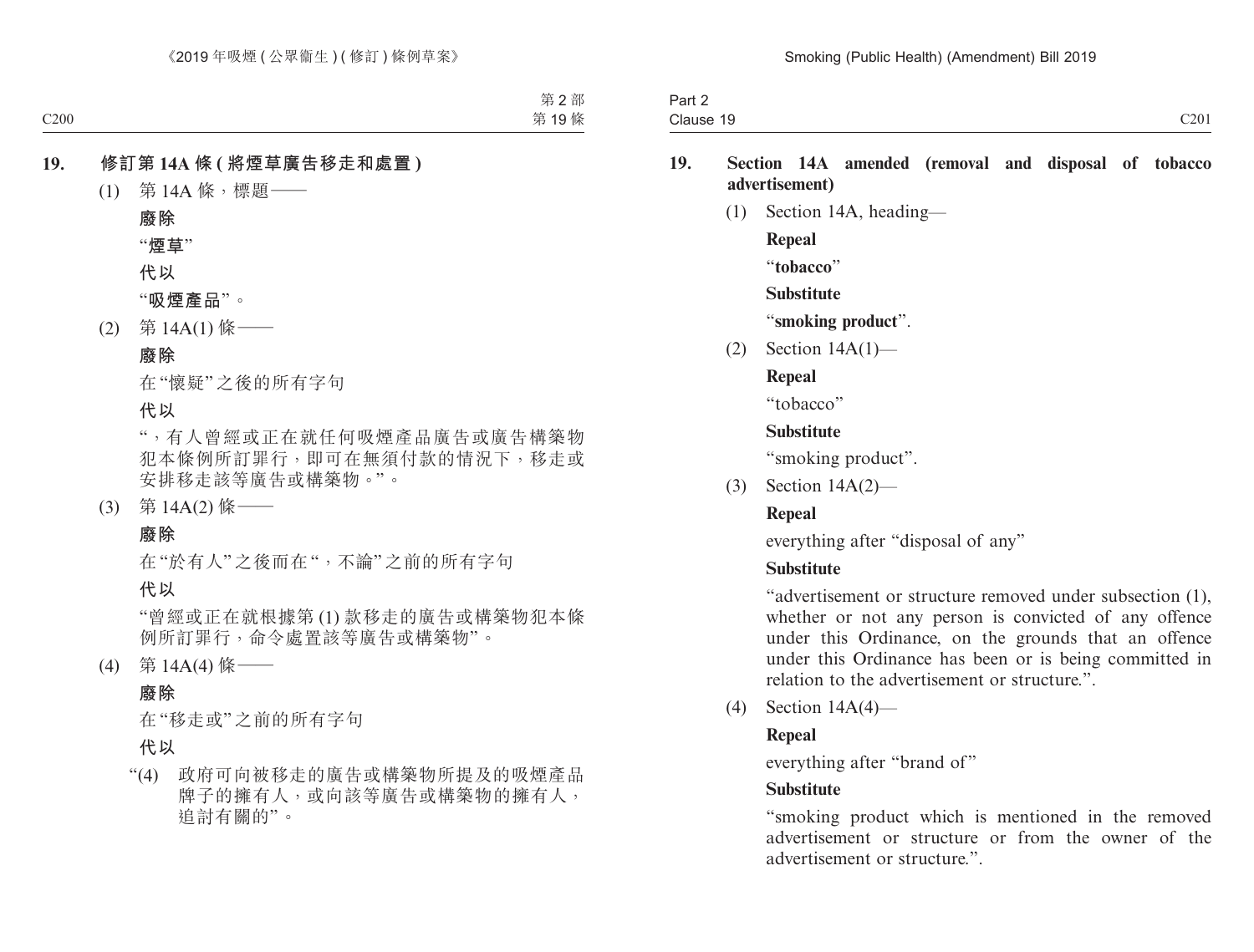| $\sim$<br>Jort.<br>Part Z |      |
|---------------------------|------|
| Clause 20                 | C203 |

**20. Part 4A heading amended (prohibition on selling or giving of tobacco products)**

Part 4A, heading—

**Repeal** "**Tobacco**" **Substitute** "**Conventional Smoking**".

- **21. Section 15A amended (prohibition on selling or giving of tobacco products, etc.)**
	- (1) Section 15A, heading—
		- **Repeal**

"**tobacco**"

**Substitute**

"**conventional smoking**".

(2) Section 15A(3)(a)—

## **Repeal**

"tobacco"

## **Substitute**

"conventional smoking".

(3) Section 15A(3)(b)—

# **Repeal**

"tobacco"

## **Substitute**

"conventional smoking".

(4) Section 15A(3)—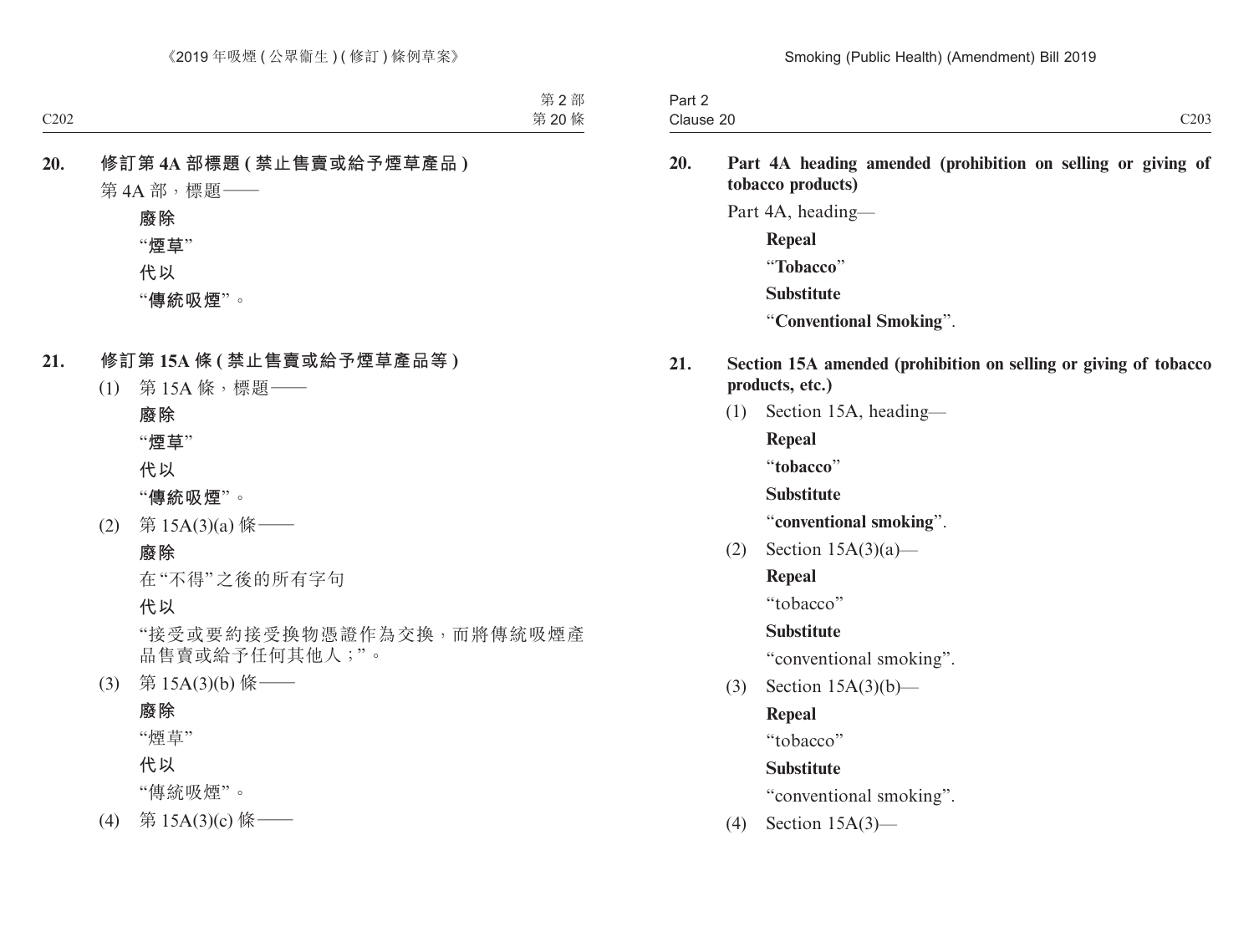Part 2 Clause 21 Clause 21  $\sim$  205

## **Repeal paragraph (c)**

#### **Substitute**

- "(c) give valuable consideration to any person in order to induce the person to buy a particular conventional smoking product or otherwise to promote the product to the person;".
- (5) Section 15A(3)(d)—

## **Repeal**

"tobacco"

#### **Substitute**

"conventional smoking".

(6) Section  $15A(3)(e)$ —

## **Repeal**

"tobacco"

#### **Substitute**

"conventional smoking".

(7) Section 15A(3)(f)—

## **Repeal**

everything after "sale a"

## **Substitute**

"product—

- (i) that is not a smoking product; and
- (ii) that includes or is accompanied by a conventional smoking product as a gift;".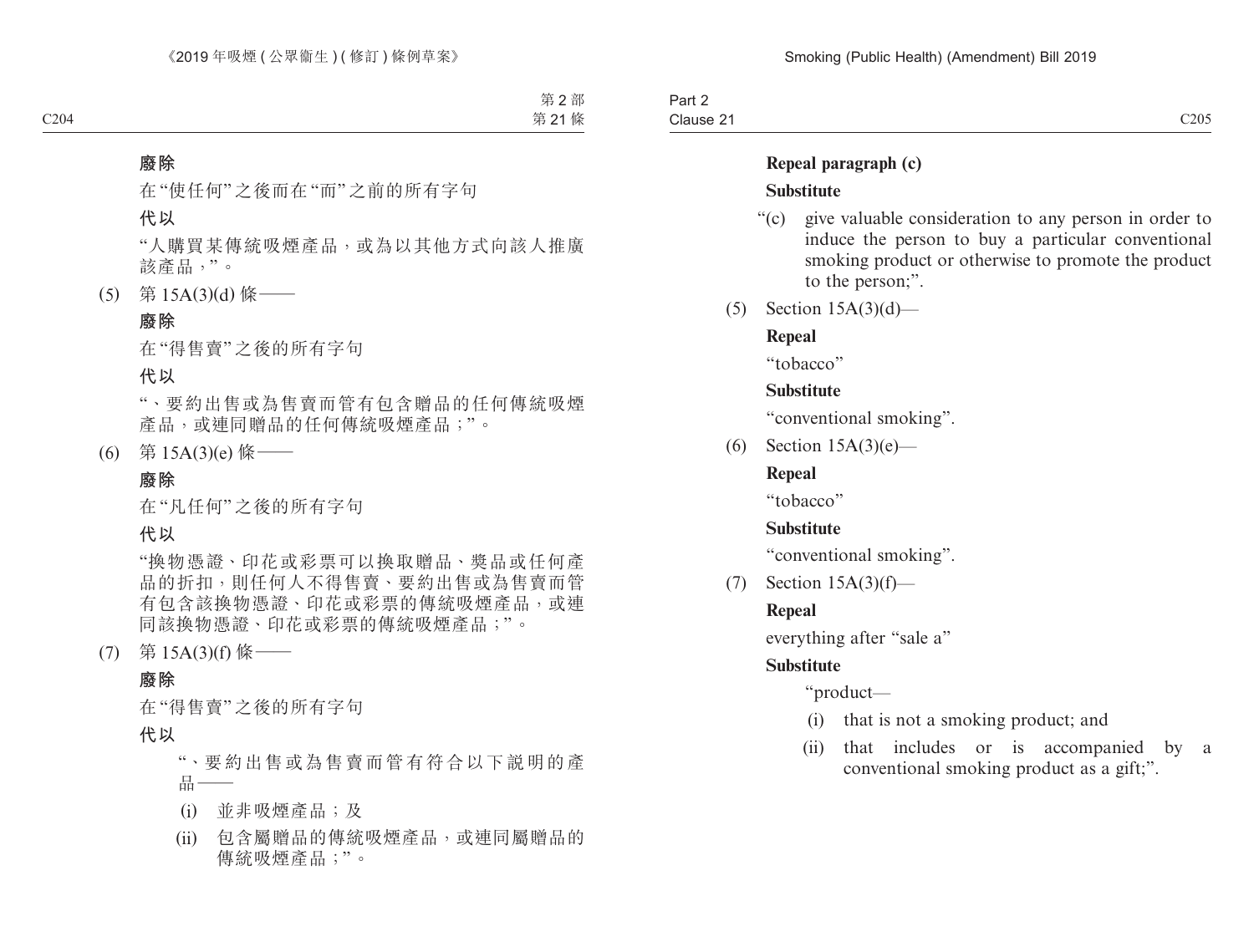| $\overline{\phantom{0}}$<br>$.$ $.$<br><b>Fail</b> |      |
|----------------------------------------------------|------|
| Clause 22<br>$\sim$                                | C207 |

(8) Section 15A(3)(fa)—

## **Repeal**

"tobacco product and a non-tobacco"

## **Substitute**

"conventional smoking product and a product that is not a smoking".

(9) Section 15A(3)(g)—

## **Repeal**

"tobacco product"

## **Substitute**

"conventional smoking product".

## **22. Section 15B heading amended (display of sign when offering tobacco products for sale, etc.)**

Section 15B, heading—

**Repeal**

"**tobacco**"

**Substitute**

"**conventional smoking**".

## **23. Part 4AB added**

After Part 4A— **Add**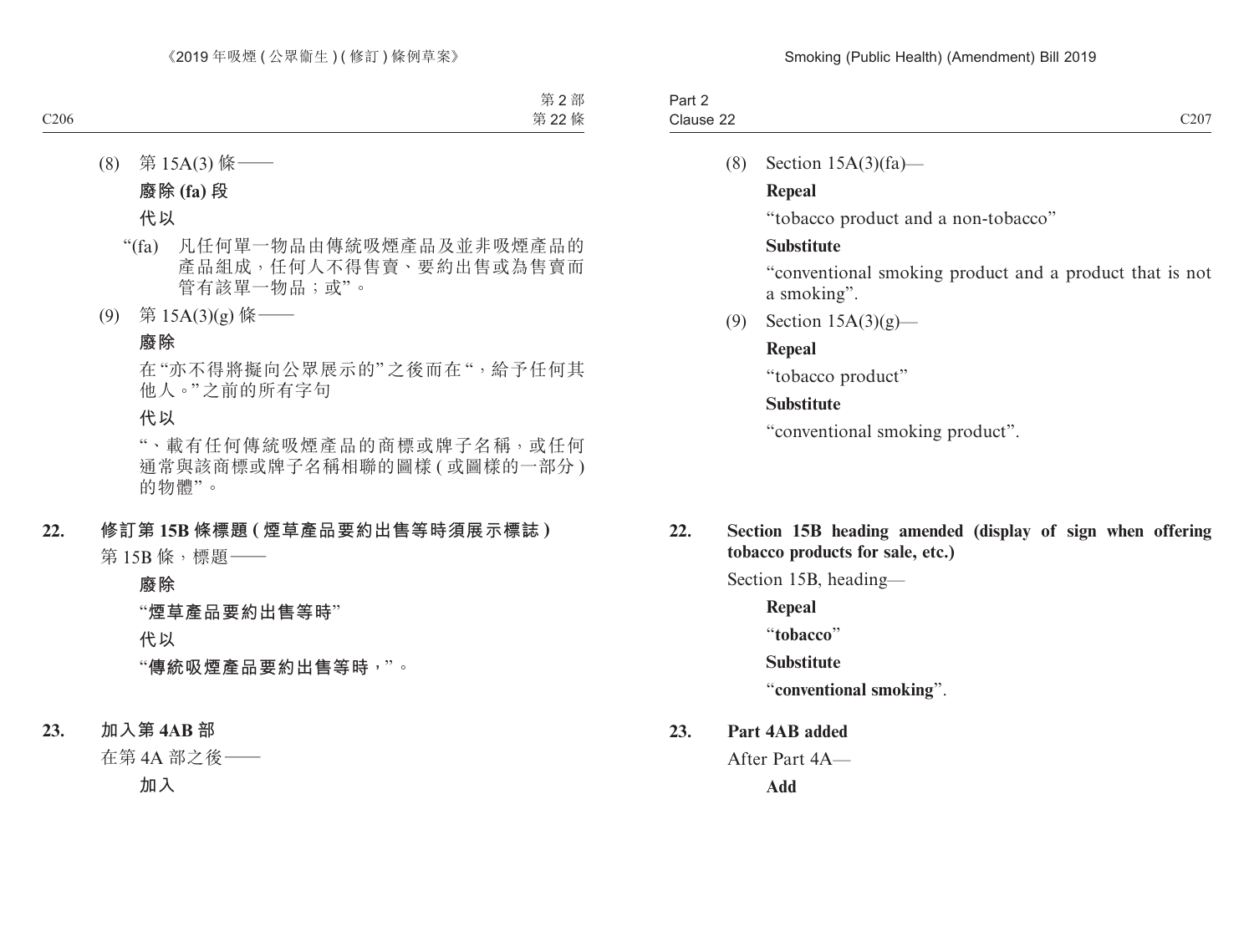# "**Part 4AB**

# **Prohibition of Alternative Smoking Products**

#### **15DA. Prohibition on import, manufacture or sale, etc.**

- (1) No person may—
	- (a) import an alternative smoking product;
	- (b) manufacture an alternative smoking product;
	- (c) sell, or offer for sale, an alternative smoking product;
	- (d) give an alternative smoking product to another person—
		- (i) for promotion or advertisement;
		- (ii) in exchange for a token; or
		- (iii) as a prize in any event or competition;
	- (e) possess an alternative smoking product for—
		- (i) the manufacture of any other alternative smoking product;
		- (ii) sale; or
		- (iii) giving it to another person for the purpose mentioned in paragraph (d)(i), (ii) or (iii);
	- (f) give valuable consideration to another person in order to promote to the person an alternative smoking product; or
	- (g) give another person an object that is intended to be shown in public, and that contains—
		- (i) the name or trade name of a person associated with the marketing of alternative smoking products; or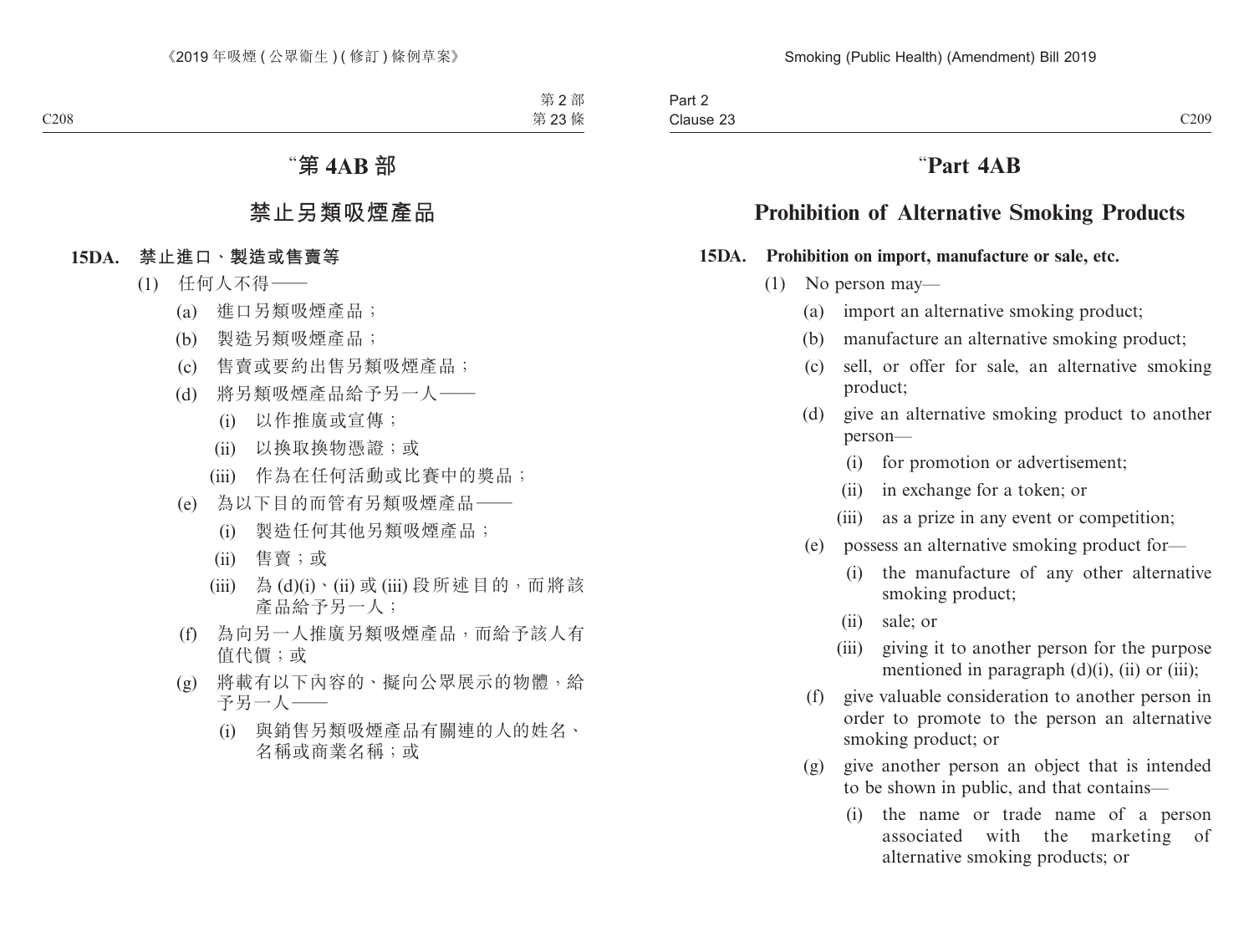- (ii) a trade mark or brand name of an alternative smoking product, or a pictorial device, or any part of the device, commonly associated with the trade mark or brand name.
- (2) A reference to the sale of an alternative smoking product in subsection (1)—
	- (a) includes the sale of any product that includes, or is accompanied by, an alternative smoking product as a gift; and
	- (b) does not include the sale of the product with a view to exporting the product.
- (3) For the purposes of subsection (1), an act is a promotion or advertisement in relation to a product if the act is a promotion or advertisement intended as an inducement to smoke, or encourage the use of, the product, whether or not a particular brand is mentioned.
- (4) Any person who contravenes subsection (1) commits an offence and is liable to a fine at level 5 and to imprisonment for 6 months.

**Note—**

*Import* and *export* are defined in section 3 of the Interpretation and General Clauses Ordinance (Cap. 1).

#### **15DB. Liability of officers of bodies corporate**

- (1) If a body corporate commits an offence under section 15DA(4), and it is proved that the offence—
	- (a) was committed with the consent or connivance of an officer of the body corporate; or
	- (b) is attributable to any neglect on the part of an officer of the body corporate,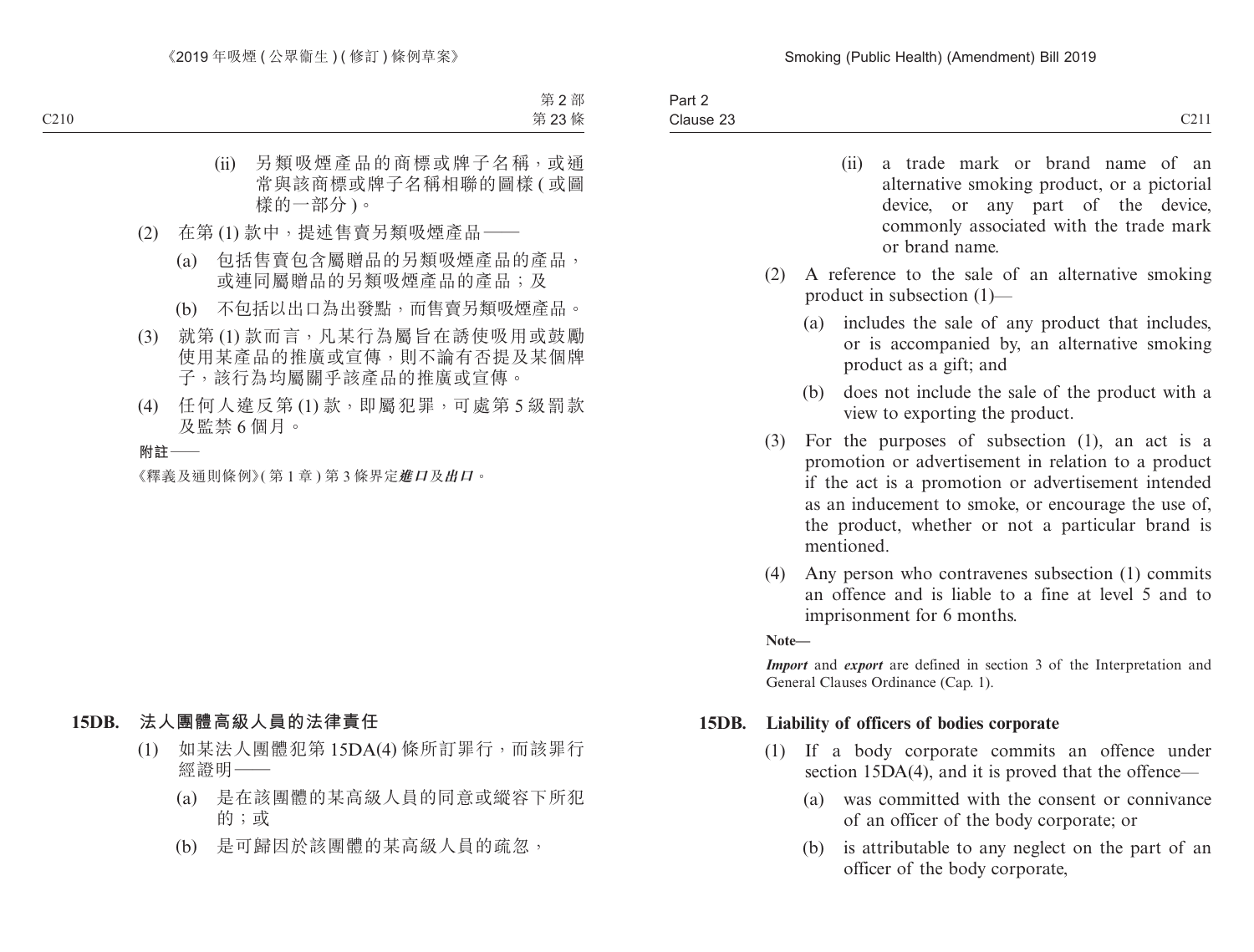the officer also commits the offence.

- $(2)$  In subsection  $(1)$ —
- *officer* (高級人員) means—
	- (a) a director, manager, secretary or other similar officer of the body corporate; or
	- (b) a person purporting to act in the capacity of a person referred to in paragraph (a).

## **15DC. Exemption for persons in transit at Hong Kong International Airport**

Section  $15DA(1)(a)$  does not apply to a person who—

- (a) arrives at the Hong Kong International Airport from a place outside Hong Kong; and
- (b) while in Hong Kong, does not pass through any immigration control.

#### **15DD. Exemption for articles in transit or air transhipment cargos**

- (1) Section 15DA(1)(a) does not apply in relation to an alternative smoking product that is an article in transit or air transhipment cargo.
- (2) However, section 15DA(1)(a) does apply in relation to an alternative smoking product if, at any time between its being brought into and taken out of Hong Kong—
	- (a) for an article in transit on an aircraft—the product is removed from the aircraft other than in the specified cargo transhipment area;
	- (b) for an article in transit in a vessel—the product is removed from the vessel; or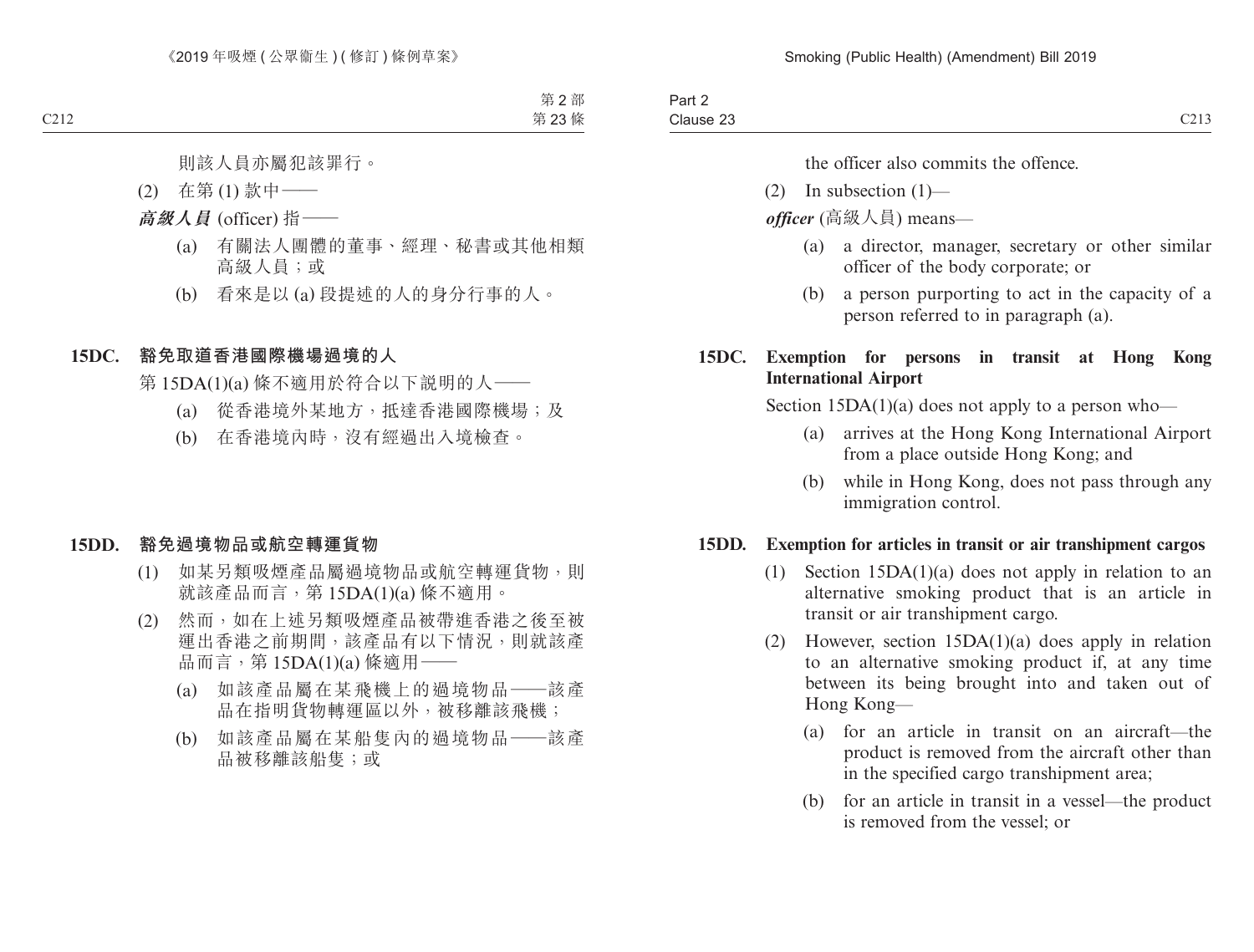| $\sim$ $\sim$ $\sim$<br>Clause 23<br><u>.</u> | Part $\sim$ |  |
|-----------------------------------------------|-------------|--|
|                                               |             |  |

- (c) for an air transhipment cargo—the product is removed from the specified cargo transhipment area.
- (3) If section 15DA(1)(a) applies in relation to a product because of subsection (2), for the purposes of the application—
	- (a) the product is deemed to be imported at the time of the removal mentioned in subsection (2); and
	- (b) the person who brought the product, or caused it to be brought, into Hong Kong as an article in transit or air transhipment cargo is deemed to be the person who imported the product.
- (4) It is a defence for a person mentioned in subsection (3)(b) who is charged under section 15DA(4) in relation to importing a product to show that the person took all reasonable steps and exercised reasonable diligence to avoid the removal mentioned in subsection (2).
- (5) Subsection (6) applies if a defence under subsection (4) involves an allegation that the offence was committed because of—
	- (a) another person's act or default; or
	- (b) the defendant's reliance on information given by another person.
- (6) Without the leave of the court, the defendant may not rely on the defence unless, at least 10 days before the hearing of the proceedings, the defendant has served a written notice on the prosecutor giving particulars of—
	- (a) the person who allegedly committed the act or default, or allegedly gave the information; and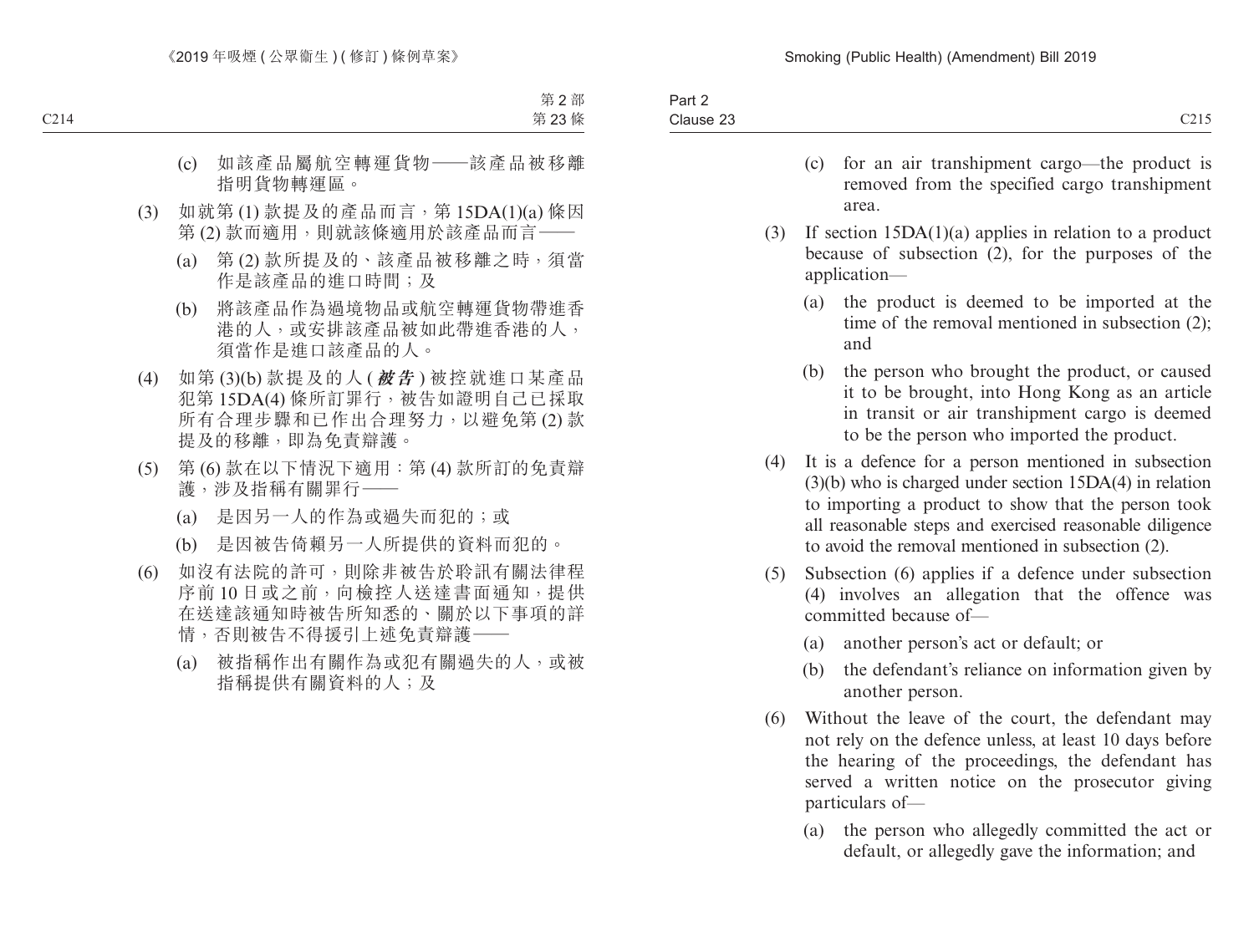| $\sim$<br>$\sim$<br>Part 2 |                        |
|----------------------------|------------------------|
| Clause 23                  | $\bigcap$ 17<br>U4 1 1 |

(b) the act, default or information concerned,

of which the defendant is aware at the time the notice is served.

- (7) The defendant may not rely on a defence under subsection (4) claiming that the offence was committed because of the defendant's reliance on information given by another person unless the defendant shows that the reliance was reasonable in all the circumstances, having regard in particular  $to$ —
	- (a) the steps that the defendant took, and those which might reasonably have been taken, for verifying the information; and
	- (b) whether the defendant had any reason to disbelieve the information.
- (8) In this section—
- *air transhipment cargo* (航空轉運貨物) has the meaning given by section 2 of the Import and Export Ordinance (Cap. 60);
- *article in transit* (過境物品) has the meaning given by section 2 of the Import and Export Ordinance (Cap. 60);
- *specified cargo transhipment area* (指明貨物轉運區) means—
	- (a) any part of the Hong Kong International Airport that is designated under section 35 of the Aviation Security Ordinance (Cap. 494) as a restricted area; or
	- (b) an area approved by the Commissioner of Customs and Excise under section 2AA of the Import and Export Ordinance (Cap. 60).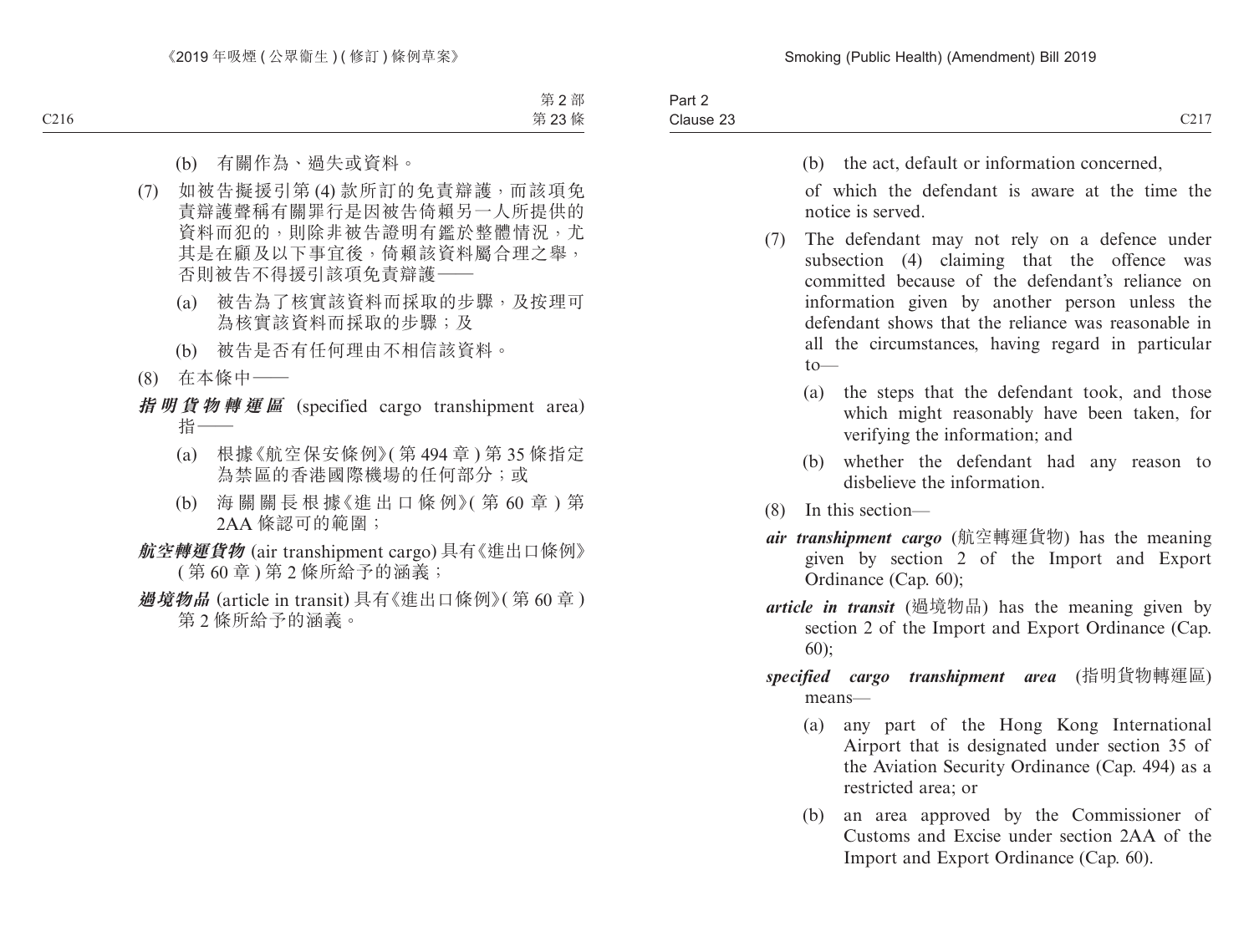| Part 2    |                                            |
|-----------|--------------------------------------------|
| Clause 23 | $\gamma$ 19<br>$\sim$ $\sim$ $\sim$ $\sim$ |

#### **15DE. Exception for Government Chemists**

Despite section 15DA, a Government Chemist may import an alternative smoking product so far as it is necessary for the performance of the Government Chemist's functions.

#### **15DF. Relationship with Pharmacy and Poisons Ordinance**

- (1) This Part does not limit the Pharmacy and Poisons Ordinance (Cap. 138).
- (2) If an alternative smoking product is registered as a pharmaceutical product under regulation 36 of the Pharmacy and Poisons Regulations (Cap. 138 sub. leg. A), other provisions of this Part do not apply in relation to the product.

#### **15DG. Enforcement powers of inspectors**

- (1) An inspector may seize, remove or detain any article if the inspector reasonably suspects that—
	- (a) the article is an alternative smoking product; and
	- (b) an offence under section 15DA(4) has been committed, is being committed or is about to be committed in respect of the article.
- (2) If an inspector reasonably suspects that a person has committed or is committing an offence under section 15DA(4), the inspector may detain the person to facilitate the enforcement of section 15DA.
- (3) A magistrate may issue a warrant empowering an inspector named in the warrant to at any time enter any place that is neither a public place nor a domestic premises if it appears to the magistrate from information on oath that there is reasonable cause for suspecting that an offence under section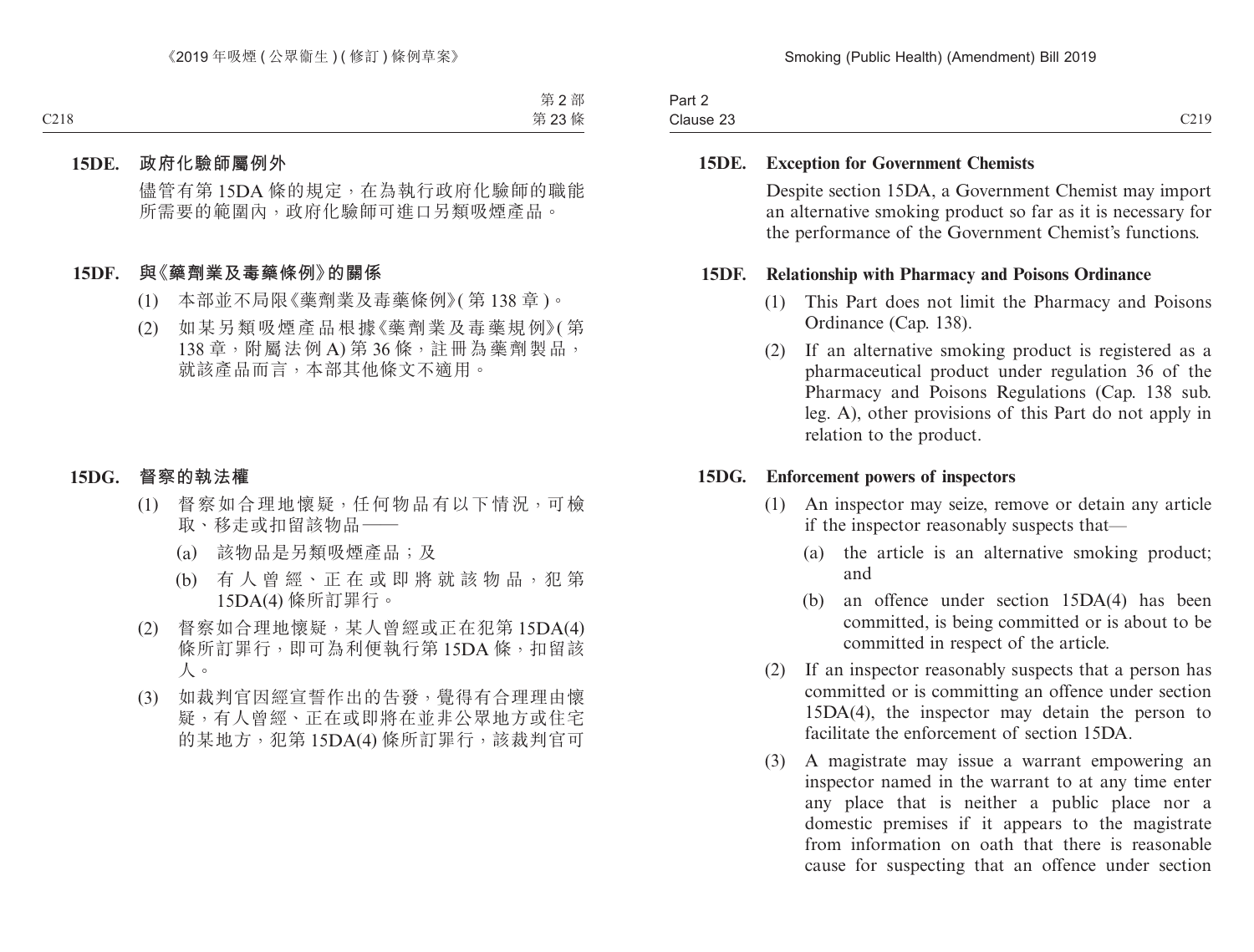15DA(4) has been committed, is being committed or is about to be committed in that place.

- (4) In exercising a power under subsection (1) or (2), or under a warrant mentioned in subsection (3), an inspector must, if requested, produce proof of his or her authority as an inspector.
- (5) This section does not limit section  $15G(1)(c)$ , (d), (e), (f), (g) or (h).

#### **15DH. Enforcement powers of Customs and Excise officers**

- (1) For the enforcement of section 15DA in relation to an import offence, a Customs and Excise officer—
	- (a) may stop and search a person arriving in Hong Kong, and search anything in the person's possession;
	- (b) may stop, board and search any transport carrier arriving in Hong Kong;
	- (c) may, at any point of entry to Hong Kong, examine any article (including cargo, unaccompanied baggage or unaccompanied personal belongings) that is not contained in a postal packet; and
	- (d) may, in the presence of, and under the directions of, an officer of the Post Office, open and examine any postal packet.
- (2) A person searched under subsection  $(1)(a)$ 
	- (a) may only be searched by a person of the same sex; and
	- (b) may not be searched in a public place if the person objects to being so searched.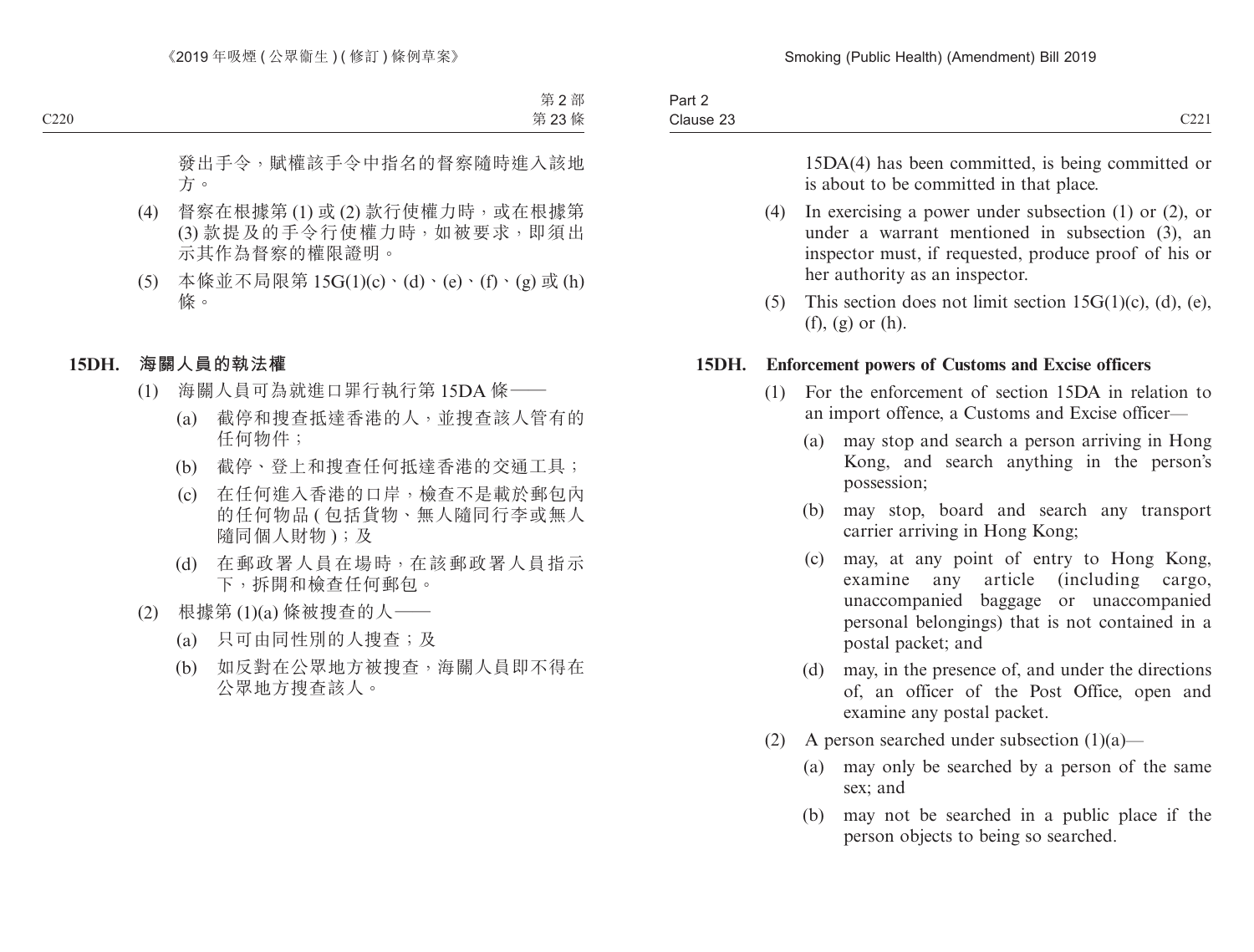| Part 2                        |                         |
|-------------------------------|-------------------------|
| $\sim$<br>$\sim$<br>Clause 23 | $\sim$<br>◡ <i>▃▃</i> 、 |
|                               |                         |

- (3) A Customs and Excise officer may seize, remove or detain any article if the officer reasonably suspects that—
	- (a) the article is an alternative smoking product; and
	- (b) an import offence has been committed or is being committed in respect of the article.
- (4) Any article seized under subsection (3) may be retained in the custody of a Customs and Excise officer until it is transferred to an inspector for the enforcement of section 15DA.
- (5) If a Customs and Excise officer reasonably suspects that a person has committed or is committing an import offence, the officer—
	- (a) to facilitate the enforcement of section 15DA in relation to the offence, may detain the person; and
	- (b) may arrest the person without warrant.
- (6) A Customs and Excise officer may use any force reasonably necessary for exercising a power under this section.
- (7) In this section—
- *Customs and Excise officer* (海關人員) means a person holding an office specified in Schedule 1 to the Customs and Excise Service Ordinance (Cap. 342);
- *import offence* (進口罪行) means an offence under section  $15DA(4)$  for the contravention of section  $15DA(1)(a)$ ;
- *officer of the Post Office* (郵政署人員) has the meaning given by section 2(1) of the Post Office Ordinance (Cap. 98);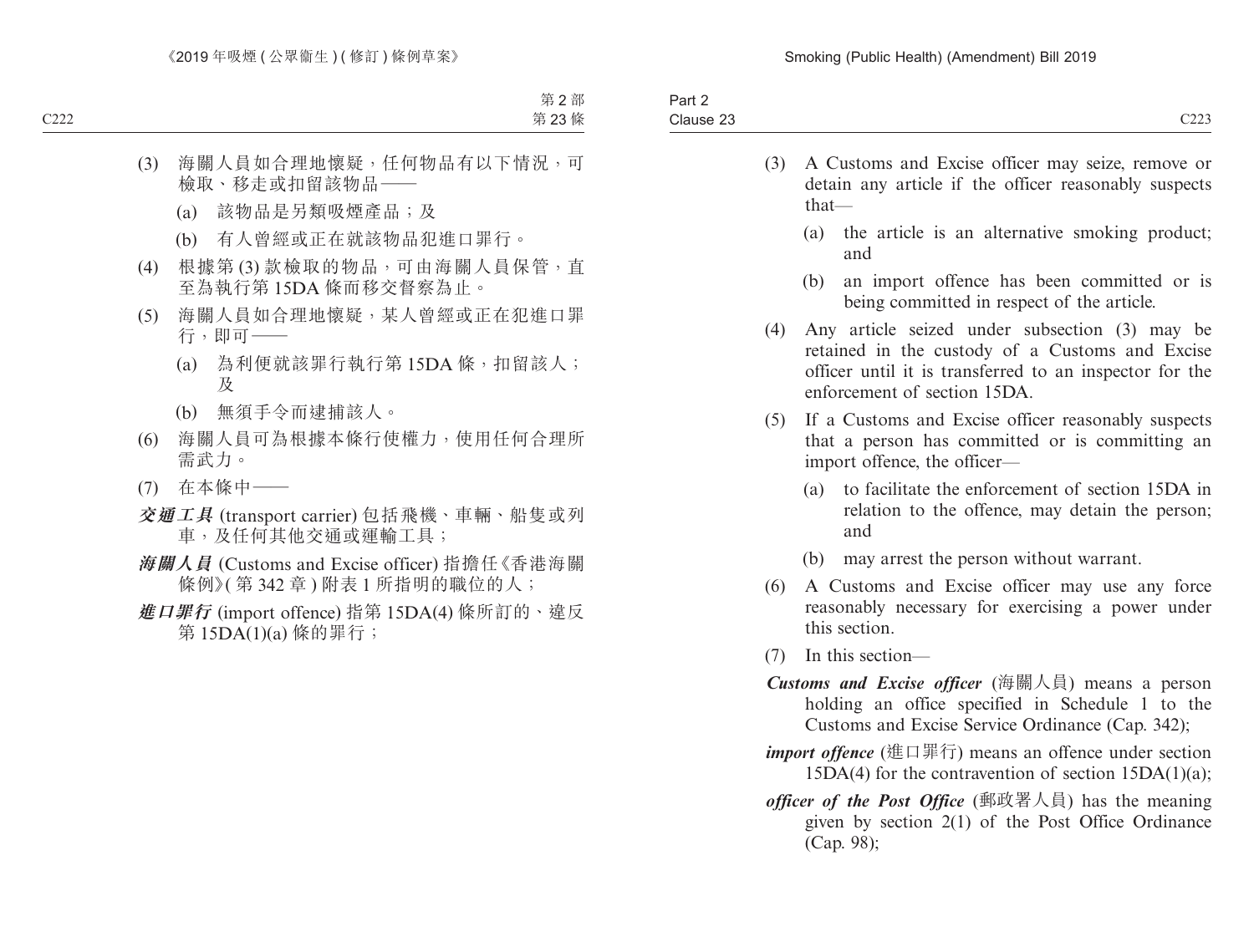| Part 2    |                     |
|-----------|---------------------|
| Clause 24 | $\cap$<br>$\cup$ 40 |

- *postal packet* (郵包) has the meaning given by section  $2(1)$ of the Post Office Ordinance (Cap. 98);
- *transport carrier* (交通工具) includes an aircraft, vehicle, vessel or train, and any other means of travel or transport.".

## **24. Section 15H amended (disposal of property seized by inspectors)**

(1) Section 15H—

#### **Renumber the section as section 15H(1).**

(2) After section 15H(1)—

**Add**

- "(2) For the purposes of subsection (1), an article transferred to an inspector as mentioned in section 15DH(4) is regarded as an article seized by the inspector.".
- **25. Section 19 repealed (transitional provisions relating to Smoking (Public Health) (Amendment) Ordinance 2006)**

Section 19—

**Repeal the section.**

#### **26. Schedule 2 amended (designated no smoking areas and exempt areas)**

(1) Schedule 2, Part 2, item 10—

## **Repeal**

everything after "designated for" and before "if"

#### **Substitute**

"tasting or testing of smoking products in the manufacturing or business premises of a business engaged in the smoking products trade".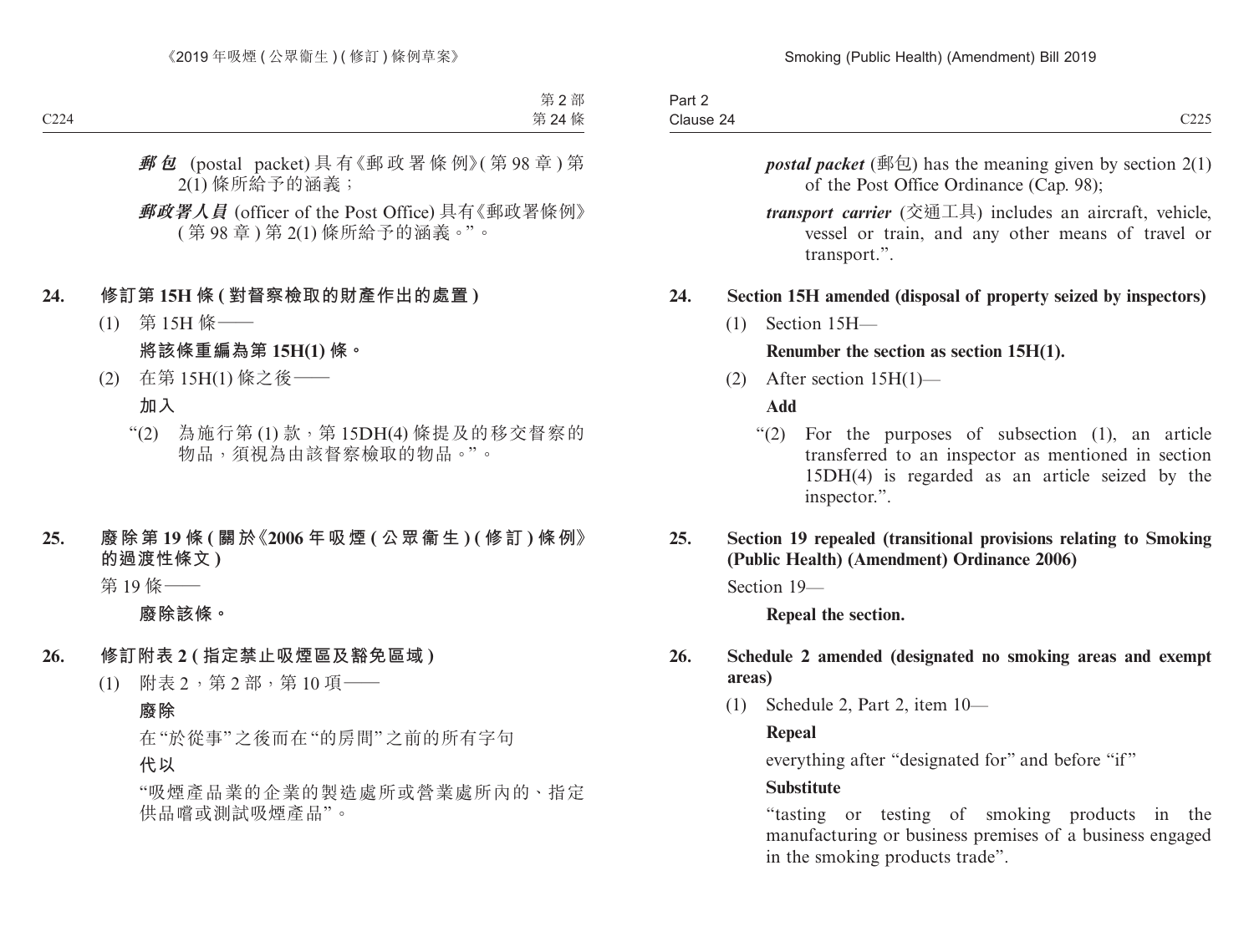(2) Schedule 2, Part 2, item 10, paragraph (a)— **Repeal** "tobacco"

## **Substitute**

"smoking".

(3) Schedule 2, Part 2, item 10—

## **Repeal paragraph (b)**

## **Substitute**

- "(b) the tasting or testing is carried out for conducting research and development or quality control of smoking products in the normal course of the business;".
- (4) Schedule 2, Part 2, item 10, paragraph (c)—

## **Repeal**

"tobacco tasting"

## **Substitute**

"tasting or testing".

(5) Schedule 2, Part 2, item 10, paragraph (e)—

## **Repeal**

"tobacco tasting, is required to enter the room while it is being occupied for the tobacco tasting"

## **Substitute**

"tasting or testing, is required to enter the room while it is being occupied for the tasting or testing".

(6) Schedule 2, Part 2, after item 11—

## **Add**

"12. A Government laboratory.".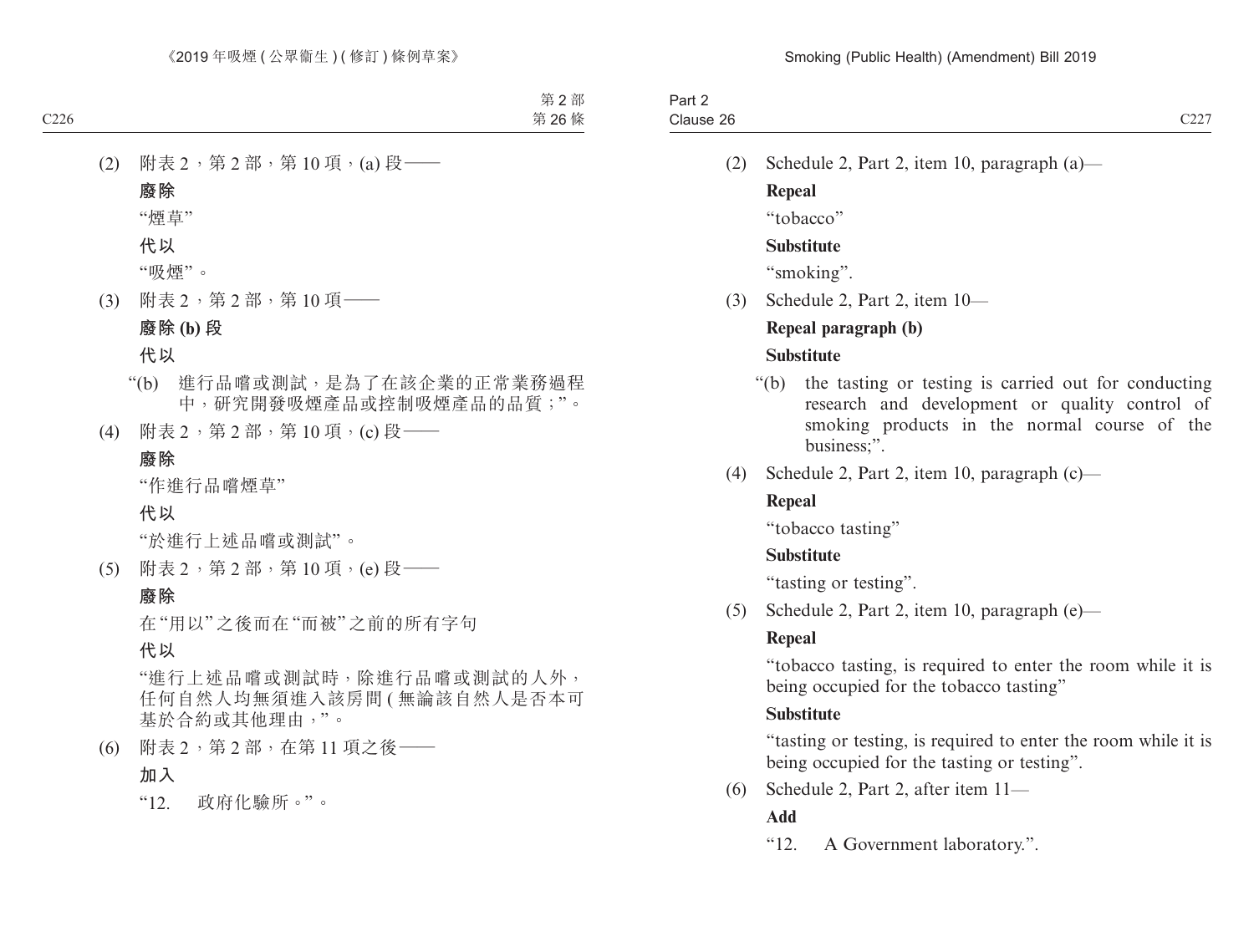| <b>STATE OF BUILDING</b><br>$\overline{\phantom{a}}$<br>າ~~+<br>−ail 4 |                               |
|------------------------------------------------------------------------|-------------------------------|
| $\sim$<br>Clause 2                                                     | $\sim$ $\sim$<br>,,,<br>رىيىپ |

#### **27. Schedule 5 amended (exemption from section 3(2) of this Ordinance)**

(1) Schedule 5, section 1(1)—

#### **Repeal the definition of** *smoking act***.**

(2) Schedule 5, section 1(1)—

#### **Add in alphabetical order**

"*conventional smoking act* (傳統吸煙行為) means smoking or carrying a lighted cigarette, cigar or pipe;".

(3) Schedule 5, section 2—

## **Repeal**

"a smoking act"

## **Substitute**

"a conventional smoking act".

(4) Schedule 5, section 2(a) and (c), before "smoking act"— **Add**

"conventional".

(5) Schedule 5, section 2(e), before "smoking act"—

## **Add**

"conventional".

(6) Schedule 5, Chinese text, section 2(e)—

## **Repeal**

"該等動作"

## **Substitute**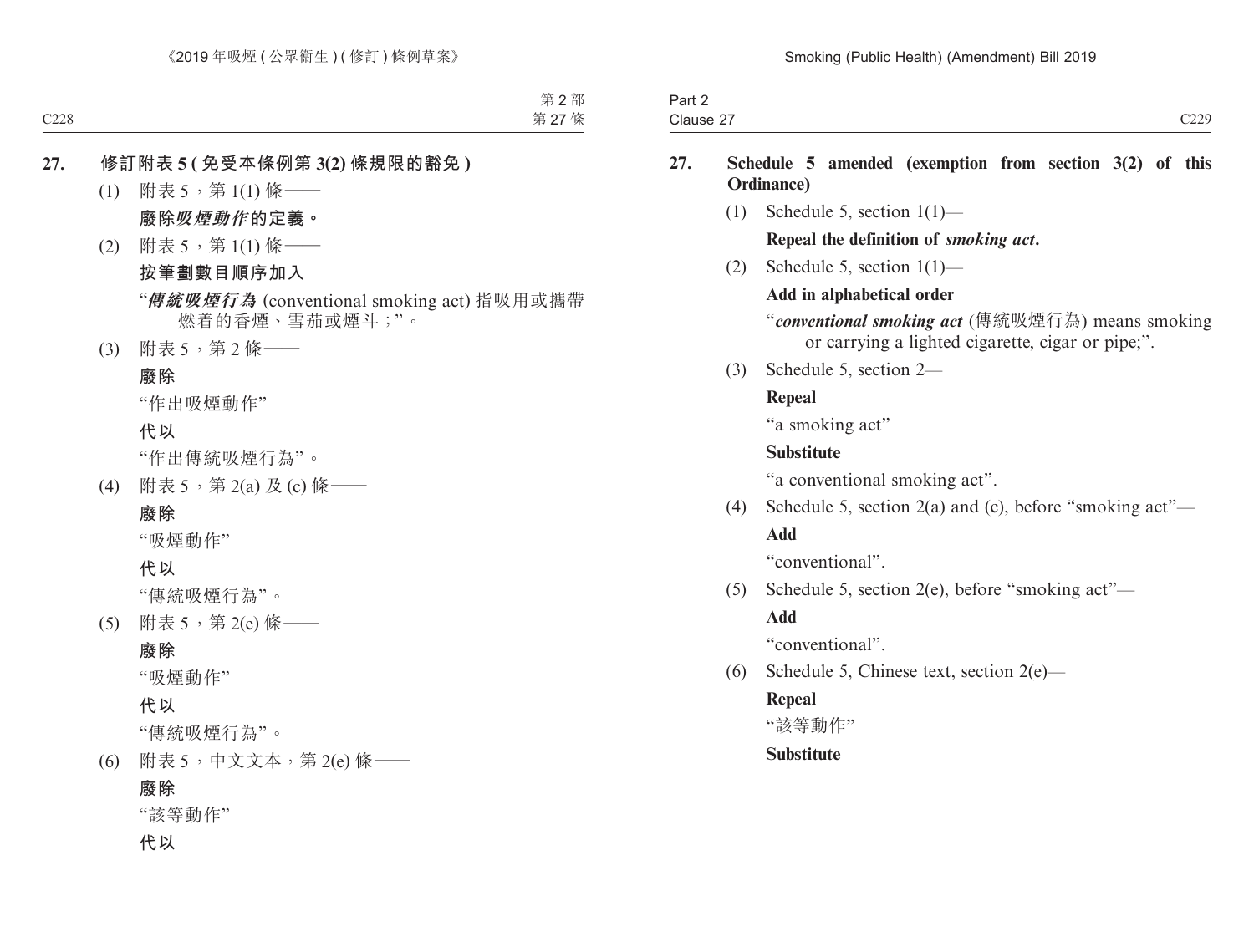| Part 2<br>Clause 27 |                                                 | C <sub>231</sub> |
|---------------------|-------------------------------------------------|------------------|
|                     | "傳統吸煙行為".                                       |                  |
| (7)                 | Schedule 5, section 3-                          |                  |
|                     | <b>Repeal</b>                                   |                  |
|                     | "a smoking act"                                 |                  |
|                     | <b>Substitute</b>                               |                  |
|                     | "a conventional smoking act".                   |                  |
| (8)                 | Schedule 5, section 3(a), before "smoking act"— |                  |
|                     | Add                                             |                  |
|                     | "conventional".                                 |                  |
| (9)                 | Schedule 5, section $3(c)$ —                    |                  |
|                     | <b>Repeal</b>                                   |                  |
|                     | "tobacco"                                       |                  |
|                     | <b>Substitute</b>                               |                  |
|                     | "smoking product".                              |                  |
| (10)                | Schedule 5, section 3(d), before "smoking act"- |                  |
|                     | <b>Add</b>                                      |                  |
|                     | "conventional".                                 |                  |
| (11)                | Schedule 5, section 3(f), before "smoking act"— |                  |
|                     | Add                                             |                  |
|                     | "conventional".                                 |                  |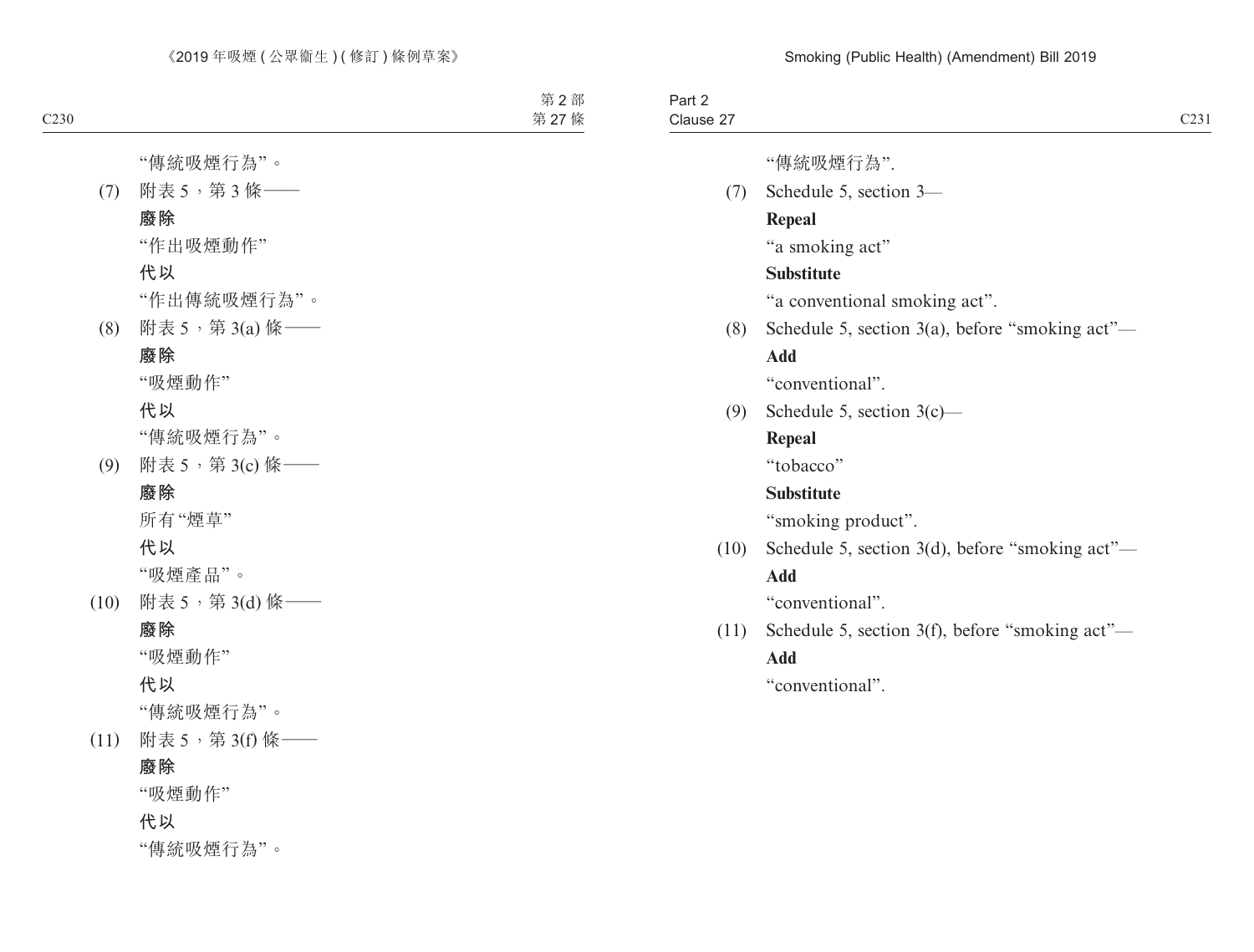| Part 2<br>Clause 27 |                                                   | C <sub>233</sub> |
|---------------------|---------------------------------------------------|------------------|
| (12)                | Schedule 5, Chinese text, section 3(f)-           |                  |
|                     | Repeal                                            |                  |
|                     | "該等動作"                                            |                  |
|                     | <b>Substitute</b>                                 |                  |
|                     | "傳統吸煙行為".                                         |                  |
| (13)                | Schedule 5, section 4, heading, before "smoking"- |                  |
|                     | <b>Add</b>                                        |                  |
|                     | "conventional".                                   |                  |
| (14)                | Schedule 5, section 4, before "smoking act"-      |                  |
|                     | <b>Add</b>                                        |                  |
|                     | "conventional".                                   |                  |
| (15)                | Schedule 5, section $4(a)$ —                      |                  |
|                     | Repeal                                            |                  |
|                     | "tobacco"                                         |                  |
|                     | <b>Substitute</b>                                 |                  |
|                     | "conventional smoking".                           |                  |
| (16)                | Schedule 5, Chinese text, section $4(a)$ —        |                  |
|                     | Repeal                                            |                  |
|                     | "動作"                                              |                  |
|                     | <b>Substitute</b>                                 |                  |
|                     | "行為".                                             |                  |
| (17)                | Schedule 5, section 4(b)-                         |                  |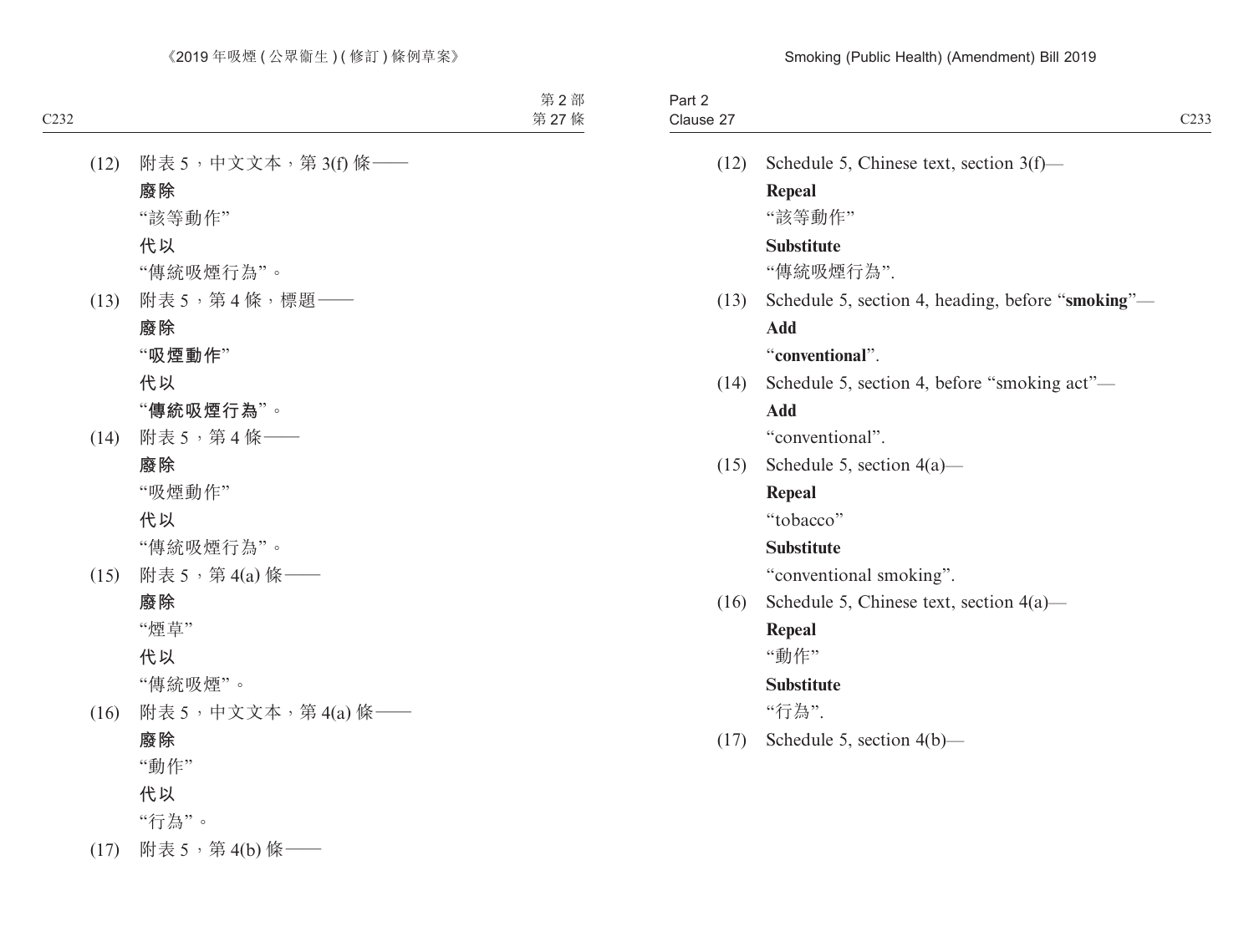Part 2 Clause 27 Clause 27 C235

# **Repeal**

"tobacco"

#### **Substitute**

"conventional smoking".

(18) Schedule 5, Chinese text, section 4(b)—

#### **Repeal**

"動作"

## **Substitute**

"行為".

(19) Schedule 5, Chinese text, section 4(b)—

#### **Repeal**

"推廣"

#### **Substitute**

"提倡".

(20) Schedule 5, section 4(c)—

#### **Repeal**

"tobacco"

#### **Substitute**

"conventional smoking".

(21) Schedule 5, Chinese text, section 4(c)—

#### **Repeal**

"動作"

#### **Substitute**

"行為".

(22) Schedule 5, section 4(d)—

#### **Repeal**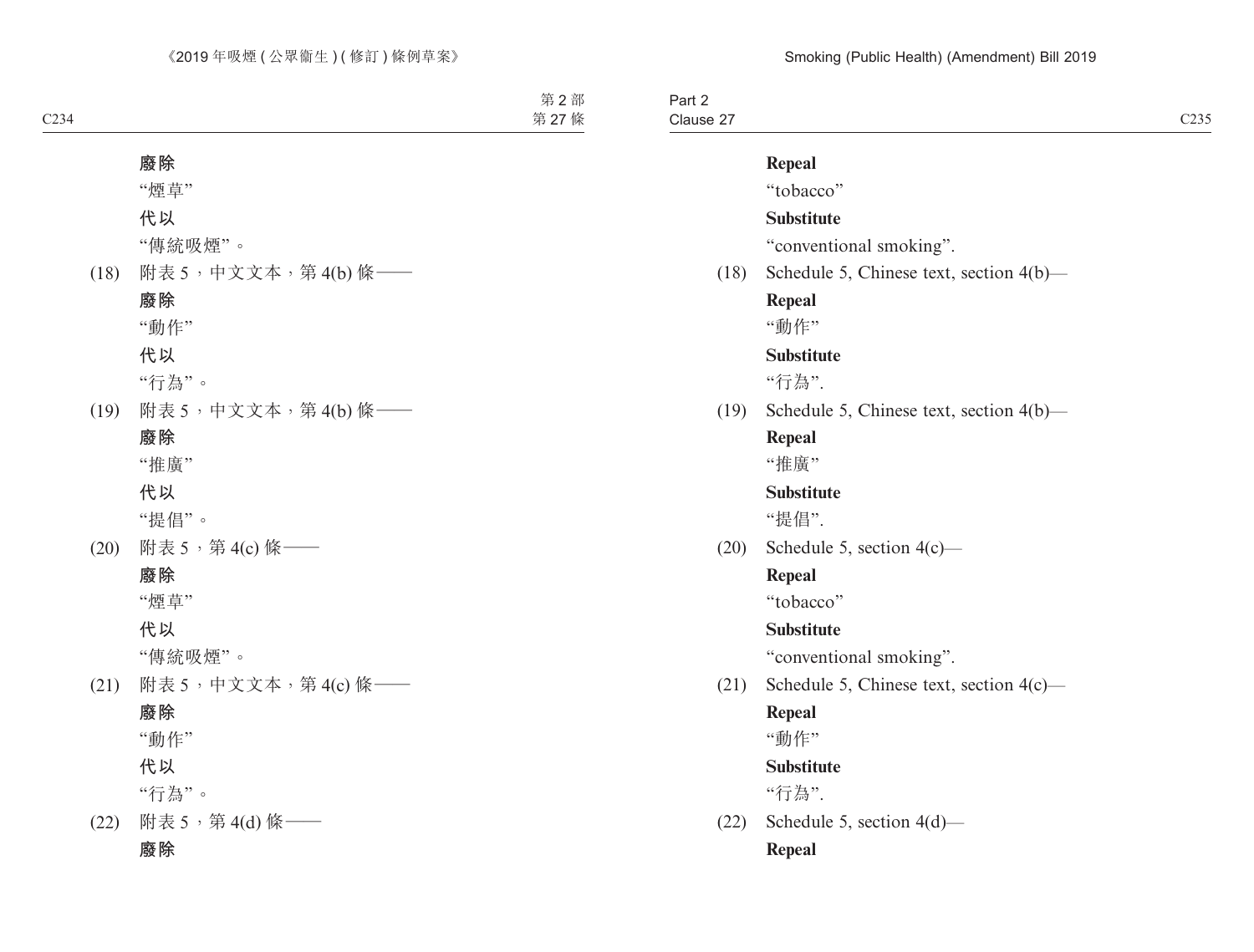Part 2 Clause 28 Clause 28  $C237$ 

"tobacco"

#### **Substitute**

"conventional smoking".

(23) Schedule 5, Chinese text, section 4(d)—

**Repeal**

"動作"

## **Substitute**

"行為".

(24) Schedule 5, Chinese text, section 4(d)—

**Repeal** "品質"

**Substitute**

"特質".

**28. Schedule 6 repealed (transitional provisions relating to Smoking (Public Health) (Amendment) Ordinance 2006)**

Schedule 6—

**Repeal the Schedule.**

#### **29. Schedules 7 and 8 added**

The Ordinance—

**Add**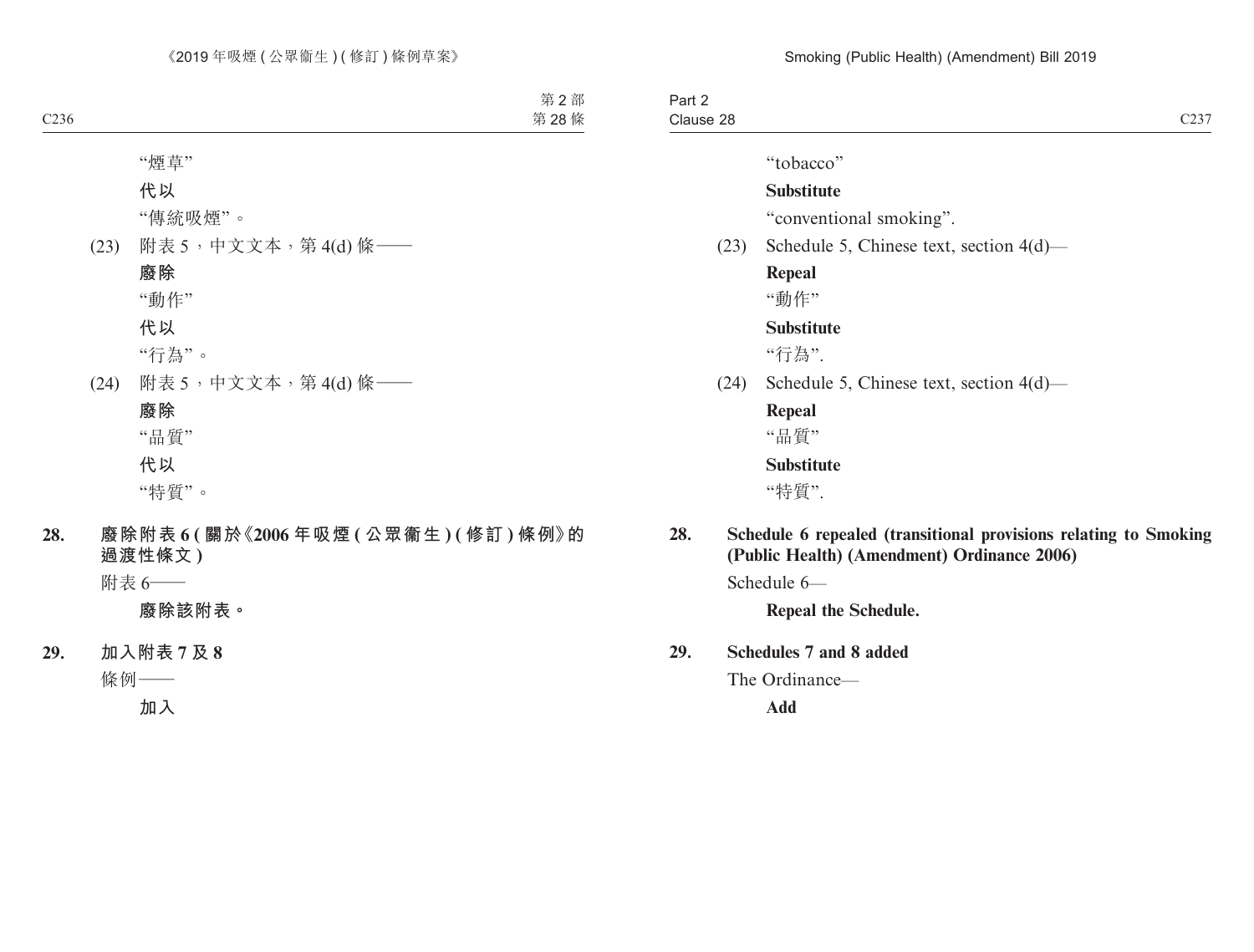# "**Schedule 7**

 $[s. 2(1)]$ 

# **Alternative Smoking Products**

## **Part 1**

## **Interpretation Provisions**

- 1. In this Schedule
	- *conventional smoking* (傳統吸煙) means the smoking of a cigarette, cigar or pipe;
	- *dangerous drug* (危險藥物) has the meaning given by section 2(1) of the Dangerous Drugs Ordinance (Cap. 134);
	- *specified plant material* (指明植物材料) means any material—
		- (a) that was any part of a plant, such as leaves, roots, flowers, fruit and seeds; and
		- (b) that is not tobacco or a dangerous drug;
	- *waterpipe* (水煙壺) means a receptacle or other device designed for use for smoking tobacco in a form other than as a cigarette or cigar where the receptacle or device—
		- (a) allows smoke to be generated other than by means of electricity; and
		- (b) consists of or includes a jar or similar receptacle for containing a liquid through which the smoke of tobacco would pass before being inhaled by the user of the receptacle or device.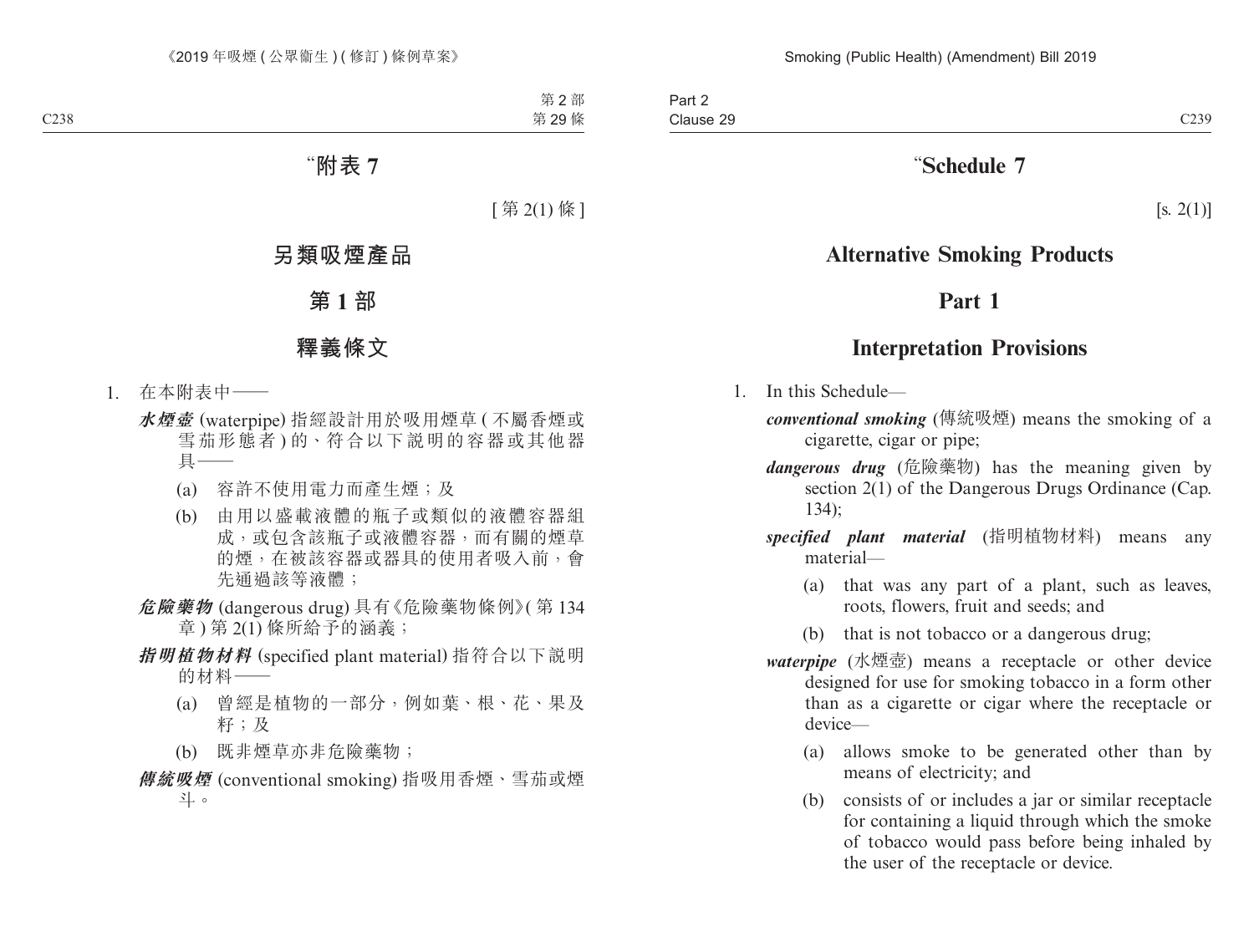| <b>Contract Contract Contract</b><br>Part 2 |                                    |
|---------------------------------------------|------------------------------------|
| Clause 29                                   | $\sim$ $\sim$ $\sim$<br>--<br>◡▱┱ェ |

- 2. For the purposes of this Schedule, it is irrelevant whether the aerosol generated is visible.
- 3. For the purposes of this Schedule, a thing is capable of use for imitating conventional smoking if it is capable of use for smoking in the same way as conventional smoking in respect of—
	- (a) the bringing of the thing to the mouth; and
	- (b) the inhaling and expelling of aerosol.
- 4. For the purposes of this Schedule, it is irrelevant whether the component or accessory is sold separately from the device.

# **Part 2**

# **Products for Definition of** *Alternative Smoking Product*

#### **Category 1**

- 1.1. A device (other than a waterpipe) that is capable of—
	- (a) generating an aerosol from any substance that is not tobacco or a dangerous drug, other than by means of lighting the substance directly; and
	- (b) use for imitating conventional smoking.
- 1.2. A thing that is designed for use as a component of, or accessory to, a device described in item 1.1 (such as a mouthpiece, heating element, battery or container of a substance mentioned in that item).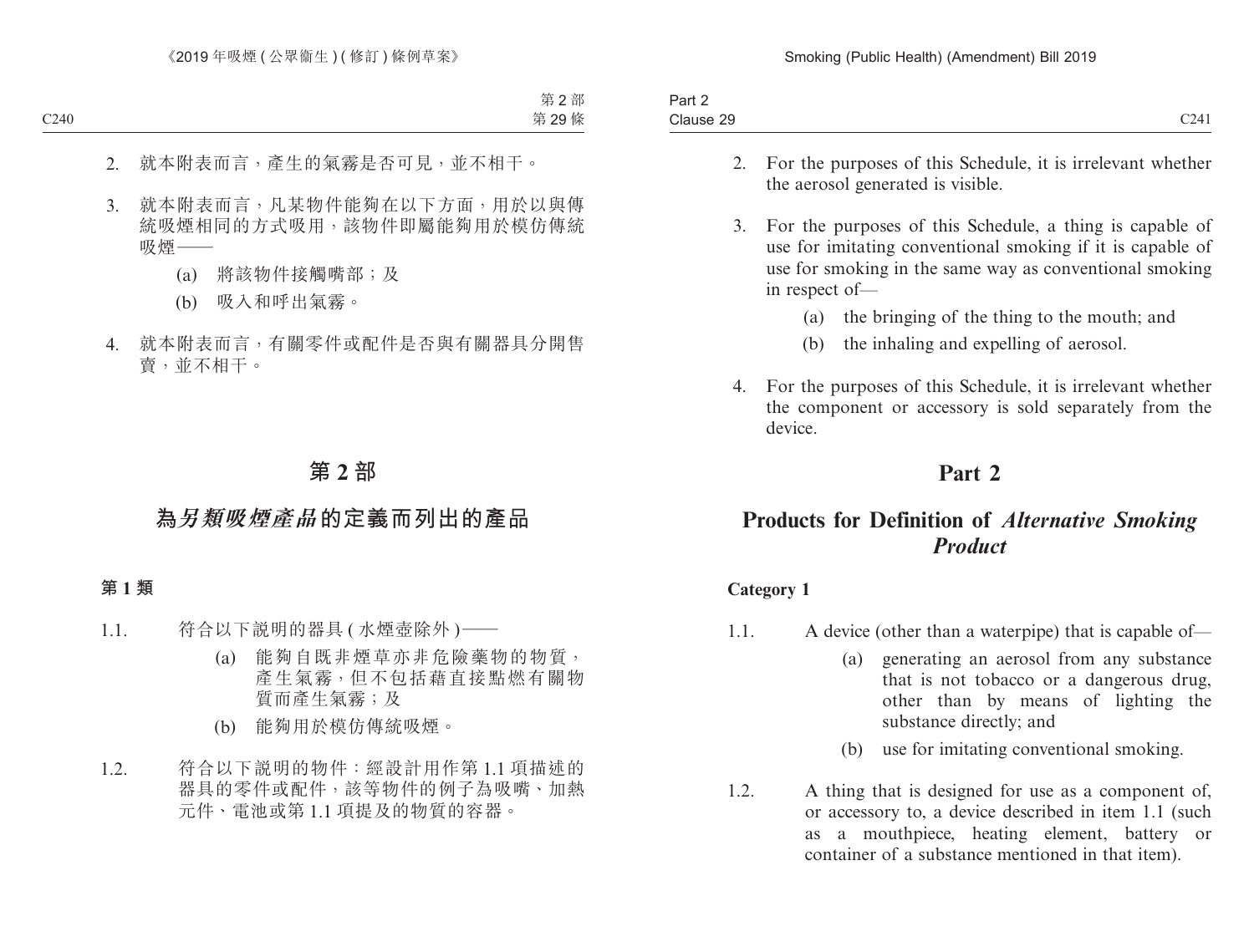- 1.3. Any substance (other than tobacco or a dangerous drug)—
	- (a) that is packaged as being suitable for use with a device described in item 1.1; and
	- (b) from which an aerosol is capable of being generated in the way described in that item.

#### **Category 2**

- 2.1. A device (other than a waterpipe) that is capable of—
	- (a) generating an aerosol from tobacco, other than by means of lighting the tobacco directly; and
	- (b) use for smoking.
- 2.2. A thing that is designed for use as a component of, or accessory to, a device described in item 2.1 (such as a mouthpiece, heating element, battery or container of the tobacco mentioned in that item).
- 2.3. Tobacco—
	- (a) that is packaged as being suitable for use with a device described in item 2.1; and
	- (b) from which an aerosol is capable of being generated in the way described in that item.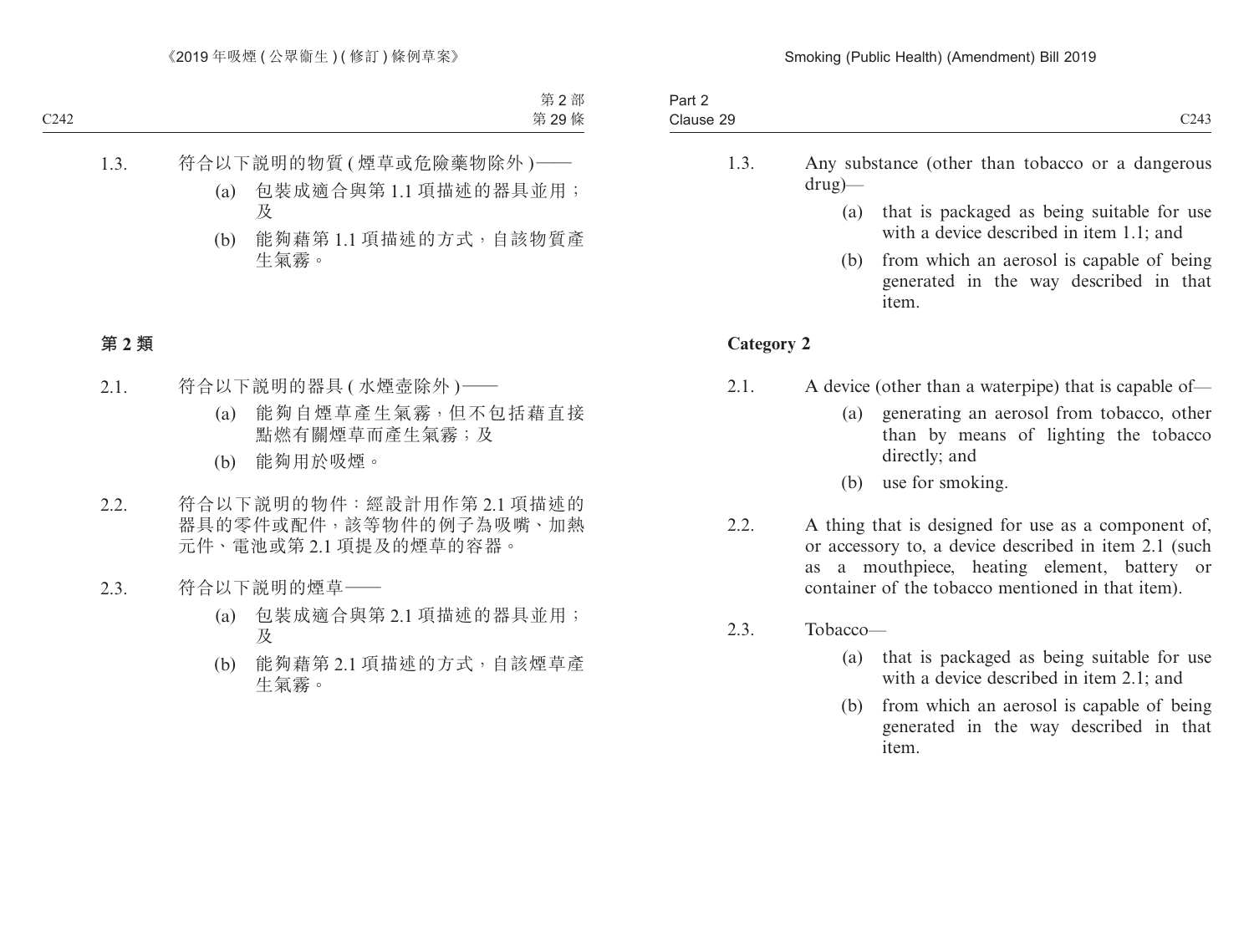Part 2 Clause 29 Clause 29 and 2011 and 2012 and 2014 and 2014 and 2014 and 2014 and 2014 and 2014 and 2014 and 2014 and 2014 and 2014 and 2014 and 2014 and 2014 and 2014 and 2014 and 2014 and 2014 and 2014 and 2014 and 2014 and 2014 and 2

#### **Category 3**

3. Specified plant material rolled up in any material, in a form that is capable of immediate use for imitating conventional smoking.

## **Schedule 8**

 $[s. 14(4A)(c)]$ 

# **Words or Phrases for Section 14(4A)(c)**

cigarette

smoking

tobacco

cigar

pipe

waterpipe

hookah

shisha

vaping

vaporizer

e-cigarette

e-cig

electronic nicotine delivery system

ENDS

electronic non-nicotine delivery system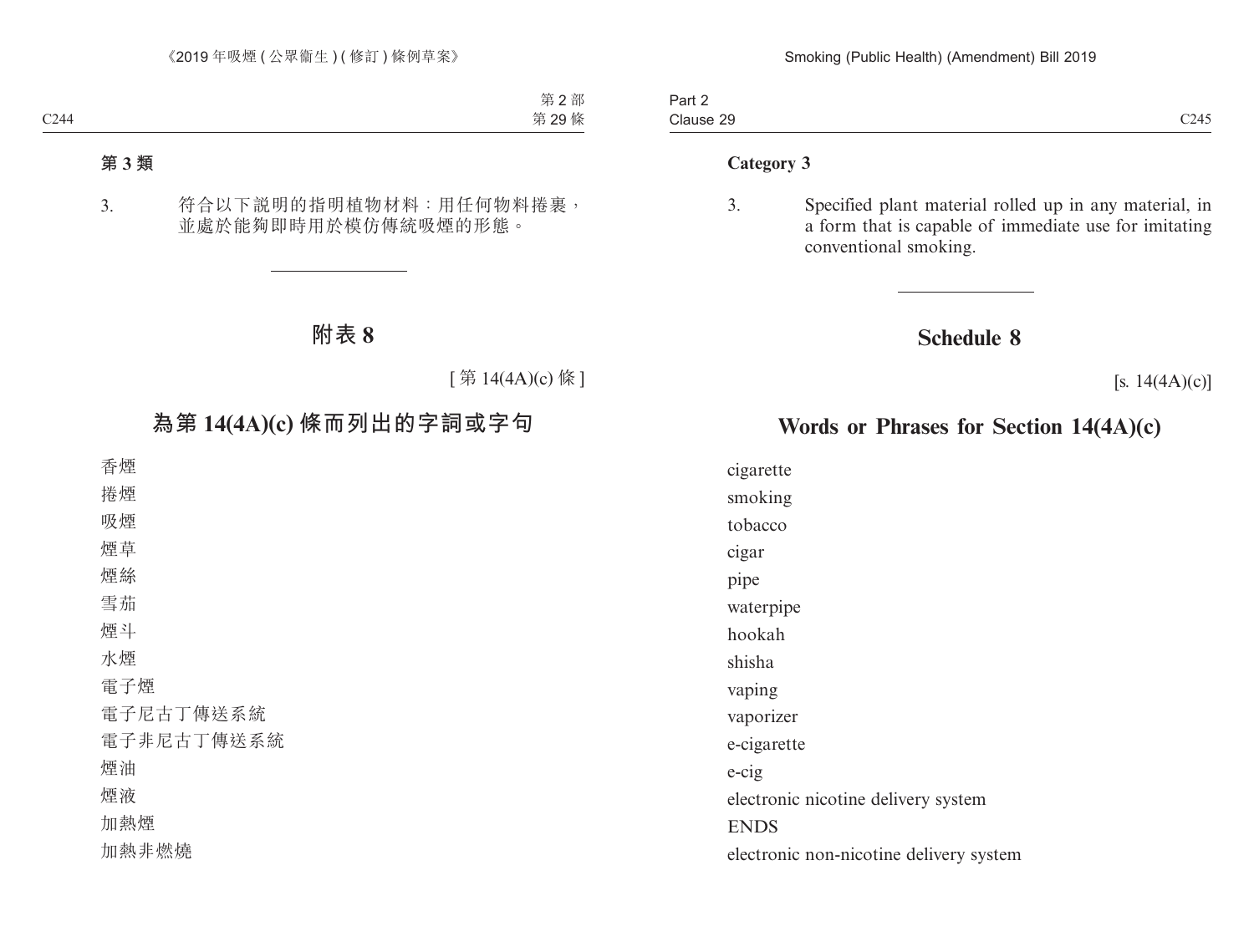| $\overline{\phantom{0}}$<br>Part $\geq$ |                                      |
|-----------------------------------------|--------------------------------------|
| Clause 29                               | $\sim$ $\sim$<br><u> / Д</u><br>-- 1 |
|                                         |                                      |

| <b>ENNDS</b>  |
|---------------|
| e-liquid      |
| e-juice       |
| heat-not-burn |
|               |
| <b>HNB</b>    |
| heatstick     |
| <b>HTP</b>    |
| 香煙            |
| 捲煙            |
| 吸煙            |
| 煙草            |
| 煙絲            |
| 雪茄            |
| 煙斗            |
| 水煙            |
| 電子煙           |
| 電子尼古丁傳送系統     |
| 電子非尼古丁傳送系統    |
| 煙油            |
| 煙液            |
| 加熱煙           |
| 加熱非燃燒         |
| 草本煙           |
| 草藥煙           |
| 藥草煙           |
| 茶煙            |
|               |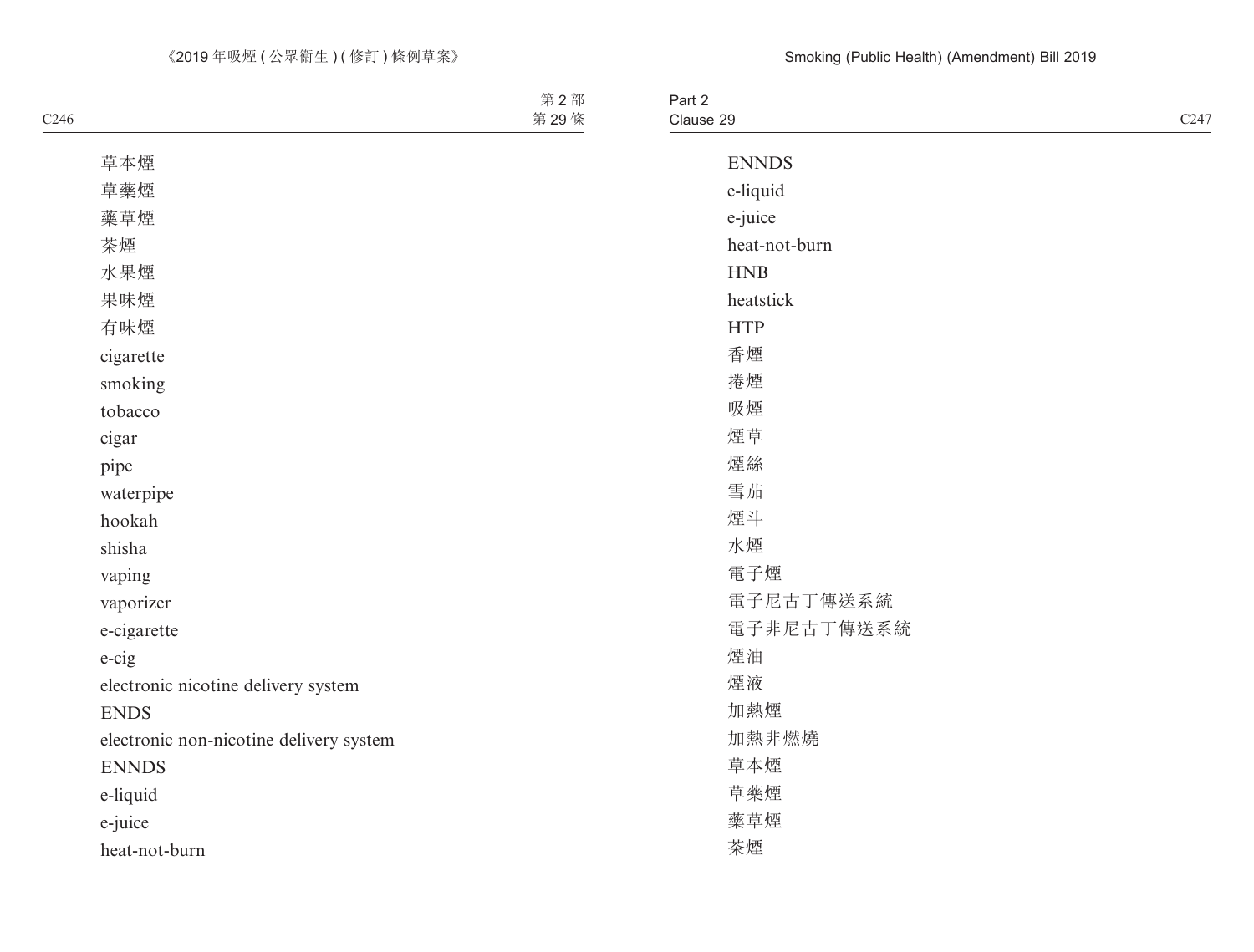| C <sub>249</sub> | Part 2<br>Clause 29 |
|------------------|---------------------|
|                  | 水果煙                 |
|                  | 果味煙                 |
|                  | 有味煙".               |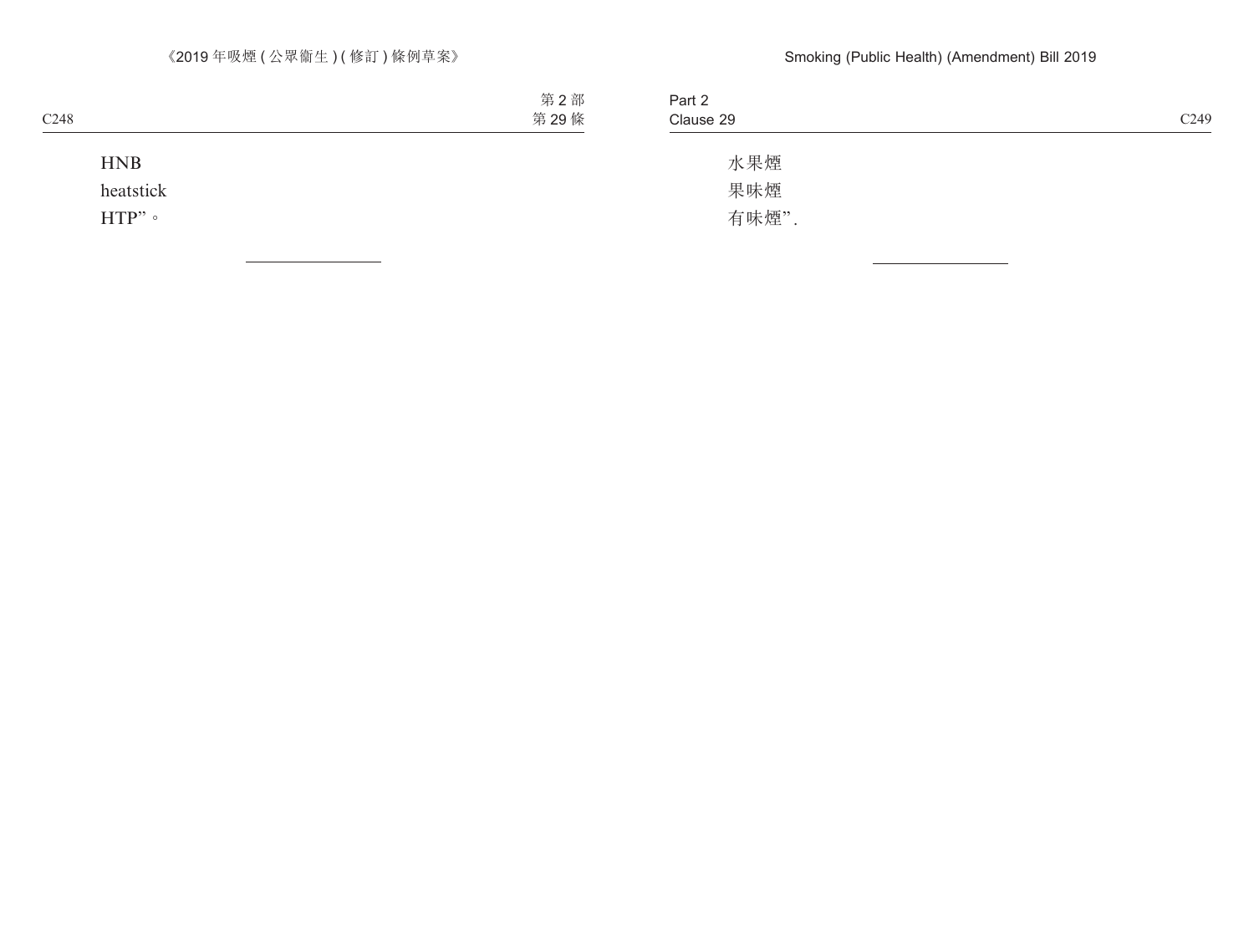# **Part 3**

# **Related and Consequential Amendments**

## **Division 1—Amendment to Dutiable Commodities Ordinance (Cap. 109)**

**30. Section 3 amended (application)**

Section 3(1)—

## **Repeal paragraph (b)**

#### **Substitute**

- "(b) tobacco other than—
	- (i) any smokeless tobacco product as defined by section 2(1) of the Public Health and Municipal Services Ordinance (Cap. 132); or
	- (ii) any alternative smoking product as defined by section 2(1) of the Smoking (Public Health) Ordinance (Cap. 371);".

# **Division 2—Amendments to Smoking (Public Health) Regulations (Cap. 371 sub. leg. A)**

## **31. Regulation 3 amended (determination by the Government Chemist)**

(1) Regulation 3—

**Renumber paragraph (i) as paragraph (c).**

(2) Regulation 3(c)—

**Repeal**

"tobacco"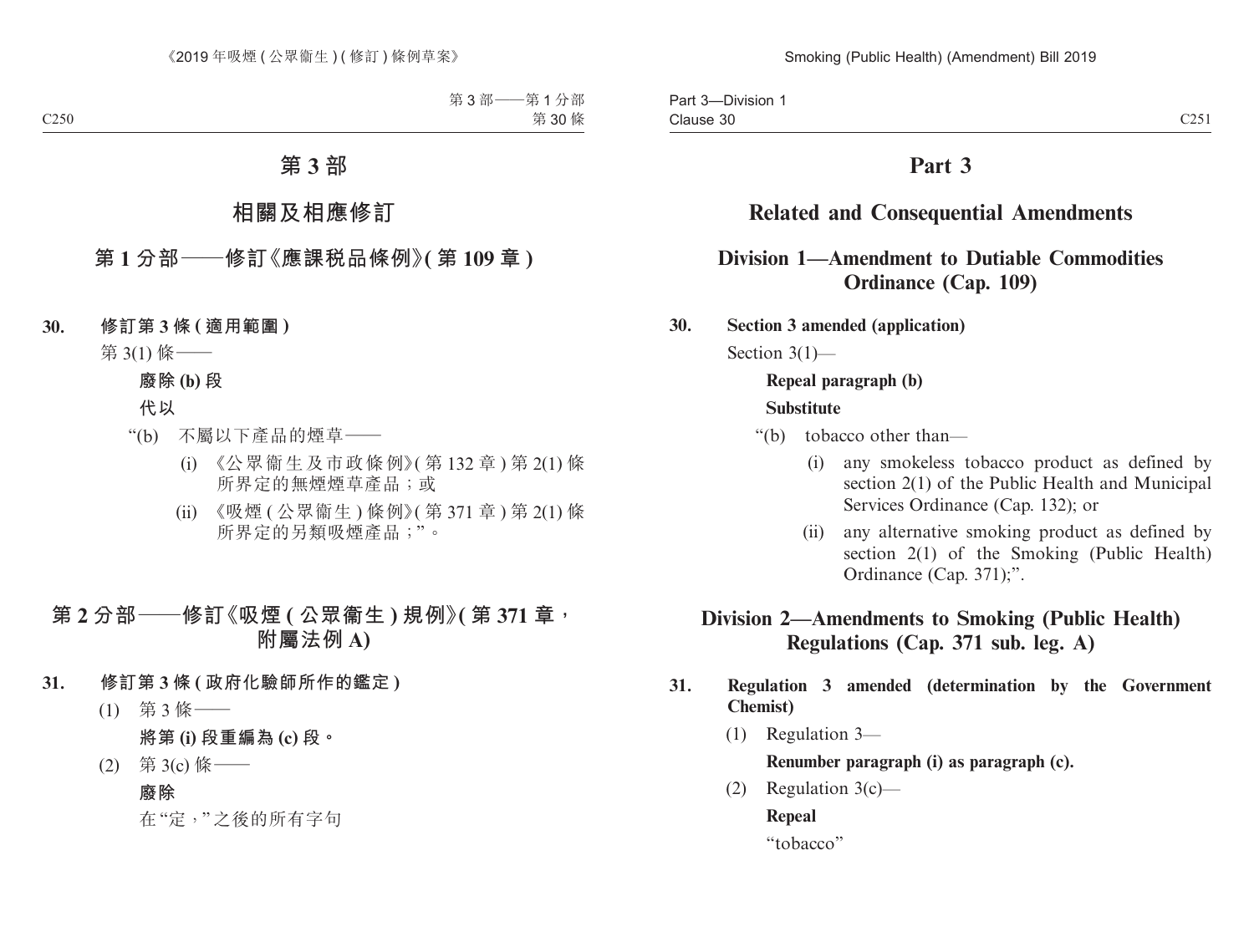Part 3—Division 3 Clause 33 Clause 33 C253

#### **Substitute**

"smoking product".

(3) Regulation 3—

**Renumber paragraph (ii) as paragraph (d).**

**32. Regulation 7 amended (exemption of certain advertisements from Part 4 of the Ordinance)**

Regulation 7—

**Repeal**

"tobacco"

## **Substitute**

"smoking product".

# **Division 3—Amendments to Smoking (Public Health) (Prescribed Information) Order (Cap. 371 sub. leg. B)**

- **33. Paragraph 5A amended (health warning on price board of tobacco products)**
	- (1) Paragraph 5A, heading—

**Repeal**

"**tobacco**"

**Substitute**

"**conventional smoking**".

(2) Paragraph  $5A(1)$ —

**Repeal**

"tobacco"

**Substitute**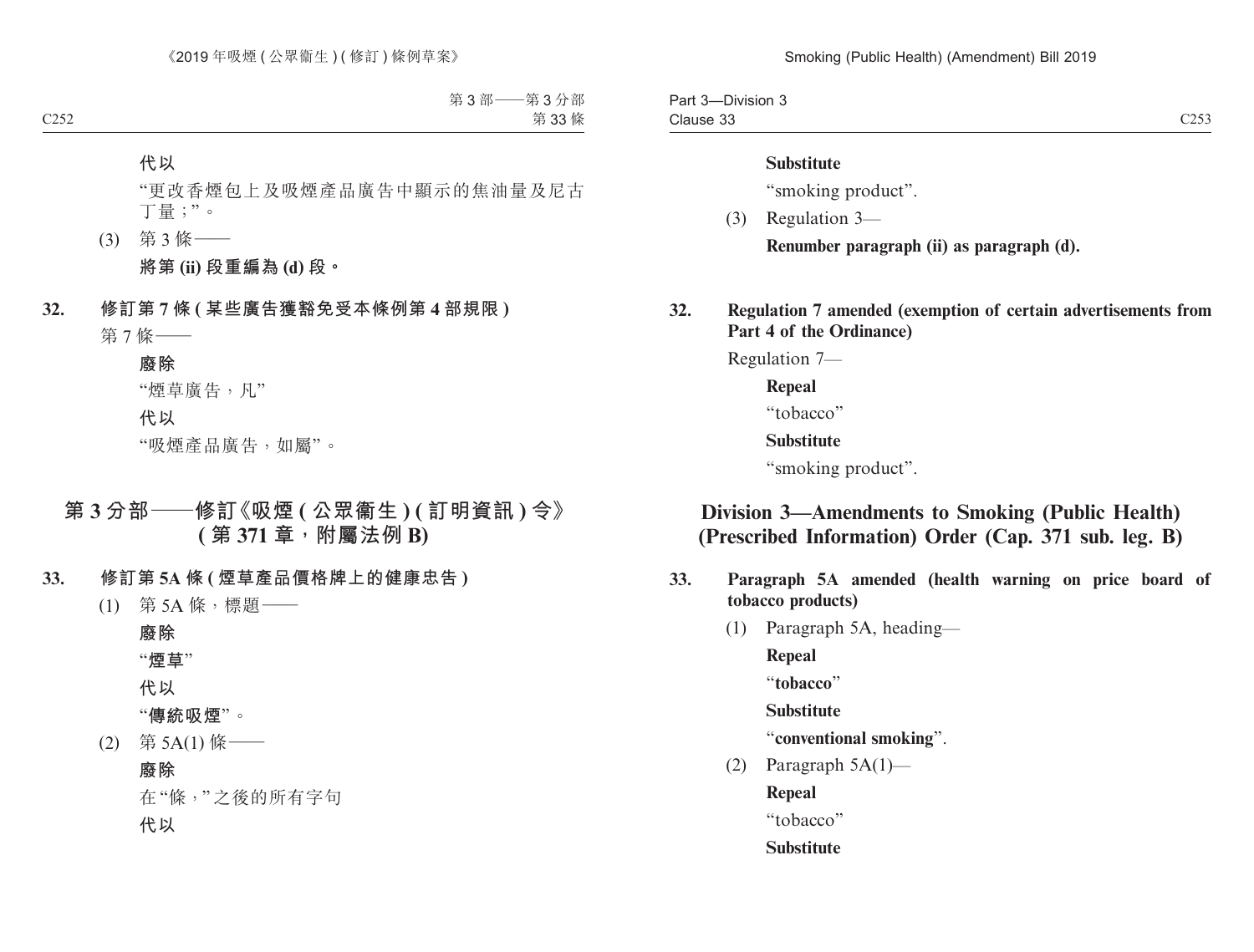"conventional smoking".

## **34. Paragraph 8 heading amended (sign when offering tobacco products for sale, etc.)**

Paragraph 8, heading—

**Repeal** "**tobacco**"

**Substitute**

"**conventional smoking**".

- **35. Schedule amended**
	- (1) Schedule, Part 2, heading—
		- **Repeal**
		- "**Tobacco**"

**Substitute**

"**Conventional Smoking**".

(2) Schedule, Part 2A, heading—

**Repeal**

"**Tobacco**"

**Substitute**

"**Conventional Smoking**".

(3) Schedule, Part 3A, heading—

## **Repeal**

"Form of Health Warning on Price Board of Tobacco PRODUCTS"

**Substitute**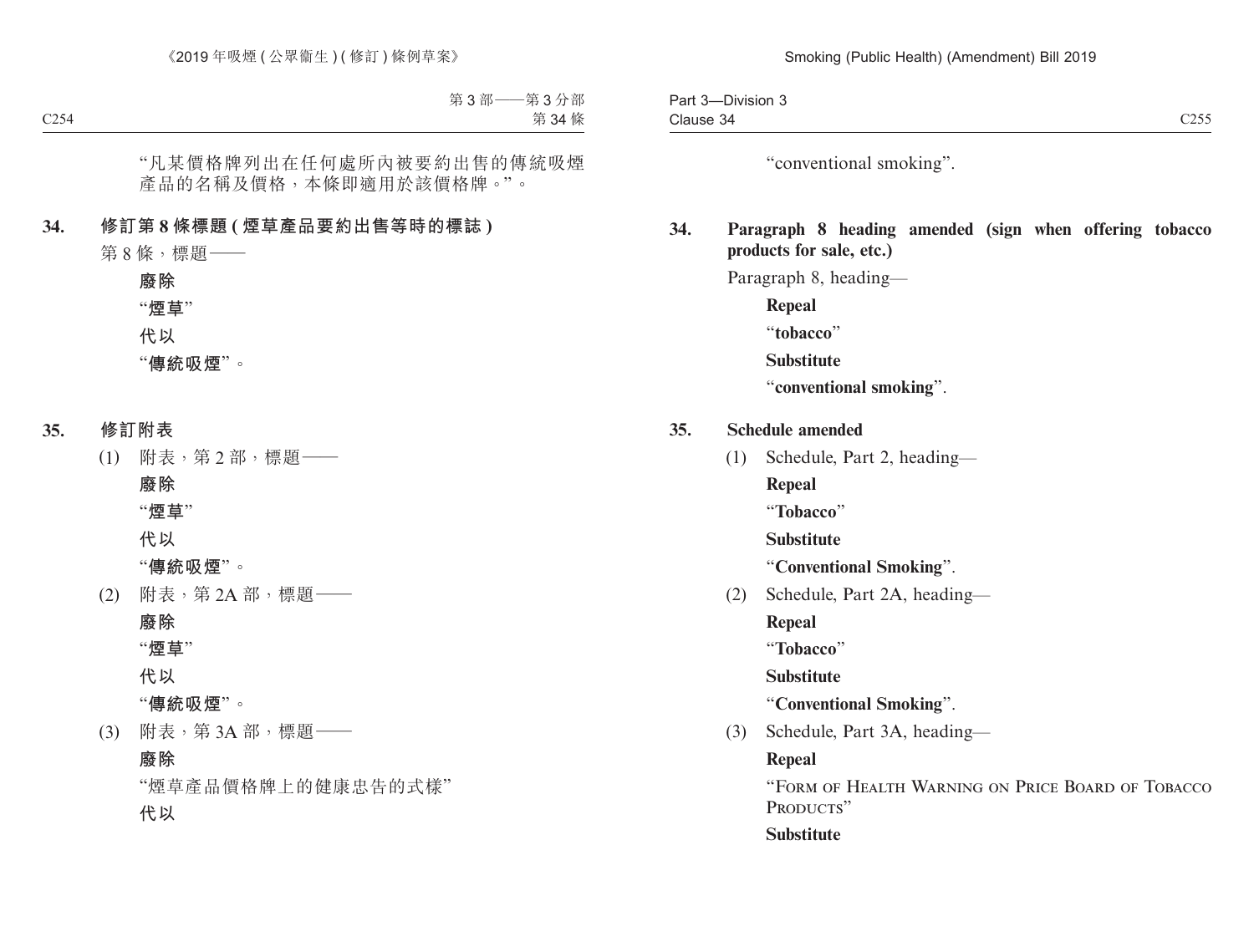Part 3—Division 3 Clause 35 Clause 35  $C257$ 

"**Form of Health Warning on Price Board of Conventional Smoking Products**".

(4) Schedule, Part 6, heading—

**Repeal**

"SIGN WHEN OFFERING TOBACCO PRODUCTS FOR SALE, ETC."

**Substitute**

"**Sign When Offering Conventional Smoking Products for Sale, etc.**".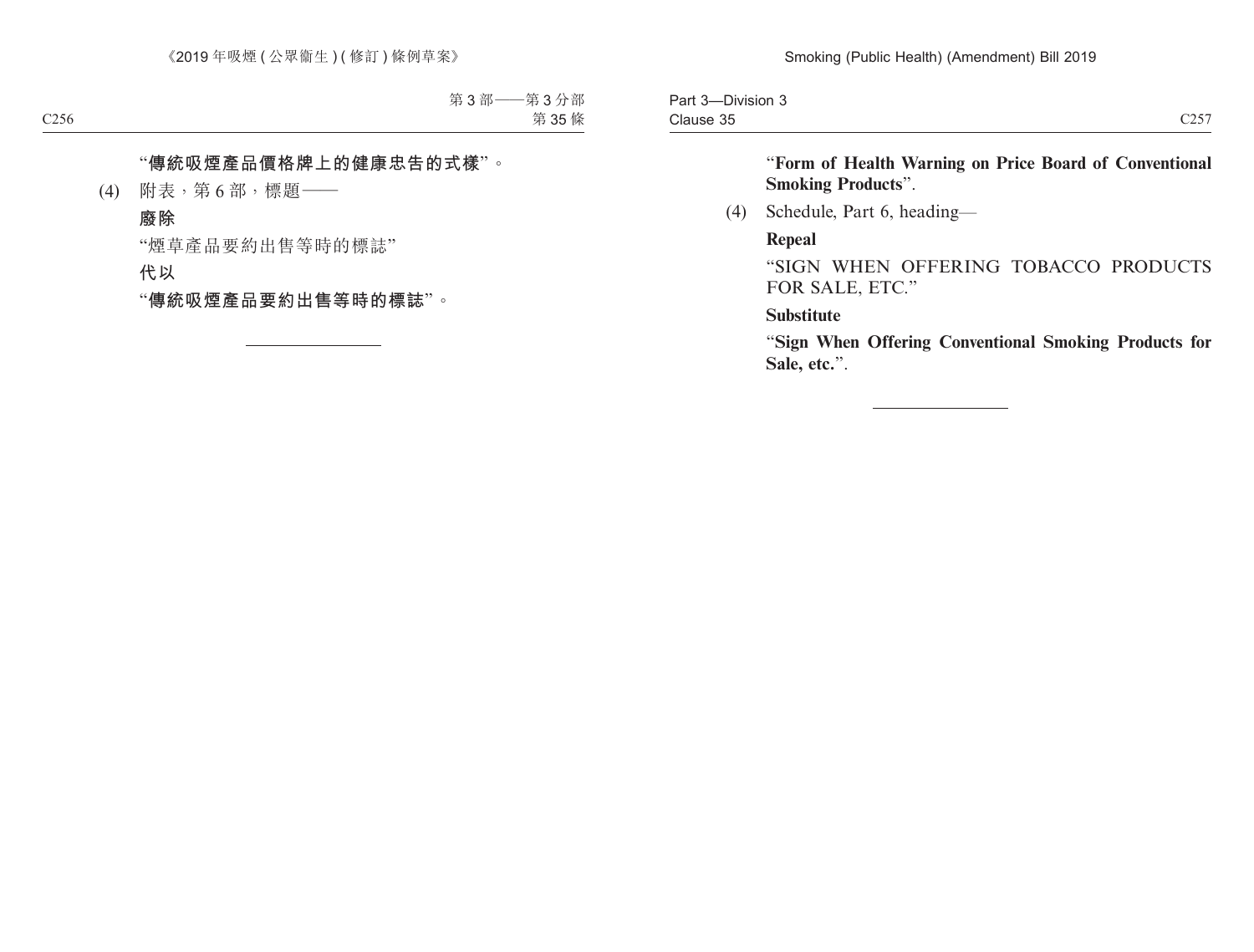Paragraph 1 and 259 C259 Explanatory Memorandum Paragraph 1

#### **Explanatory Memorandum**

The object of this Bill is to amend the Smoking (Public Health) Ordinance (Cap. 371) (*Ordinance*) to prohibit the import, manufacture or sale, or use in certain places, of prescribed alternative smoking products, and to restrict the giving, possession, advertising or promotion of the products. The Bill also makes related and miscellaneous amendments to the Ordinance and related legislation.

2. The Bill contains 3 Parts.

#### **Part 1—Preliminary**

3. Clause 1 sets out the short title and provides for commencement.

#### **Part 2—Amendments to Ordinance**

- 4. Clause 3 expands the long title of the Ordinance to cover the prohibitions and restrictions in relation to the prescribed alternative smoking products.
- 5. Clause 4 amends section 2 of the Ordinance (interpretation) to amend and add terms used in the Ordinance. Under the amended section 2, *alternative smoking product* means a product set out in the new Schedule 7 to the Ordinance.
- 6. Clauses 5 and 6 amend sections 3 and 4 of the Ordinance respectively to extend the prohibitions on the use of cigarettes, etc. in designated no smoking areas and public transport carriers to the use of alternative smoking products.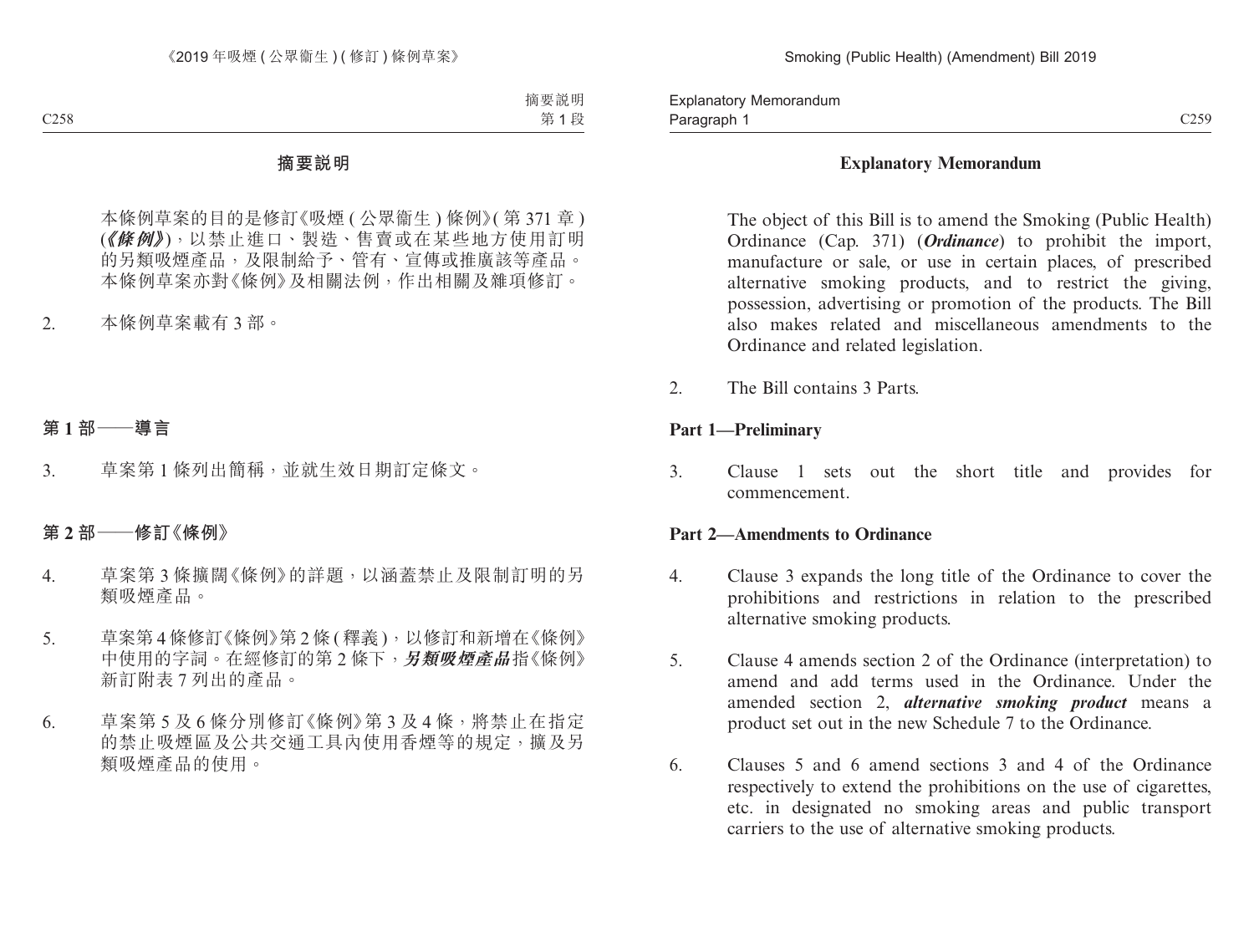Paragraph 7 and 2011 and 2012 and 2012 and 2014 and 2012 and 2014 and 2014 and 2014 and 2014 and 2014 and 201 Explanatory Memorandum Paragraph 7

- 
- 7. Clauses 7, 8, 9, 10 and 11 make consequential amendments to Part 3 of the Ordinance (sales of tobacco products).
- 8. Clauses 12, 13, 14, 15, 16, 17, 18 and 19 amend Part 4 of the Ordinance (tobacco advertising) to extend the restrictions on tobacco advertising to the advertising of alternative smoking products.
- 9. Clauses 20, 21 and 22 make consequential amendments to Part 4A of the Ordinance (prohibition on selling or giving of tobacco products).
- 10. Clause 23 adds a new Part 4AB to the Ordinance, which contains the following new provisions—
	- (a) the new section 15DA prohibits the import, manufacture or sale of, and restricts the giving, possession or promotion of, alternative smoking products;
	- (b) the new section 15DB provides for the liability of officers of bodies corporate for an offence under the new section 15DA;
	- (c) the new sections 15DC, 15DD and 15DE provide for exemptions from the prohibition on importing alternative smoking products in the case of persons in transit, articles in transit, air transhipment cargos, and the performance of relevant functions by Government Chemists;
	- (d) the new section 15DF exempts alternative smoking products that are registered pharmaceutical products from the other provisions of the new Part 4AB; and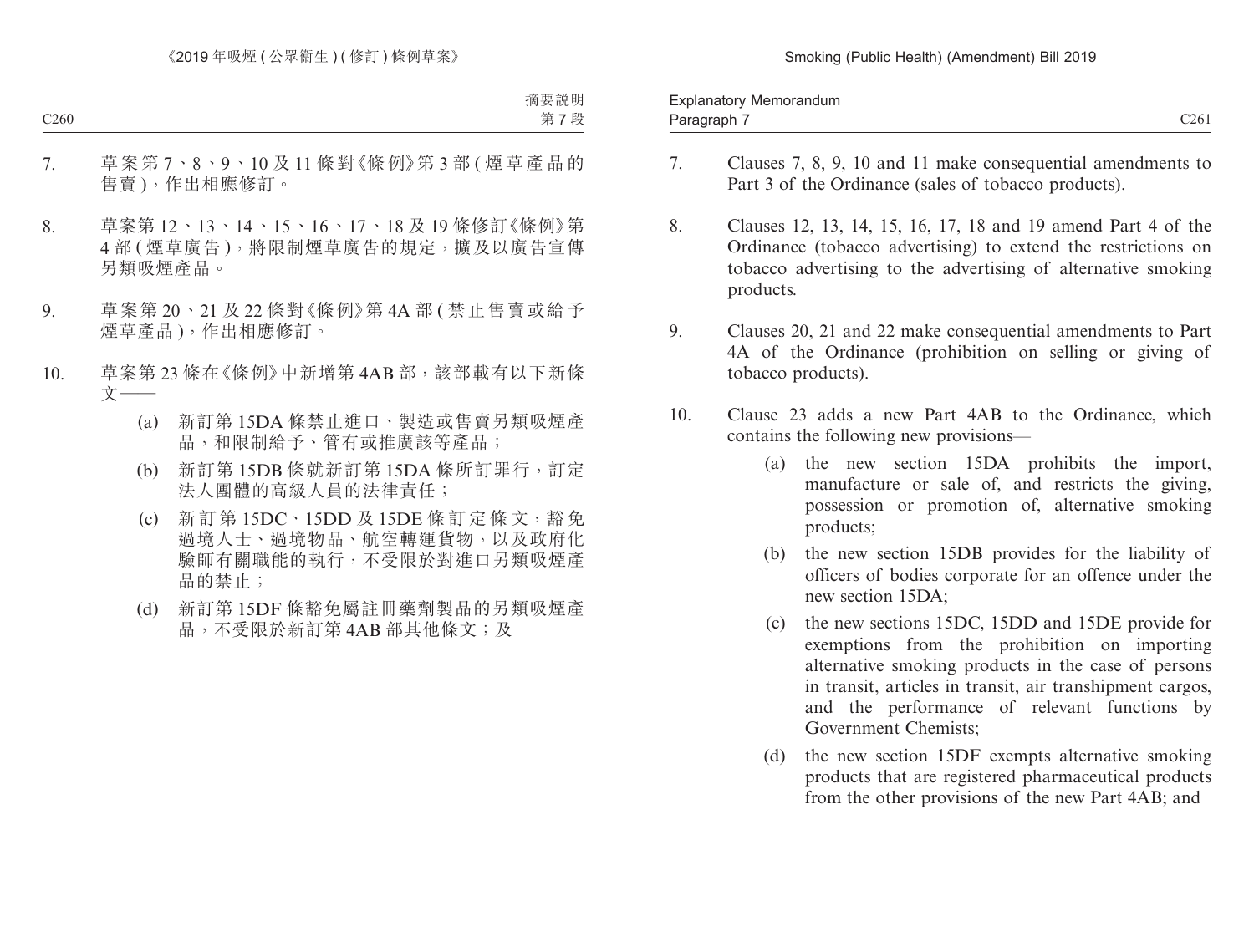- (e) the new sections 15DG and 15DH provide for the enforcement powers of Tobacco Control Inspectors and officers of the Customs and Excise Service in relation to offences under section 15DA.
- 11. Clause 24 makes consequential amendments to section 15H (disposal of property seized by inspectors).
- 12. Clauses 25 and 28 repeal section 19 of and Schedule 6 to the Ordinance respectively because the transitional provisions contained in that Schedule no longer have any effect.
- 13. Clause 26 amends Schedule 2 to the Ordinance (designated no smoking areas and exempt areas) to make consequential amendments and to exclude Government laboratories from being designated no smoking areas.
- 14. Clause 27 makes consequential amendments to Schedule 5 to the Ordinance (exemption from section 3(2) of this Ordinance).
- 15. Clause 29 adds the new Schedule 7 to the Ordinance to set out certain alternative smoking products for the purposes of the Ordinance. Alternative smoking products include the products commonly known as "e-cigarettes", "heat-not-burn products" and "herbal cigarettes".
- 16. Clause 29 also adds the new Schedule 8 to the Ordinance. Under the amended section 14 of the Ordinance, an advertisement or object that includes a company name, etc. associated with smoking products is subject to the restrictions on the advertising of smoking products. However, if the advertisement or object does not mention certain words or phrases, and meets certain other conditions, it is exempted from the restrictions. The new Schedule 8 sets out those words or